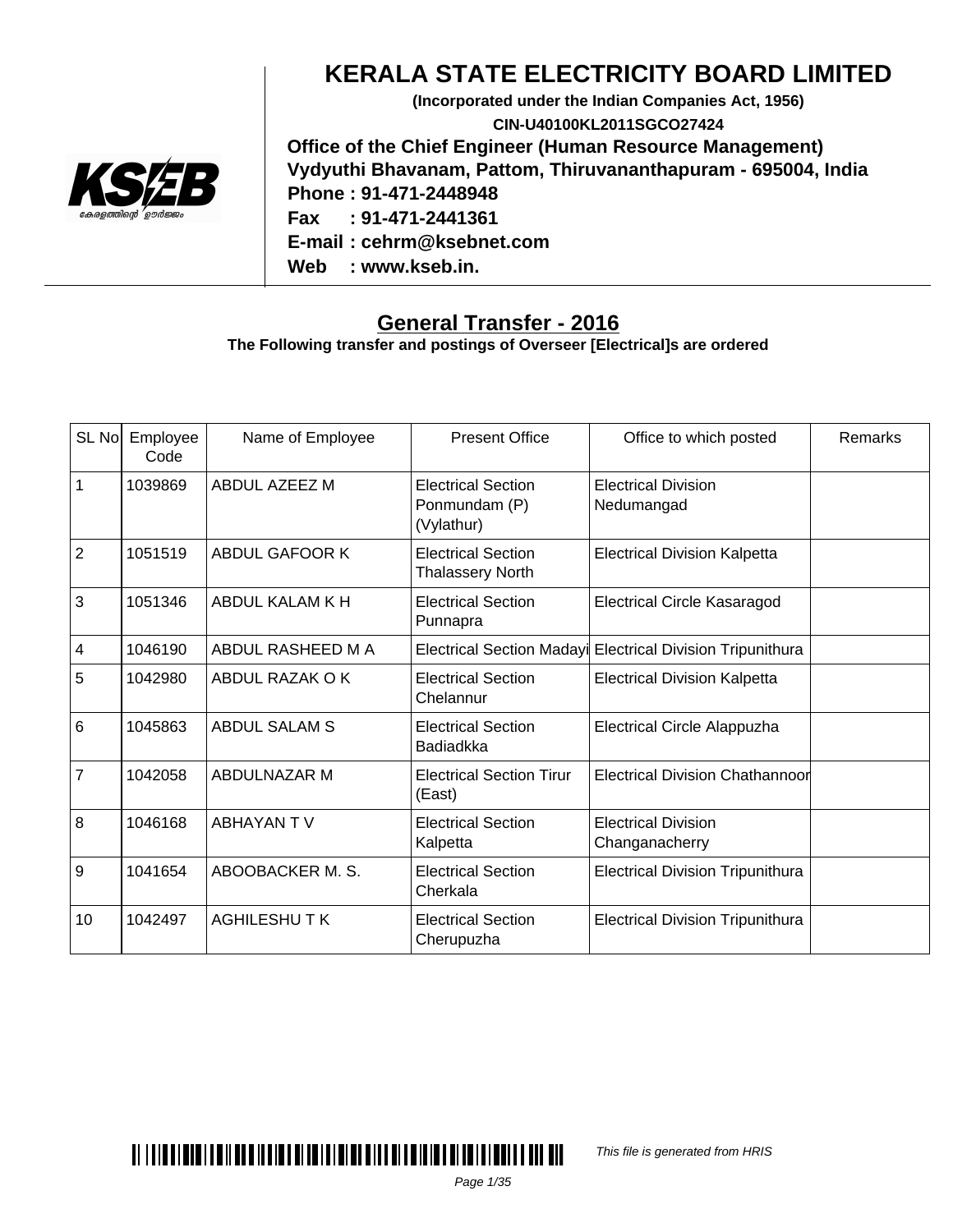|    | SL No Employee<br>Code | Name of Employee       | <b>Present Office</b>                                | Office to which posted                      | Remarks |
|----|------------------------|------------------------|------------------------------------------------------|---------------------------------------------|---------|
| 11 | 1044758                | <b>AJAI S</b>          | <b>Electrical Section</b><br>Chemperi                | <b>Electrical Division Ernakulam</b>        |         |
| 12 | 1042041                | AJAYA KUMARAN NAIR K   | 66 KV Sub Station<br>Neyyattinkara                   | <b>Electrical Division Tirur</b>            |         |
| 13 | 1044060                | AJAYAKUMAR KS          | <b>Electrical Section Edoor</b>                      | <b>Electrical Division</b><br>Mattancherry  |         |
| 14 | 1045189                | AJAYAKUMAR K G         | <b>Electrical Section</b><br>Vellanadu               | <b>Electrical Division</b><br>Neyyattinkara |         |
| 15 | 1044180                | AJAYAKUMAR U           | <b>Electrical Section</b><br>Vorkady                 | <b>Electrical Division Alappuzha</b>        |         |
| 16 | 1053375                | <b>AJAYAKUMAR W</b>    | <b>Electrical Section</b><br>Anakkayam               | <b>Electrical Division Attingal</b>         |         |
| 17 | 1041354                | AJAYAN S D             | Electrical Section Kallara Electrical Division Tirur |                                             |         |
| 18 | 1040223                | <b>AJAYAN V</b>        | <b>Electrical Section</b><br>Chemperi                | <b>Electrical Division Ernakulam</b>        |         |
| 19 | 1040033                | <b>AJAYAN V K</b>      | <b>Electrical Section</b><br>Puthuppady              | <b>Electrical Division</b><br>Perumbavoor   |         |
| 20 | 1052334                | AJI B                  | <b>Electrical Section</b><br>Azhiyoor                | <b>Electrical Division Punalur</b>          |         |
| 21 | 1039070                | AJI M C                | <b>Electrical Section</b><br>Kulakkada               | <b>Electrical Division Kollam</b>           |         |
| 22 | 1036016                | AJIMON.T               | 110 KV Sub Station<br>Kottiyam                       | <b>Electrical Division Shoranur</b>         |         |
| 23 | 1045793                | <b>AJITH KUMAR A</b>   | <b>Electrical Section Parad</b>                      | <b>Electrical Division</b><br>Kazhakkuttom  |         |
| 24 | 1053235                | <b>AJITH KUMAR K</b>   | Electrical<br>Section, Areekkad                      | <b>Electrical Division Kozhikode</b>        |         |
| 25 | 1053751                | <b>AJITH KUMAR K R</b> | <b>Electrical Section</b><br>Mallappally             | <b>Electrical Division</b><br>Kazhakkuttom  |         |
| 26 | 1039159                | <b>AJITH KUMAR S K</b> | <b>Electrical Section</b><br>Nalanchira              | <b>Electrical Division Tirur</b>            |         |

This file is generated from HRIS

Page 2/35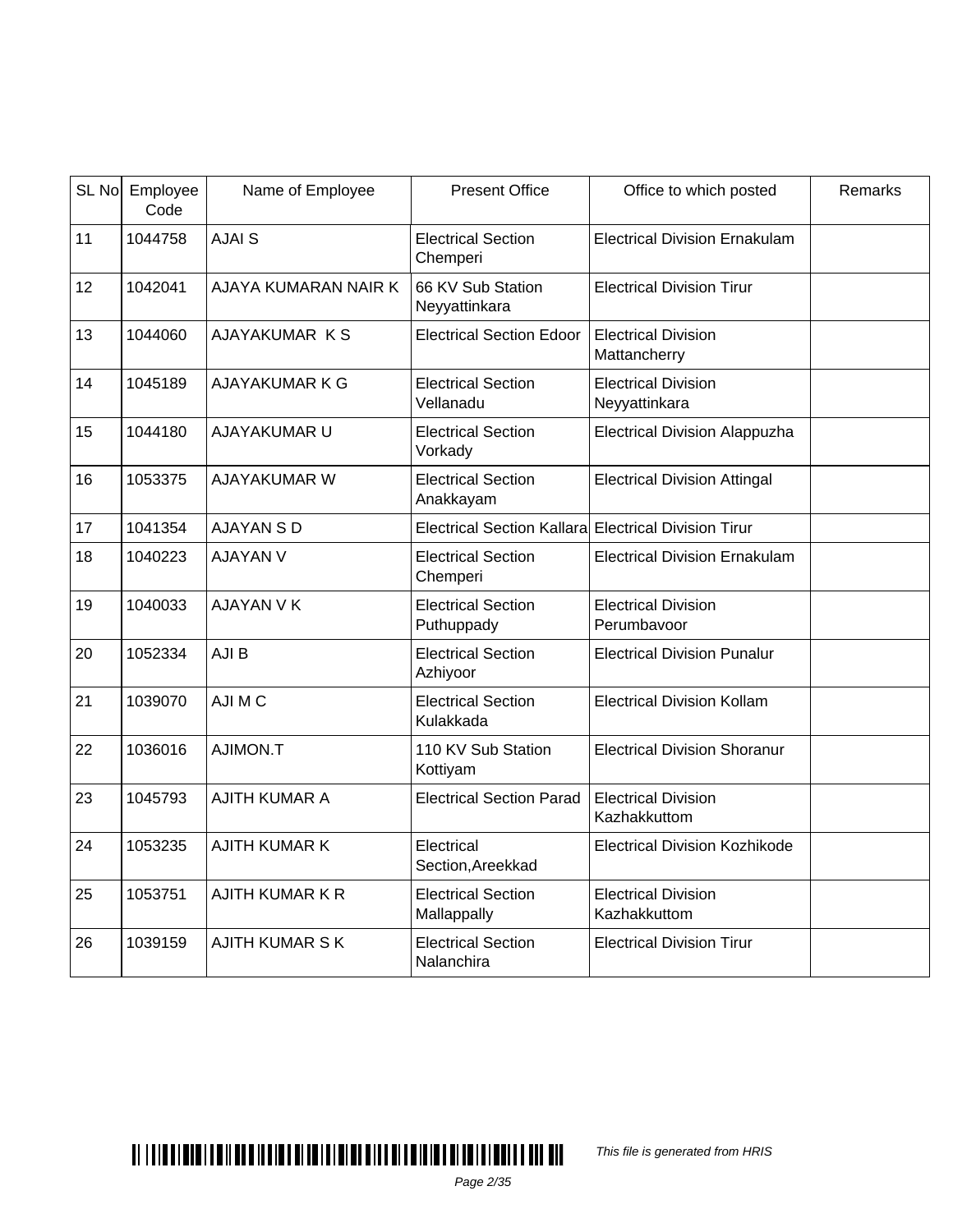| SL No | Employee<br>Code | Name of Employee        | <b>Present Office</b>                        | Office to which posted                           | Remarks |
|-------|------------------|-------------------------|----------------------------------------------|--------------------------------------------------|---------|
| 27    | 1051052          | <b>AJITH KUMAR V</b>    | <b>Electrical Section</b><br>Kottakkal       | <b>Electrical Division</b><br>Kazhakkuttom       |         |
| 28    | 1047719          | <b>AJITH PRASAD K</b>   | <b>Electrical Section</b><br>Othukungal      | <b>Electrical Division</b><br>Nedumangad         |         |
| 29    | 1041029          | <b>AJITHAKUMAR K</b>    | <b>Electrical Section</b><br>Puthenathani    | <b>Electrical Division Attingal</b>              |         |
| 30    | 1041974          | <b>ALVIN P A</b>        | 110KV Sub Station<br>Pazhayangadi            | <b>Electrical Division Tripunithura</b>          |         |
| 31    | 1042129          | <b>AMBROSE KL</b>       | <b>Electrical Section Eloor</b>              | <b>Electrical Division NParur</b>                |         |
| 32    | 1041336          | AMBUJAKSHAN K           | <b>Electrical Section</b><br>Vengara         | <b>Electrical Division</b><br>Kazhakkuttom       |         |
| 33    | 1044900          | AMBUJAKSHAN N           | <b>Electrical Section</b><br>Kadappakkada    | <b>Electrical Division Shoranur</b>              |         |
| 34    | 1052205          | <b>AMRUTHA NADHAN K</b> | <b>Electrical Section</b><br>Kadakkavoor     | <b>Electrical Division</b><br>Thiruvananthapuram |         |
| 35    | 1038675          | ANANDAKUTTAN A          | <b>Electrical Section</b><br>Sreevaraham     | <b>Electrical Division Tirurangadi</b>           |         |
| 36    | 1050314          | ANI <sub>P</sub>        | <b>Electrical Section</b><br>Pallikkunnu     | <b>Electrical Division</b><br>Kazhakkuttom       |         |
| 37    | 1042974          | ANIL KUMAR A P          | <b>Electrical Section Korom</b>              | <b>Electrical Division Balussery</b>             |         |
| 38    | 1045037          | <b>ANIL KUMAR C</b>     | <b>Electrical Section</b><br>Udiyankulangara | <b>Electrical Division Tirur</b>                 |         |
| 39    | 1039858          | <b>ANIL KUMAR G</b>     | Electrical Section,<br>Poothakulam           | <b>Electrical Division Kollam</b>                |         |
| 40    | 1042390          | <b>ANIL KUMAR G</b>     | Sub Station Sub Division<br>Ottapalam        | Electrical Division Chathannoor                  |         |
| 41    | 1045254          | ANIL KUMAR K C          | 220KV Sub Station,<br>Ambalamugal            | <b>Electrical Division Kanhangad</b>             |         |
| 42    | 1040584          | <b>ANIL KUMAR K K</b>   | <b>Electrical Section</b><br>Kasaragod       | <b>Electrical Division Alappuzha</b>             |         |

This file is generated from HRIS

Page 3/35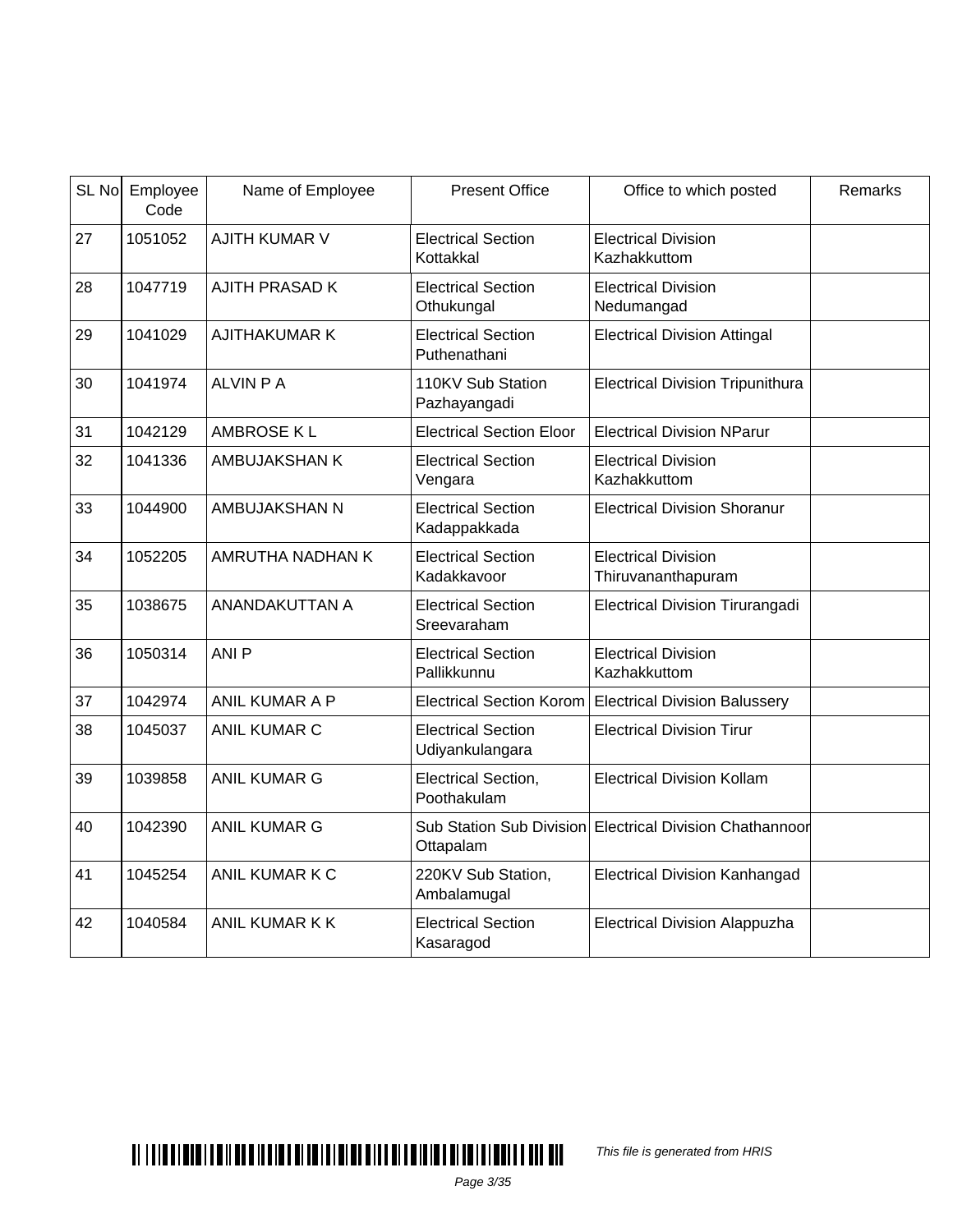| SL No | Employee<br>Code | Name of Employee     | <b>Present Office</b>                                 | Office to which posted                       | Remarks |
|-------|------------------|----------------------|-------------------------------------------------------|----------------------------------------------|---------|
| 43    | 1041592          | ANIL KUMAR M         | <b>Electrical Section Ulloor</b>                      | <b>Electrical Division Tirur</b>             |         |
| 44    | 1050194          | ANIL KUMAR P         | <b>Electrical Section</b><br>Guruvayur                | <b>Electrical Division Kodungallur</b>       |         |
| 45    | 1046059          | ANIL KUMAR P B       | <b>Electrical Section</b><br>Njarakkal                | <b>Electrical Division Payyannur</b>         |         |
| 46    | 1037926          | <b>ANIL KUMAR R</b>  | <b>Electrical Section</b><br>Thavannur                | <b>Electrical Division</b><br>Nedumangad     |         |
| 47    | 1053389          | <b>ANIL KUMAR S</b>  | <b>Electrical Section</b><br>Thirumala                | <b>Electrical Division Ponnani</b>           |         |
| 48    | 1037068          | <b>ANIL KUMAR S</b>  | <b>Electrical Section</b><br>Kadampuzha               | <b>Electrical Division</b><br>Nedumangad     |         |
| 49    | 1035995          | <b>ANIL KUMAR T</b>  | <b>Electrical Section</b><br>Alathiyoor               | <b>Electrical Division Attingal</b>          |         |
| 50    | 1040181          | <b>ANIL KUMAR V</b>  | 66KV Sub Station<br>Karunagappally                    | <b>Electrical Division Shoranur</b>          |         |
| 51    | 1038359          | <b>ANIL RAJUS</b>    | <b>Electrical Section</b><br>kilimanoor               | <b>Electrical Division Tirur</b>             |         |
| 52    | 1040117          | <b>ANILKUMAR N</b>   | <b>Electrical Section</b><br><b>Cantonment Kollam</b> | <b>Electrical Division Shoranur</b>          |         |
| 53    | 1054068          | <b>ANILKUMAR V</b>   | <b>Electrical Section</b><br>Kannamali                | <b>Electrical Division Kasaragod</b>         |         |
| 54    | 1047631          | <b>ANILKUMAR V S</b> | <b>Electrical Section</b><br>Varkala                  | <b>Electrical Division Tirur</b>             |         |
| 55    | 1046518          | ANITH NM             | <b>Electrical Section Ulikkal</b>                     | <b>Electrical Division Ernakulam</b>         |         |
| 56    | 1051063          | <b>ANTO E A</b>      | <b>Electrical Section</b><br>Punnayurkulam            | <b>Electrical Division</b><br>Thrissur(East) |         |
| 57    | 1046517          | <b>ANTONY C M</b>    | <b>Electrical Section</b><br>Palarivattom             | <b>Electrical Division Payyannur</b>         |         |
| 58    | 1042635          | <b>ANTONY J</b>      | <b>Electrical Section</b><br>Thangasseri              | <b>Electrical Division</b><br>Karunagappally |         |

This file is generated from HRIS

Page 4/35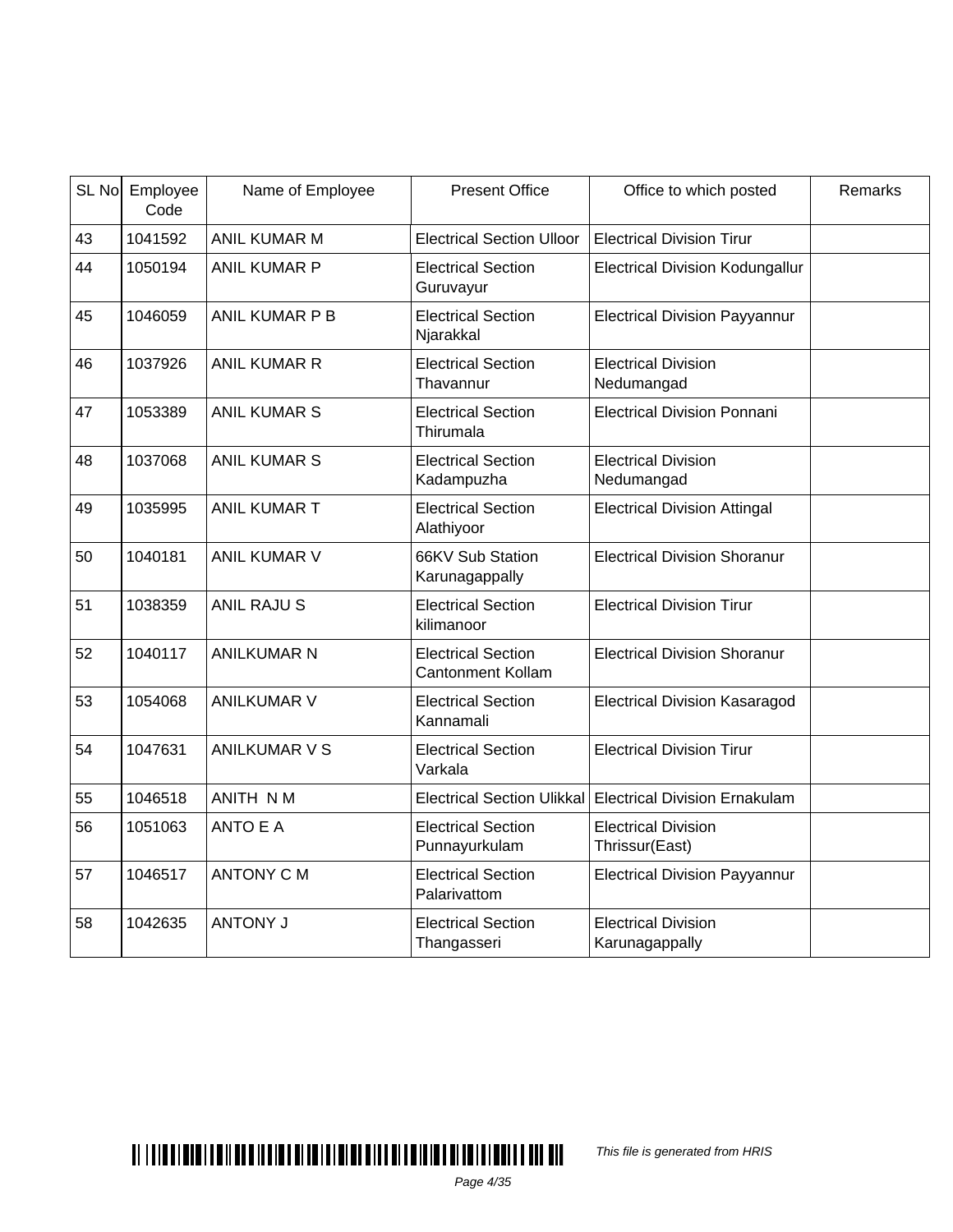|    | SL No Employee<br>Code | Name of Employee        | <b>Present Office</b>                              | Office to which posted                                  | Remarks |
|----|------------------------|-------------------------|----------------------------------------------------|---------------------------------------------------------|---------|
| 59 | 1043459                | <b>ANTONY P G</b>       | <b>Electrical Section</b><br>Karimbam              | <b>Electrical Division Tripunithura</b>                 |         |
| 60 | 1052916                | <b>ANTONY P J</b>       |                                                    | Electrical Section Uppala Electrical Division Alappuzha |         |
| 61 | 1042958                | <b>ANTONY SAJAN K R</b> | <b>Electrical Section</b><br>Pazhayangadi          | <b>Electrical Division</b><br>Mattancherry              |         |
| 62 | 1046848                | ANZAR M J               | <b>Electrical Section</b><br>Kadappakkada          | <b>Electrical Division Shoranur</b>                     |         |
| 63 | 1045407                | <b>ANZEL XAVIER</b>     | <b>Electrical Section</b><br>Mattancherry          | <b>Electrical Division Payyannur</b>                    |         |
| 64 | 1057092                | <b>ARUN P</b>           | <b>Electrical Section</b><br>Nemom                 | <b>Electrical Division Ponnani</b>                      |         |
| 65 | 1046408                | <b>ASHA LAL R</b>       | <b>Electrical Section</b><br>Nellikunnu            | <b>Electrical Division Cherthala</b>                    |         |
| 66 | 1043927                | <b>ASHARAF P</b>        | <b>Electrical Section Tirur</b><br>(East)          | <b>Electrical Division Kollam</b>                       |         |
| 67 | 1045382                | <b>ASHOK KUMAR A</b>    | <b>Electrical Section</b><br>Oorakam               | Electrical Division Chathannoor                         |         |
| 68 | 1051888                | <b>ASHOK KUMAR K</b>    | <b>Electrical Section</b><br>Puthenchantha         | <b>Electrical Division Tirur</b>                        |         |
| 69 | 1046033                | <b>ASHOKAN K</b>        | <b>Electrical Section</b><br>Kattanam              | Electrical Division Chathannoor                         |         |
| 70 | 1042560                | ASHRAFUDEEN KUNJU Y     | 110 KV Sub Station<br>Sasthamcotta                 | <b>Electrical Division Shoranur</b>                     |         |
| 71 | 1046405                | <b>ASIF BASHEER</b>     | 66kV Sub Station<br>Alappuzha                      | <b>Electrical Division Kasaragod</b>                    |         |
| 72 | 1039366                | <b>ASOKA KUMAR N</b>    | <b>Electrical Section</b><br>Parappanangadi        | <b>Electrical Division</b><br>Kazhakkuttom              |         |
| 73 | 1047985                | <b>ASOKAN K K</b>       | <b>Electrical Section Vettom</b>                   | <b>Electrical Division Kollam</b>                       |         |
| 74 | 1047153                | <b>ASOKAN KM</b>        | <b>Electrical Section</b><br><b>Cherthala East</b> | <b>Electrical Division Kasaragod</b>                    |         |

This file is generated from HRIS

Page 5/35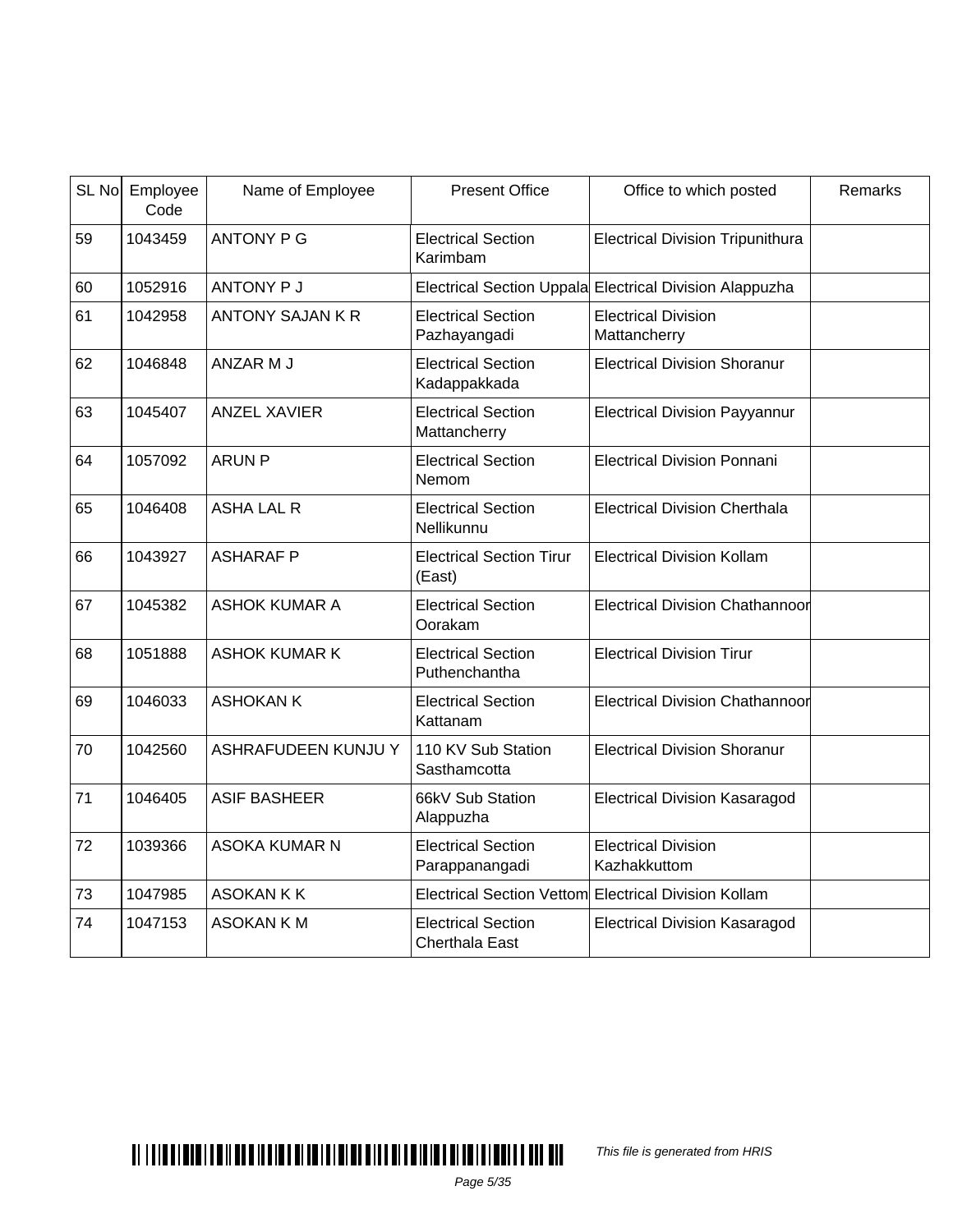|    | SL No Employee<br>Code | Name of Employee           | <b>Present Office</b>                                    | Office to which posted                      | Remarks |
|----|------------------------|----------------------------|----------------------------------------------------------|---------------------------------------------|---------|
| 75 | 1047152                | <b>ASOKAN PK</b>           | <b>Electrical Section</b><br>Badiadkka                   | <b>Electrical Division Alappuzha</b>        |         |
| 76 | 1047456                | <b>ASSISH</b>              | <b>Electrical Section</b><br>Pazhayannur                 | <b>Electrical Division Alathur</b>          |         |
| 77 | 1044324                | AYYAPPAN KUTTY CK          | <b>Electrical Section</b><br>Puthencruz                  | <b>Electrical Division Payyannur</b>        |         |
| 78 | 1043882                | <b>BABU VV</b>             | <b>Electrical Section</b><br>Amballoor                   | <b>Electrical Division Kasaragod</b>        |         |
| 79 | 1045138                | <b>BABUD</b>               | <b>Electrical Section</b><br>Thavannur                   | Electrical Division, Kattakada              |         |
| 80 | 1051247                | <b>BABU J</b>              | <b>Electrical Section</b><br>Kanyakulangara              | <b>Electrical Division</b><br>Neyyattinkara |         |
| 81 | 1043734                | <b>BABUK</b>               | <b>Electrical Section</b><br>Puthenathani                | <b>Electrical Division Chathannoor</b>      |         |
| 82 | 1039733                | <b>BABUKN</b>              | 110kV Substation,<br>Adimali                             | <b>Electrical Division Thodupuzha</b>       |         |
| 83 | 1053223                | <b>BABUL</b>               | <b>Electrical Section</b><br>Chirayinkeezhu              | <b>Electrical Division Tirur</b>            |         |
| 84 | 1035181                | <b>BABU P</b>              | <b>Electrical Section</b><br>Edappal                     | <b>Electrical Division Attingal</b>         |         |
| 85 | 1039279                | <b>BABU P</b>              | <b>Electrical Section</b><br>Padinjarangadi              | <b>Electrical Division Alathur</b>          |         |
| 86 | 1045065                | <b>BABUPK</b>              | <b>Electrical Section</b><br>Amballoor                   | <b>Electrical Division Payyannur</b>        |         |
| 87 | 1046118                | <b>BABUPL</b>              | <b>Electrical Section Madayi</b>                         | <b>Electrical Division</b><br>Mattancherry  |         |
| 88 | 1041658                | <b>BABU RAJAN PILLAI L</b> | <b>Electrical Section</b><br>Kannanalloor                | <b>Electrical Division Feroke</b>           |         |
| 89 | 1040159                | <b>BABUS</b>               | <b>Electrical Section</b><br>Ponmundam (P)<br>(Vylathur) | <b>Electrical Division</b><br>Kazhakkuttom  |         |

This file is generated from HRIS

Page 6/35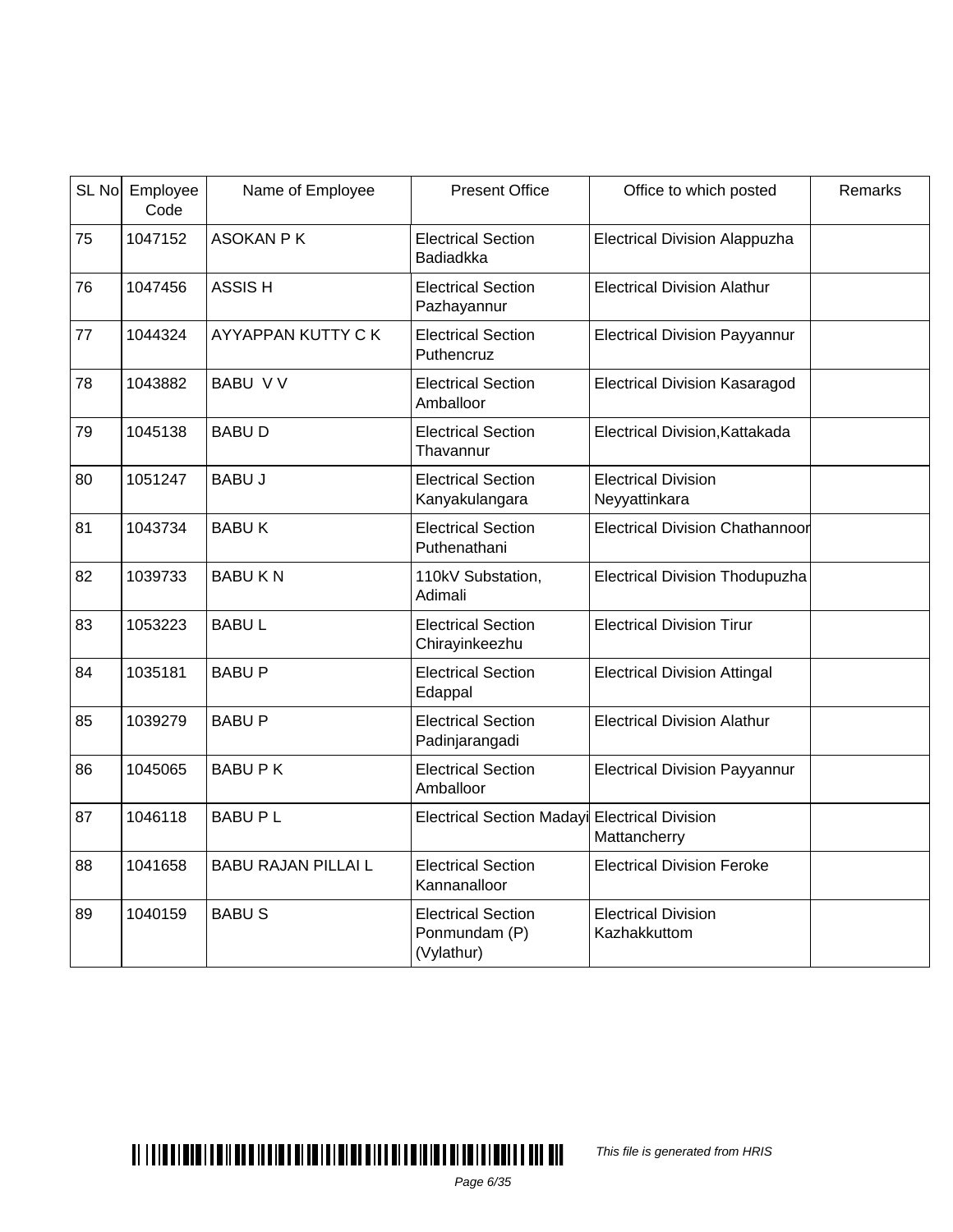| SL No | Employee<br>Code | Name of Employee        | <b>Present Office</b>                           | Office to which posted                      | Remarks |
|-------|------------------|-------------------------|-------------------------------------------------|---------------------------------------------|---------|
| 90    | 1045663          | <b>BABURAJ B</b>        | <b>Electrical Section Olai</b>                  | <b>Electrical Division Shoranur</b>         |         |
| 91    | 1044986          | <b>BABURAJ M R</b>      | <b>Electrical Section</b><br>Pothencode         | <b>Electrical Division Tirur</b>            |         |
| 92    | 1045377          | <b>BABURAJ T</b>        | <b>Electrical Section</b><br>Kasaragod          | <b>Electrical Division Cherthala</b>        |         |
| 93    | 1041859          | <b>BABURAJAN E K</b>    | <b>Electrical Section</b><br>Kambalakkad        | <b>Electrical Division Kozhikode</b>        |         |
| 94    | 1051044          | <b>BABURAJAN H</b>      | Electrical<br>Section, Tholicode                | <b>Electrical Division</b><br>Neyyattinkara |         |
| 95    | 1051770          | <b>BAHULEYAN NAIR R</b> | <b>Electrical Section</b><br>Kudappanakunnu     | <b>Electrical Division Tirur</b>            |         |
| 96    | 1051188          | <b>BAIJUT</b>           | <b>Electrical Section</b><br>Muthukulam         | <b>Electrical Division Alappuzha</b>        |         |
| 97    | 1044412          | <b>BAIJU V</b>          | 110 KV<br><b>SubstationSection West</b><br>hill | <b>Electrical Division Kalpetta</b>         |         |
| 98    | 1052577          | <b>BASHEER V A</b>      | <b>Electrical Section</b><br>Kandasankadavu     | Electrical Division Irinjalakuda            |         |
| 99    | 1048634          | <b>BEJU REGHU</b>       | <b>Electrical Section</b><br>Thevara            | <b>Electrical Division Kasaragod</b>        |         |
| 100   | 1045336          | <b>BENJAMIN RAJ J</b>   | <b>Electrical Section</b><br>Poovachal          | <b>Electrical Division</b><br>Nedumangad    |         |
| 101   | 1046337          | <b>BENNY GEORGE</b>     | <b>Electrical Section</b><br>Pothanicad         | <b>Electrical Division Thodupuzha</b>       |         |
| 102   | 1043010          | <b>BENNY KJ</b>         | <b>Electrical Section</b><br>Haripad            | <b>Electrical Division Alappuzha</b>        |         |
| 103   | 1044892          | <b>BHARATHAKUMAR PK</b> | <b>Electrical Section</b><br>Piravam            | <b>Electrical Division Tripunithura</b>     |         |
| 104   | 1054556          | <b>BHASURA KUMAR K</b>  | <b>Electrical Section</b><br>Peringamala        | <b>Electrical Division</b><br>Neyyattinkara |         |

This file is generated from HRIS

Page 7/35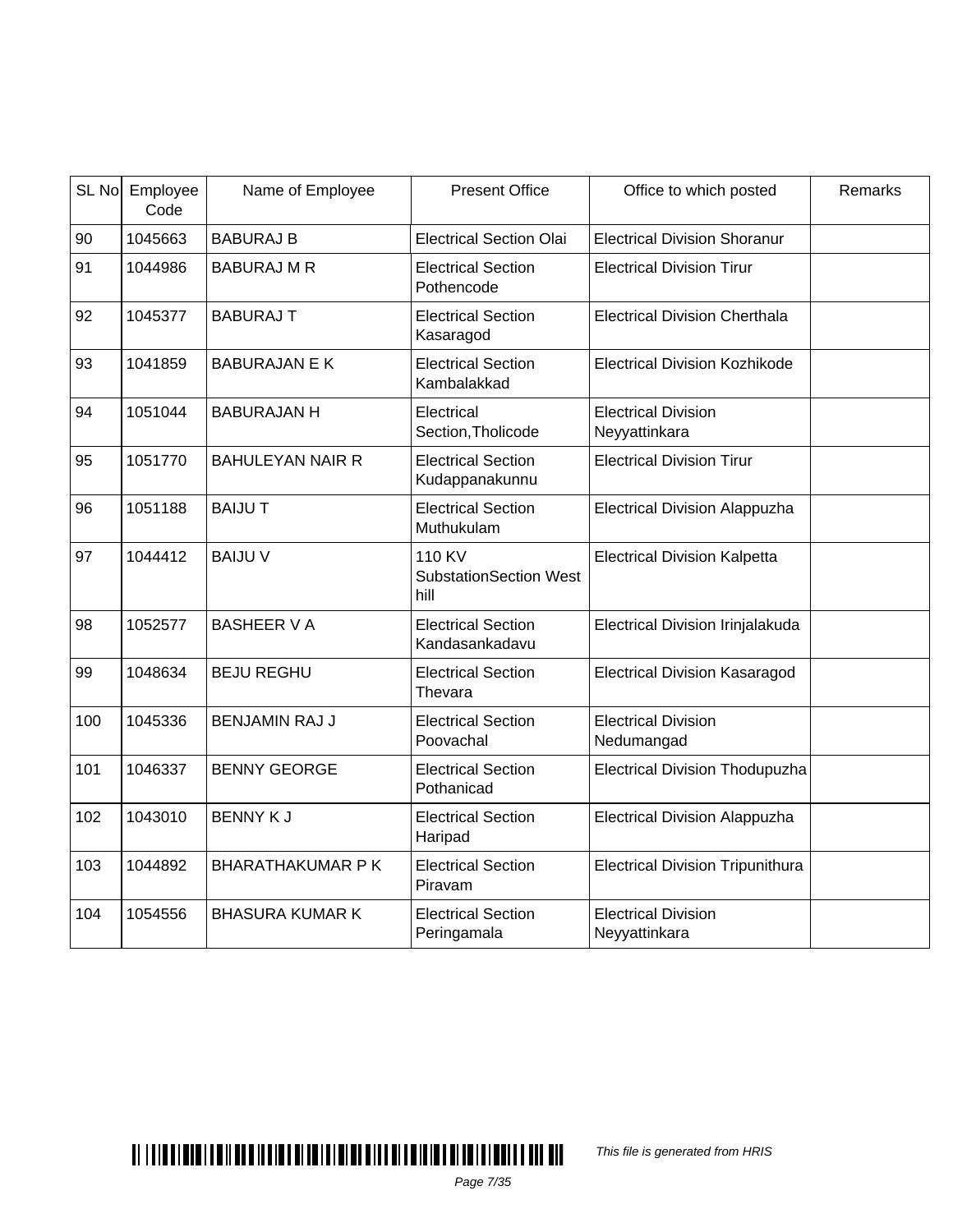|     | SL No Employee<br>Code | Name of Employee      | <b>Present Office</b>                         | Office to which posted                       | Remarks |
|-----|------------------------|-----------------------|-----------------------------------------------|----------------------------------------------|---------|
| 105 | 1041901                | <b>BIJUKK</b>         | <b>Electrical Section</b><br>Piravam          | <b>Electrical Division Tripunithura</b>      |         |
| 106 | 1050966                | <b>BIJU KUMAR S</b>   | <b>Electrical Section</b><br>Puthoor          | <b>Electrical Division</b><br>Karunagappally |         |
| 107 | 1052043                | <b>BIJU KUMAR S</b>   | <b>Electrical Section</b><br>Kandanakam       | <b>Electrical Division</b><br>Nedumangad     |         |
| 108 | 1037772                | <b>BIJU KUMAR S</b>   | <b>Electrical Section</b><br>Manajeshwaram    | <b>Electrical Division Attingal</b>          |         |
| 109 | 1053273                | <b>BIJUPJ</b>         | <b>Electrical Section</b><br>Padichira        | <b>Electrical Division</b><br>Moovattupuzha  |         |
| 110 | 1041594                | <b>BIJULAL MD</b>     | Vattiyoorkavu 66kV<br>Substation              | <b>Electrical Division Nilambur</b>          |         |
| 111 | 1042333                | <b>BINOY K C</b>      | <b>Electrical Section</b><br>Othukungal       | <b>Electrical Division</b><br>Kazhakkuttom   |         |
| 112 | 1045543                | <b>BINUD</b>          | <b>Electrical Section</b><br>Cherkala         | <b>Electrical Division Alappuzha</b>         |         |
| 113 | 1053140                | <b>BINU KUMAR K</b>   | Electrical Section Edayur Electrical Division | Nedumangad                                   |         |
| 114 | 1052867                | <b>BINUMB</b>         | <b>Electrical Section</b><br>Punnayurkulam    | <b>Electrical Division</b><br>Thrissur(East) |         |
| 115 | 1047532                | <b>BINUS</b>          | <b>Electrical Section</b><br>Manapally        | <b>Electrical Division Shoranur</b>          |         |
| 116 | 1056124                | <b>BIPIN JOSE V J</b> | <b>Electrical Section</b><br>Venjarammoodu    | <b>Electrical Division</b><br>Neyyattinkara  |         |
| 117 | 1044739                | <b>BYJUML</b>         | <b>Electrical Section</b><br>Nalanchira       | <b>Electrical Division Manjeri</b>           |         |
| 118 | 1045542                | <b>CHAMCILAL KV</b>   | <b>Electrical Section</b><br>Cherkala         | <b>Electrical Division Cherthala</b>         |         |
| 119 | 1042687                | <b>CHANDRA BABU</b>   | <b>Electrical Section</b><br>Cherupuzha       | <b>Electrical Division Tripunithura</b>      |         |

This file is generated from HRIS

Page 8/35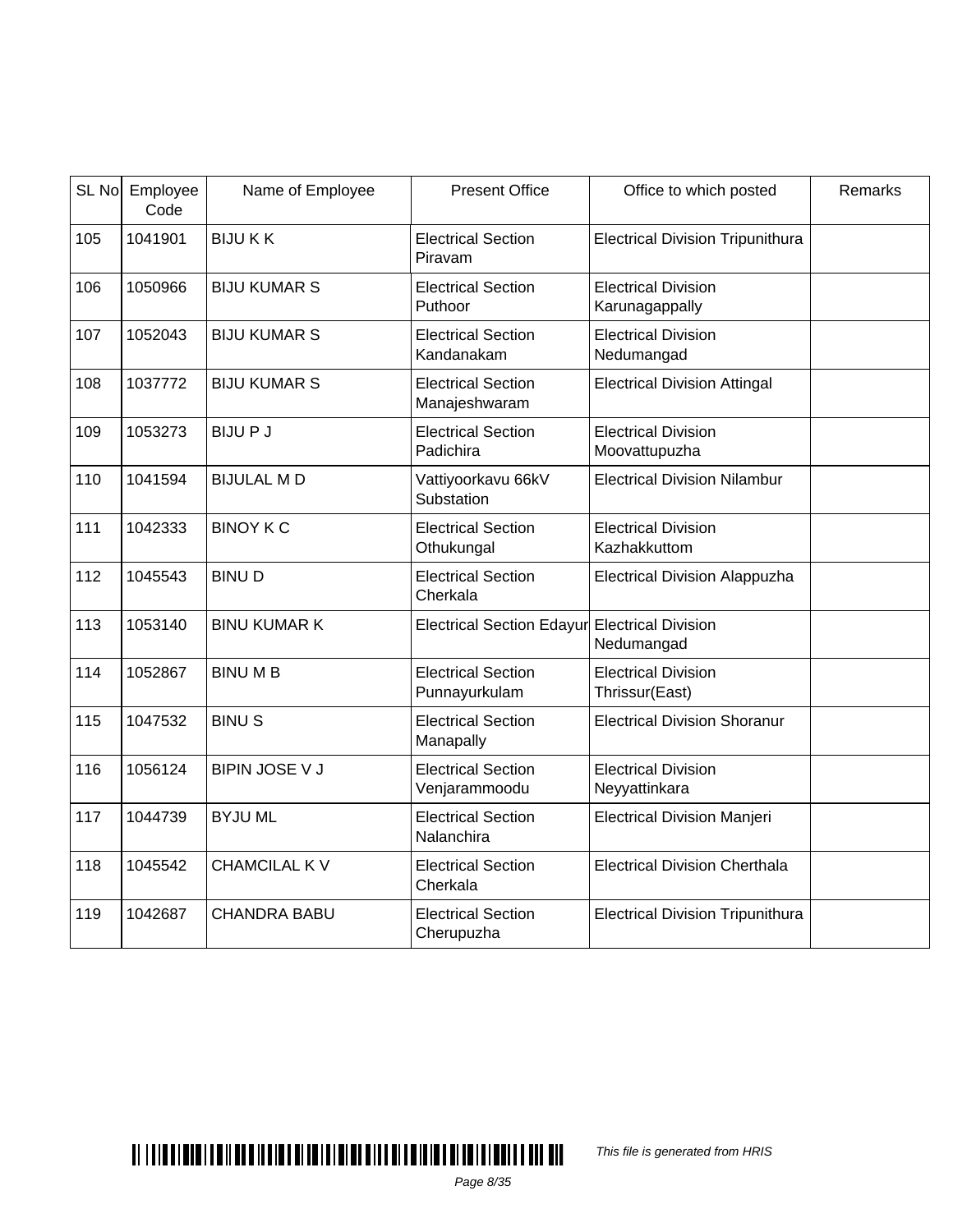|     | SL No Employee<br>Code | Name of Employee                 | <b>Present Office</b>                                 | Office to which posted                       | Remarks |
|-----|------------------------|----------------------------------|-------------------------------------------------------|----------------------------------------------|---------|
| 120 | 1040529                | <b>CHANDRAN G</b>                | <b>Electrical Section</b><br>Oorakam                  | <b>Electrical Division</b><br>Kazhakkuttom   |         |
| 121 | 1050765                | <b>CHANDRAN PILLAI J</b>         | <b>Electrical Section</b><br>Kottiyam                 | <b>Electrical Division</b><br>Karunagappally |         |
| 122 | 1043258                | CHANDRASEKHARAN<br><b>NAIR B</b> | Power House 66kV GIS<br>Section                       | <b>Electrical Division Tirur</b>             |         |
| 123 | 1054065                | <b>CHANDRASENAN V D</b>          | <b>Electrical Section</b><br>Arthinkal                | <b>Electrical Division Kasaragod</b>         |         |
| 124 | 1043578                | <b>CHENTHAMARAK</b>              | <b>Electrical Section</b><br>Elappully                | <b>Electrical Division Chittur</b>           |         |
| 125 | 1046675                | <b>CHIMMACHAN M J</b>            | <b>Electrical Section</b><br>Nellikunnu               | <b>Electrical Division Aluva Town</b>        |         |
| 126 | 1046481                | <b>CHRISTIAN RODRIGUEZ</b>       | <b>Electrical Section</b><br><b>Ernakulam Central</b> | <b>Electrical Division Kanhangad</b>         |         |
| 127 | 1048203                | <b>CHRISTU DAS C</b>             | Electrical Section Vithural Electrical Division       | Neyyattinkara                                |         |
| 128 | 1043795                | <b>CRISPIN MOSES G</b>           | <b>Electrical Section</b><br>Vellanadu                | <b>Electrical Division</b><br>Neyyattinkara  |         |
| 129 | 1044909                | <b>CRISPINS</b>                  | <b>Electrical Section</b><br>Marayamuttom             | <b>Electrical Division Tirur</b>             |         |
| 130 | 1051057                | <b>DENNIS P B</b>                | <b>Electrical Section</b><br>Champakulam              | <b>Electrical Division Kasaragod</b>         |         |
| 131 | 1040183                | <b>DHANAPALAN V S</b>            | <b>Electrical Section</b><br>Kumbala                  | <b>Electrical Division Cherthala</b>         |         |
| 132 | 1051925                | <b>DILEEP KUMAR S</b>            | <b>Electrical Section</b><br>Kidangara                | <b>Electrical Division Kasaragod</b>         |         |
| 133 | 1046288                | DILEEP P P                       | <b>Electrical Section Kaloor</b>                      | <b>Electrical Division Kannur</b>            |         |
| 134 | 1044492                | <b>DINESAN TK</b>                | <b>Electrical Section</b><br>Thiruvambady             | <b>Electrical Division Kozhikode</b>         |         |
| 135 | 1041229                | <b>DINESH KUMAR C</b>            | TERLS 110kV Sub<br><b>Station</b>                     | <b>Electrical Division Ponnani</b>           |         |

This file is generated from HRIS

Page 9/35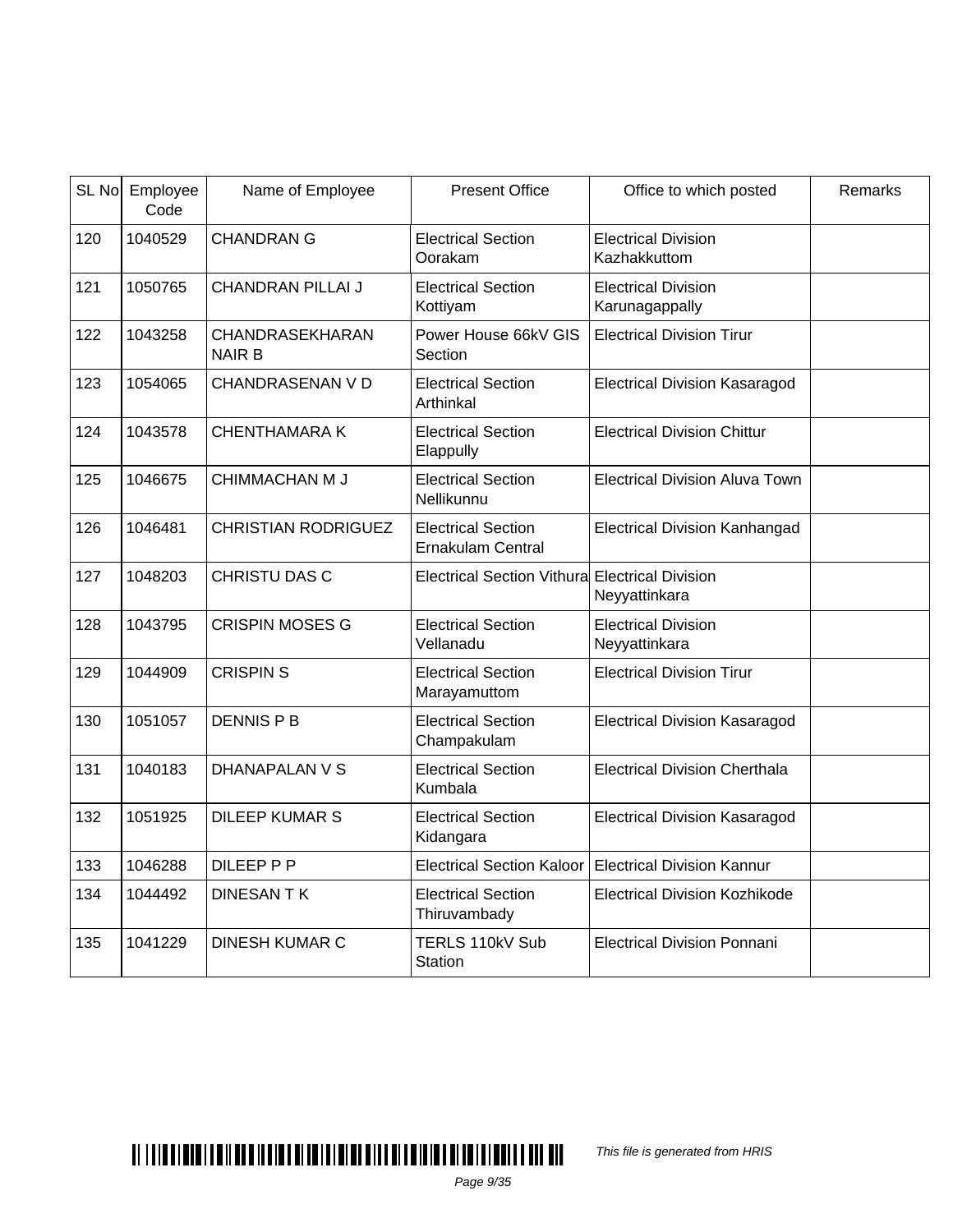| SL <sub>No</sub> | Employee<br>Code | Name of Employee                | <b>Present Office</b>                                | Office to which posted                        | Remarks |
|------------------|------------------|---------------------------------|------------------------------------------------------|-----------------------------------------------|---------|
| 136              | 1036405          | <b>DINESH KUMAR S</b>           | Thriveni 66 KV Sub<br><b>Station</b>                 | Electrical Division Chathannoor               |         |
| 137              | 1052231          | <b>DIXON P A</b>                | <b>Electrical Section</b><br>Muthukulam              | <b>Electrical Division Alappuzha</b>          |         |
| 138              | 1042036          | <b>EBY VARGHESE</b>             | <b>Electrical Section</b><br>Parakkadavu             | <b>Electrical Division</b><br>Moovattupuzha   |         |
| 139              | 1044554          | <b>FITHER S A</b>               | <b>Electrical Section</b><br><b>Thrikkakara West</b> | <b>Electrical Division Kasaragod</b>          |         |
| 140              | 1043702          | <b>FRANCIS CLEMENT</b>          | <b>Electrical Section</b><br>Muhamma                 | <b>Electrical Division Kasaragod</b>          |         |
| 141              | 1050066          | <b>FRANCIS K C</b>              | <b>Electrical Section</b><br>Ayyanthole              | <b>Electrical Division Thrissur</b><br>(West) |         |
| 142              | 1051980          | <b>GASPER P J</b>               | <b>Electrical Section</b><br>Alappuzha (North)       | <b>Electrical Division Kasaragod</b>          |         |
| 143              | 1051615          | <b>GEORGE P B</b>               | <b>Electrical Section</b><br>Kumbalangi              | <b>Electrical Division Ernakulam</b>          |         |
| 144              | 1047769          | GIFTSON JOY TR                  | Electrical<br>Section, Tholicode                     | <b>Electrical Division</b><br>Neyyattinkara   |         |
| 145              | 1036734          | <b>GIREESH KUMAR K</b>          | <b>Electrical Section</b><br>Karamana                | <b>Electrical Division Tirur</b>              |         |
| 146              | 1051939          | <b>GIREESH KUMAR S</b>          | <b>Electrical Section</b><br>Aryanad                 | <b>Electrical Division</b><br>Neyyattinkara   |         |
| 147              | 1043207          | <b>GIRISH V B</b>               | <b>Electrical Section</b><br>Venniyoor               | Electrical Division, Kattakada                |         |
| 148              | 1052344          | <b>GOPA KUMAR B</b>             | <b>Electrical Section</b><br>Sakthikulangara         | <b>Electrical Division</b><br>Karunagappally  |         |
| 149              | 1039134          | <b>GOPAKUMAR S</b>              | <b>Electrical Section</b><br>Perumpadappu            | Electrical Division, Kattakada                |         |
| 150              | 1040825          | <b>GOPALAKRISHNAN NAIR</b><br>M | 110 KV Sub Station<br>Nedumangadu                    | <b>Electrical Division Tirur</b>              |         |

This file is generated from HRIS

Page 10/35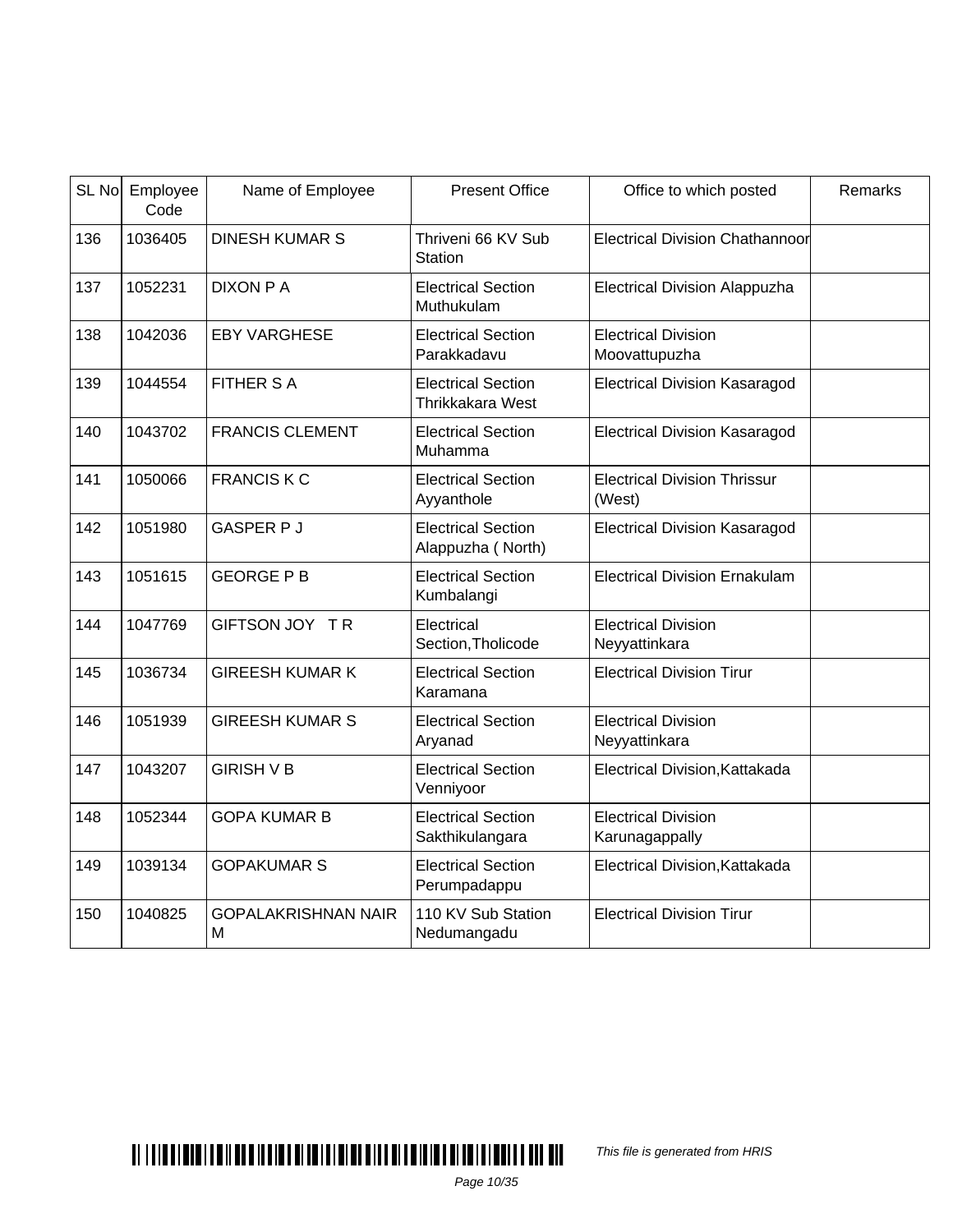| SL No | Employee<br>Code | Name of Employee         | <b>Present Office</b>                        | Office to which posted                   | Remarks |
|-------|------------------|--------------------------|----------------------------------------------|------------------------------------------|---------|
| 151   | 1039660          | <b>GOPIKANI V</b>        | <b>Electrical Section</b><br>Kadungathukundu | <b>Electrical Division</b><br>Nedumangad |         |
| 152   | 1043771          | <b>GOSH A S</b>          | <b>Electrical Section</b><br>Thoppumpady     | <b>Electrical Division Kasaragod</b>     |         |
| 153   | 1053416          | HAREENDRA BABU G         | <b>Electrical Section</b><br>Cherthala       | <b>Electrical Division Kasaragod</b>     |         |
| 154   | 1043601          | <b>HAREENDRAN V</b>      | <b>Electrical Section</b><br>Dharmadam       | <b>Electrical Division Kannur</b>        |         |
| 155   | 1047783          | <b>HARIKR</b>            | <b>Electrical Section</b><br>Kaniyapuram     | <b>Electrical Division Ponnani</b>       |         |
| 156   | 1042491          | <b>HARIDASAN E K</b>     | <b>Electrical Section</b><br>Alakode         | <b>Electrical Division Tripunithura</b>  |         |
| 157   | 1060990          | HARIHARASUTHAN KL        | <b>Electrical Section</b><br>Uchakkada       | <b>Electrical Division Tirur</b>         |         |
| 158   | 1042480          | <b>HARILAL V</b>         | <b>Electrical Section</b><br>Cherthala East  | <b>Electrical Division Kasaragod</b>     |         |
| 159   | 1052156          | <b>HARIPRASAD K R</b>    | <b>Electrical Section Ollur</b>              | <b>Electrical Division Chalakudy</b>     |         |
| 160   | 1047146          | <b>HENRY PM</b>          | <b>Electrical Section</b><br>Muhamma         | <b>Electrical Division Kasaragod</b>     |         |
| 161   | 1045186          | <b>HETTALSTED JB</b>     | <b>Electrical Section</b><br>Changaramkulam  | <b>Electrical Division Chathannoor</b>   |         |
| 162   | 1043993          | <b>IBRAHIM M P</b>       | <b>Electrical Section</b><br>Kanjirapuzha    | <b>Electrical Division Palakkad</b>      |         |
| 163   | 1049137          | <b>JAGADEESH B</b>       | <b>Electrical Section</b><br>Vellayambalam   | <b>Electrical Division Ponnani</b>       |         |
| 164   | 1043015          | JAGADEESPRASAD V         | <b>Electrical Section</b><br>Pottammal       | <b>Electrical Division Kalpetta</b>      |         |
| 165   | 1052957          | <b>JAIN JANARIUS V A</b> | <b>Electrical Section</b><br>Vypeen          | <b>Electrical Division Payyannur</b>     |         |
| 166   | 1045528          | <b>JAMES VARGHESE</b>    | <b>Electrical Section</b><br>Thiruvaniyoor   | <b>Electrical Division Payyannur</b>     |         |

This file is generated from HRIS

Page 11/35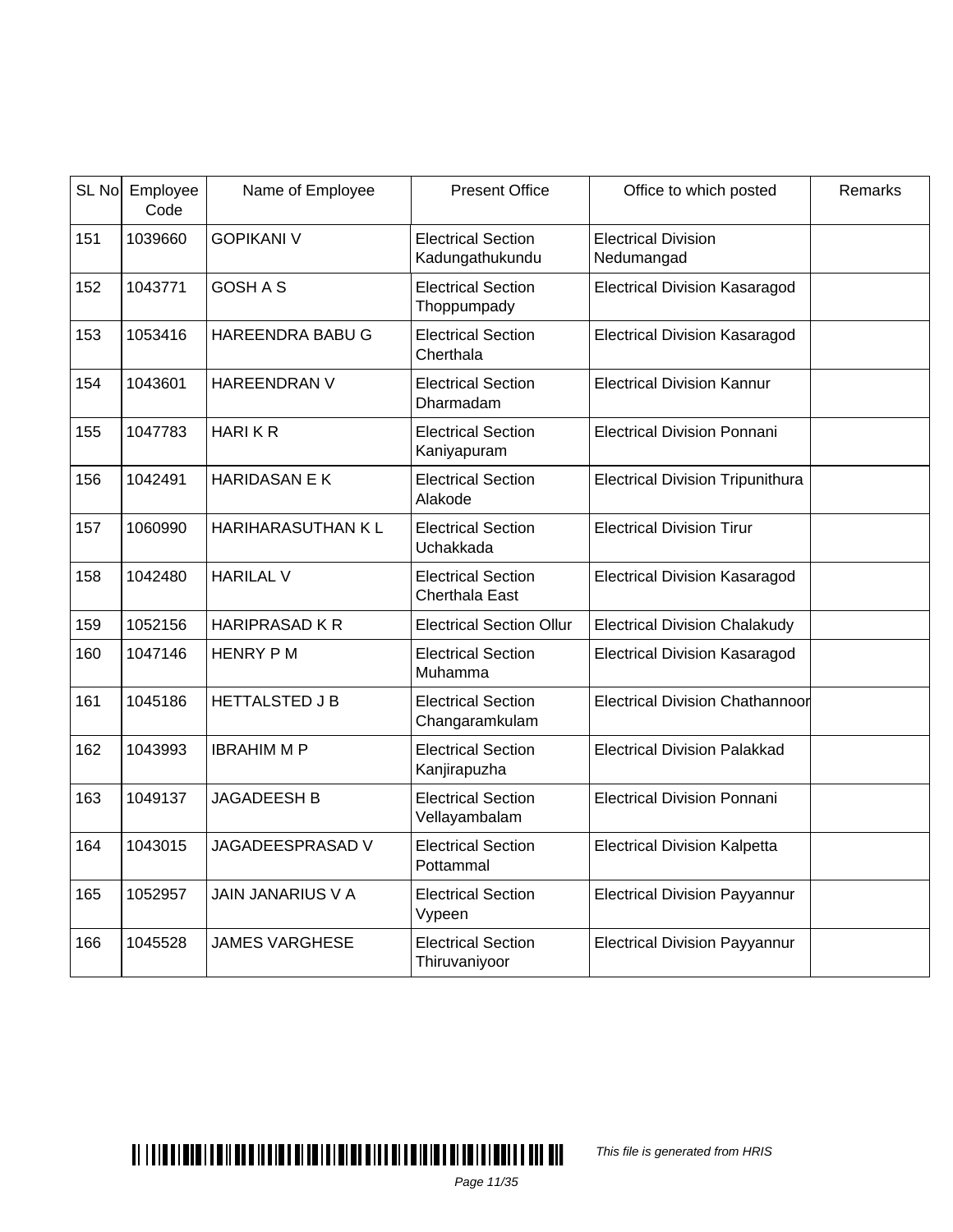|     | SL No Employee<br>Code | Name of Employee      | <b>Present Office</b>                     | Office to which posted                       | Remarks |
|-----|------------------------|-----------------------|-------------------------------------------|----------------------------------------------|---------|
| 167 | 1053181                | <b>JAYA KUMAR D</b>   | <b>Electrical Section</b><br>Pothencode   | <b>Electrical Division</b><br>Nedumangad     |         |
| 168 | 1045682                | <b>JAYA KUMAR SL</b>  | <b>Electrical Section</b><br>Mattannur    | <b>Electrical Division</b><br>Mattancherry   |         |
| 169 | 1057115                | <b>JAYA PRAKASH.G</b> | 110 KV Sub Station<br>Chalakudy           | <b>Electrical Division Chathannoor</b>       |         |
| 170 | 1044359                | <b>JAYACHANDRAN B</b> | <b>Electrical Section</b><br>Edarikode    | <b>Electrical Division</b><br>Nedumangad     |         |
| 171 | 1047517                | <b>JAYACHANDRAN S</b> | <b>Electrical Section</b><br>Perumpadappu | <b>Electrical Division Chathannoor</b>       |         |
| 172 | 1039051                | <b>JAYADAS M</b>      | <b>Electrical Section</b><br>Kadampuzha   | <b>Electrical Division</b><br>Nedumangad     |         |
| 173 | 1042523                | <b>JAYAKUMAR B</b>    | <b>Electrical Section</b><br>Nalanchira   | <b>Electrical Division Tirur</b>             |         |
| 174 | 1041613                | <b>JAYAKUMAR S</b>    | <b>Electrical Section</b><br>Thycaud      | <b>Electrical Division</b><br>Pathanamthitta |         |
| 175 | 1040754                | <b>JAYAMON N</b>      | <b>Electrical Section Tirur</b><br>(West) | <b>Electrical Division</b><br>Kazhakkuttom   |         |
| 176 | 1040872                | <b>JAYAN J</b>        | <b>Electrical Section</b><br>Thiruvalla   | <b>Electrical Division Chathannoor</b>       |         |
| 177 | 1051399                | <b>JAYANK</b>         | <b>Electrical Section</b><br>Venniyoor    | <b>Electrical Division</b><br>Nedumangad     |         |
| 178 | 1041593                | <b>JAYAN L</b>        | 110 KV Sub Station<br>Aruvikkara          | <b>Electrical Division Tirur</b>             |         |
| 179 | 1042264                | <b>JAYAPRAKASAN C</b> | <b>Electrical Section</b><br>Thrithala    | <b>Electrical Division Alathur</b>           |         |
| 180 | 1040489                | <b>JAYARAJAN CK</b>   | <b>Electrical Section Tirur</b><br>(East) | <b>Electrical Division Kollam</b>            |         |
| 181 | 1042170                | <b>JAYARAMADAS K</b>  | <b>Electrical Section</b><br>Pattambi     | <b>Electrical Division Palakkad</b>          |         |

This file is generated from HRIS

Page 12/35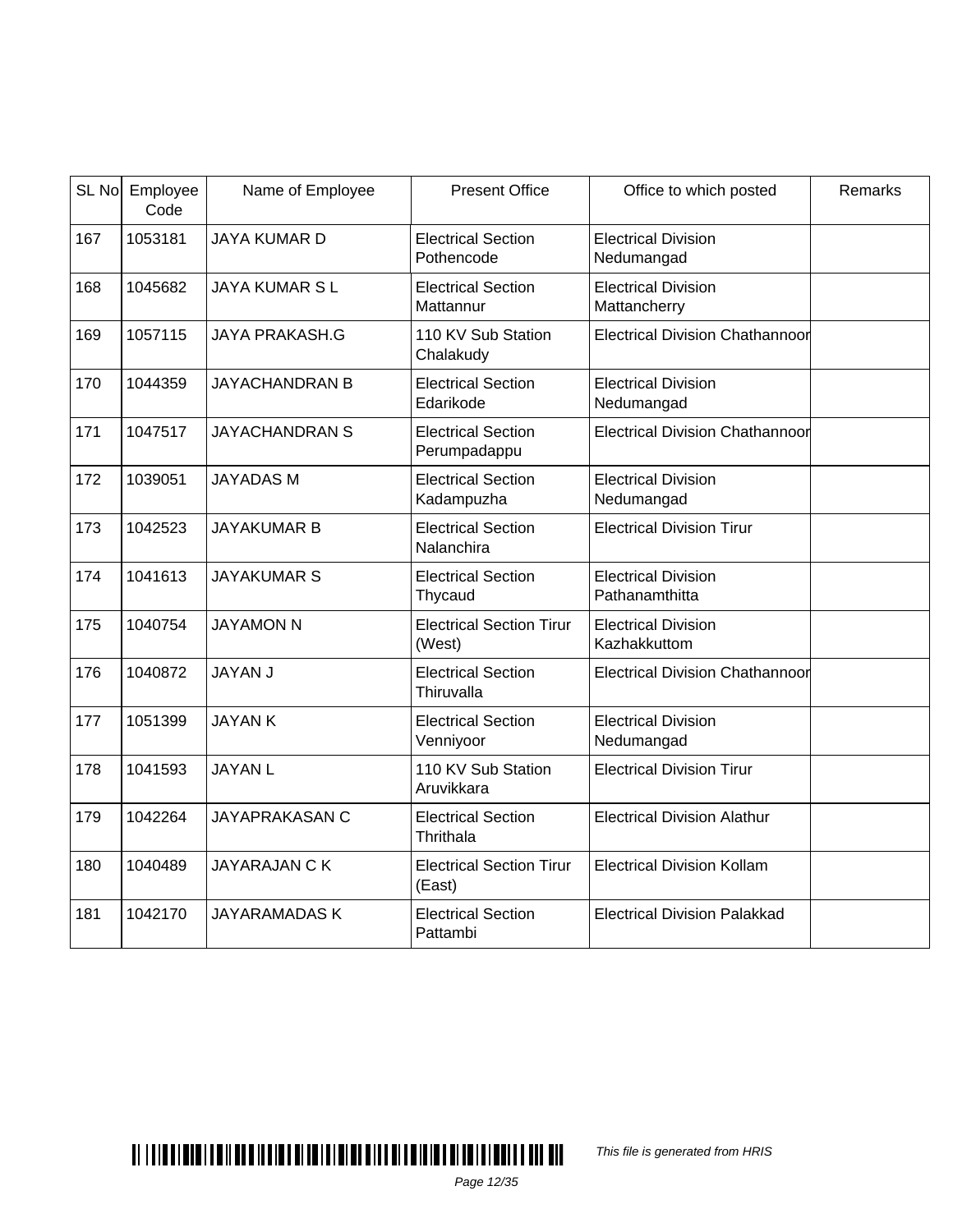| SL No | Employee<br>Code | Name of Employee            | <b>Present Office</b>                          | Office to which posted                      | Remarks |
|-------|------------------|-----------------------------|------------------------------------------------|---------------------------------------------|---------|
| 182   | 1045081          | <b>JOB UV</b>               | <b>Electrical Section</b><br>College Ernakulam | <b>Electrical Division Payyannur</b>        |         |
| 183   | 1044945          | <b>JOHN D</b>               | <b>Electrical Section</b><br>Changaramkulam    | Electrical Division, Kattakada              |         |
| 184   | 1051545          | JOHN ROSE G F               | <b>Electrical Section</b><br>Thevalakkara      | <b>Electrical Division Shoranur</b>         |         |
| 185   | 1038171          | <b>JOHNSON C A</b>          | <b>Electrical Section</b><br>Kumbalangi        | <b>Electrical Division Payyannur</b>        |         |
| 186   | 1042226          | <b>JOHNY C M</b>            | <b>Electrical Section</b><br>Valancherry       | <b>Electrical Division</b><br>Nedumangad    |         |
| 187   | 1041874          | <b>JOHNY G</b>              | <b>Electrical Section</b><br>Kanjiramkulam     | <b>Electrical Division Tirur</b>            |         |
| 188   | 1040026          | <b>JOLLYDASPP</b>           | <b>Electrical Section</b><br>Ambalappuzha      | <b>Electrical Division Cherthala</b>        |         |
| 189   | 1044110          | <b>JOSE A P</b>             | <b>Electrical Section Ulikkal</b>              | <b>Electrical Division Ernakulam</b>        |         |
| 190   | 1051707          | <b>JOSE B</b>               | <b>Electrical Section</b><br>Kattakada         | <b>Electrical Division</b><br>Neyyattinkara |         |
| 191   | 1043000          | <b>JOSE J ALPHONSE</b>      | <b>Electrical Section</b><br>Thuvvakkad        | <b>Electrical Division Kollam</b>           |         |
| 192   | 1046560          | <b>JOSE RAJU BEN</b>        | <b>Electrical Section</b><br>Edappally         | <b>Electrical Division Ernakulam</b>        |         |
| 193   | 1043892          | <b>JOSEPH C R</b>           | <b>Electrical Section</b><br>Padiyottuchal     | <b>Electrical Division Ernakulam</b>        |         |
| 194   | 1041975          | <b>JOSEPH FROID PERIERA</b> | 66 KV Sub Station<br>Njarackal                 | <b>Electrical Division Payyannur</b>        |         |
| 195   | 1047637          | <b>JOSEPH KT</b>            | <b>Electrical Section</b><br>Pazhayangadi      | <b>Electrical Division Ernakulam</b>        |         |
| 196   | 1045808          | <b>JOSEPH THOMAS</b>        | <b>Electrical Section</b><br>Panmana           | <b>Electrical Division Shoranur</b>         |         |
| 197   | 1042772          | <b>JOSSEY CJ</b>            | <b>Electrical Section Edoor</b>                | <b>Electrical Division Ernakulam</b>        |         |

This file is generated from HRIS

Page 13/35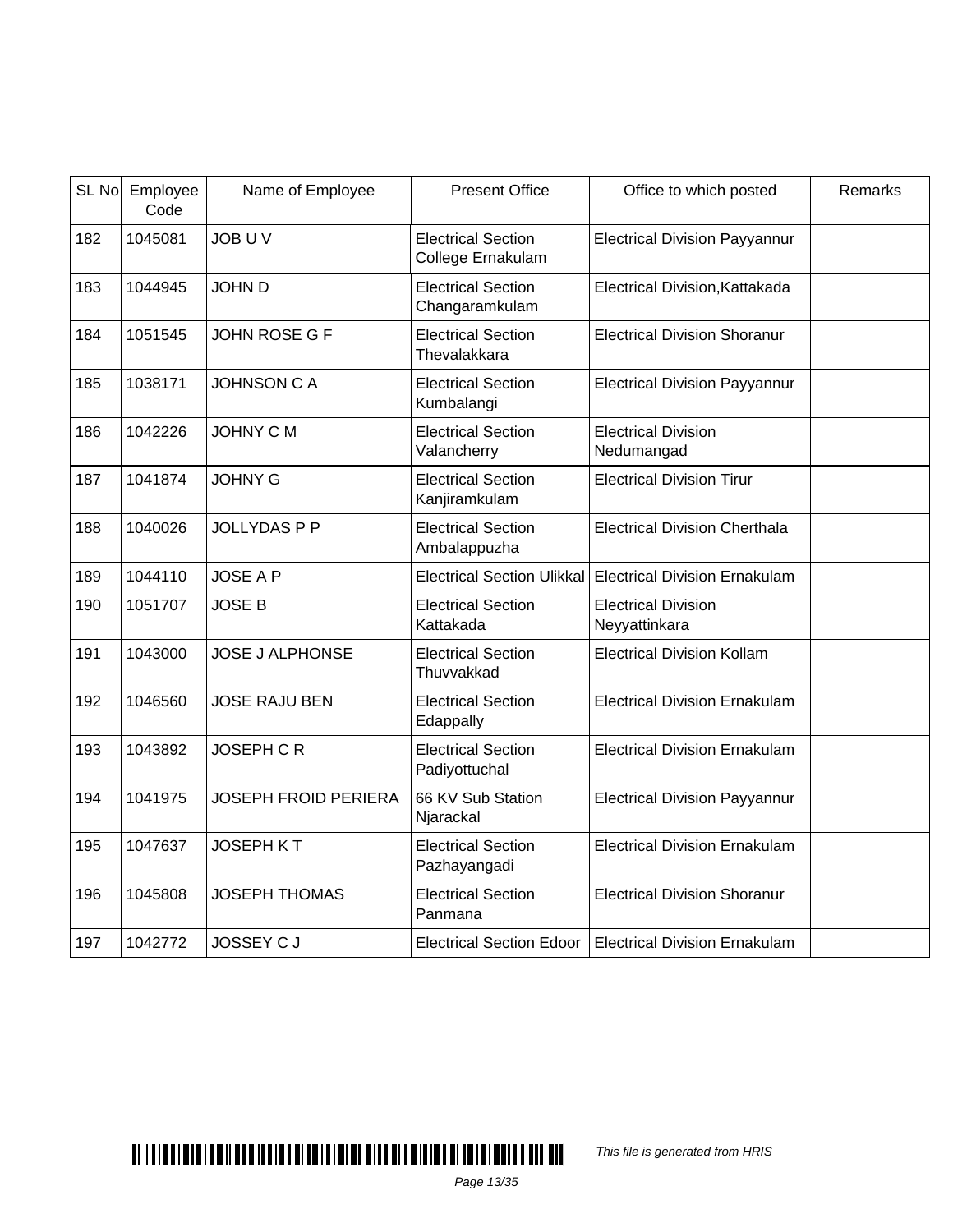|     | SL No Employee<br>Code | Name of Employee        | <b>Present Office</b>                        | Office to which posted                           | Remarks |
|-----|------------------------|-------------------------|----------------------------------------------|--------------------------------------------------|---------|
| 198 | 1053857                | <b>JOY MON G</b>        | <b>Electrical Section</b><br>Purappuzha      | <b>Electrical Division Kollam</b>                |         |
| 199 | 1050369                | <b>JOY S</b>            | <b>Electrical Section</b><br>Sakthikulangara | <b>Electrical Division Shoranur</b>              |         |
| 200 | 1042487                | <b>JOY THOMAS</b>       | 110 KV Sub Station<br>Paruthippara           | <b>Electrical Division Tirur</b>                 |         |
| 201 | 1041996                | <b>JUSTINDAS J S</b>    | TERLS 110kV Sub<br><b>Station</b>            | <b>Electrical Division</b><br>Thiruvananthapuram |         |
| 202 | 1054748                | <b>JYOTHISH K P</b>     | <b>Electrical Section</b><br>Thottabhagam    | <b>Electrical Division</b><br>Kazhakkuttom       |         |
| 203 | 1043362                | <b>KALESH KUMAR C P</b> | <b>Electrical Section Fort</b><br>Kochi      | <b>Electrical Division Ernakulam</b>             |         |
| 204 | 1042076                | <b>KAMALAN N</b>        | <b>Electrical Section</b><br>Kandanakam      | Electrical Division, Kattakada                   |         |
| 205 | 1041341                | <b>KANAKADAS R</b>      | <b>Electrical Section</b><br>Cherplassery    | <b>Electrical Division Palakkad</b>              |         |
| 206 | 1045170                | <b>KISHORE C</b>        | <b>Electrical Section Aroor</b>              | <b>Electrical Division Kasaragod</b>             |         |
| 207 | 1048824                | <b>KRISHNA KUMAR K</b>  | <b>Electrical Section</b><br>Thangasseri     | <b>Electrical Division Shoranur</b>              |         |
| 208 | 1041574                | <b>KRISHNADASAN N P</b> | 66 KV Substation<br>Section Ambalaparamba    | <b>Electrical Division Kalpetta</b>              |         |
| 209 | 1046065                | <b>KRISHNAKUMAR B</b>   | <b>Electrical Section</b><br>Sakthikulangara | <b>Electrical Division Shoranur</b>              |         |
| 210 | 1043253                | <b>KRISHNAN KUTTY M</b> | Power House 66kV GIS<br>Section              | <b>Electrical Division Ponnani</b>               |         |
| 211 | 1043474                | <b>KUNJAPPAN K K</b>    | <b>Electrical Section</b><br>Amballoor       | <b>Electrical Division Kasaragod</b>             |         |
| 212 | 1043172                | <b>KUNJUMON V A</b>     | <b>Electrical Section</b><br>Karimbam        | <b>Electrical Division Tripunithura</b>          |         |
| 213 | 1052341                | <b>KUSAN V</b>          | <b>Electrical Section</b><br>Parippally      | <b>Electrical Division</b><br>Karunagappally     |         |

This file is generated from HRIS

Page 14/35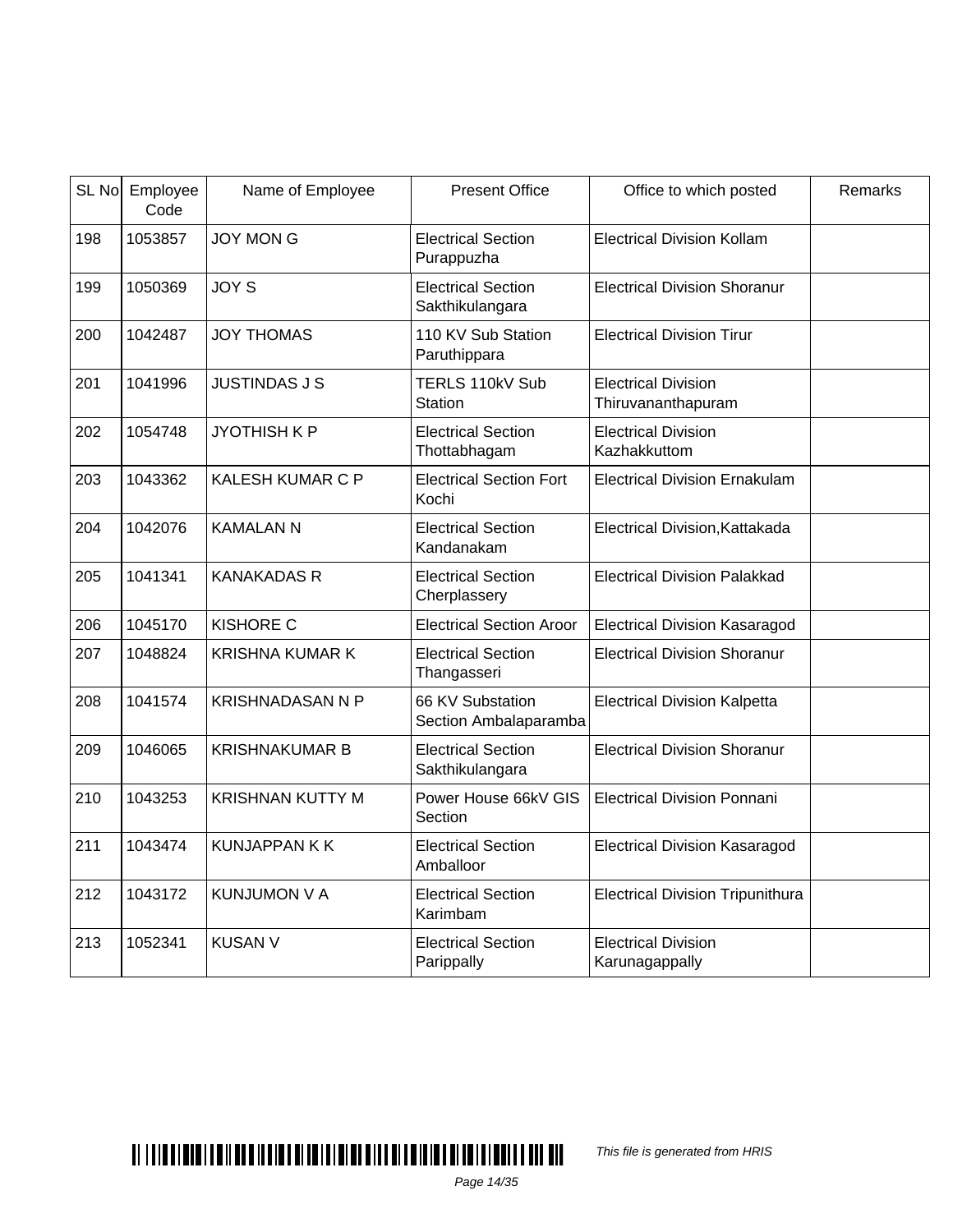|     | SL No Employee<br>Code | Name of Employee    | <b>Present Office</b>                       | Office to which posted                       | Remarks |
|-----|------------------------|---------------------|---------------------------------------------|----------------------------------------------|---------|
| 214 | 1047147                | <b>LALAN PK</b>     | <b>Electrical Section Aroor</b>             | <b>Electrical Division Kasaragod</b>         |         |
| 215 | 1036388                | <b>MADASWAMY M</b>  | 110kV Substation,<br>Perumbayoor            | <b>Electrical Division Thodupuzha</b>        |         |
| 216 | 1041519                | <b>MADHUCP</b>      | <b>Electrical Section</b><br>Meppadi        | <b>Electrical Division Balussery</b>         |         |
| 217 | 1047791                | <b>MADHUK</b>       | <b>Electrical Section</b><br>Vazhikadavu    | <b>Electrical Division</b><br>Changanacherry |         |
| 218 | 1040669                | MADHUSOODANAN P K   | <b>Electrical Section</b><br>Kakkody        | <b>Electrical Division Kalpetta</b>          |         |
| 219 | 1047594                | <b>MAHESAN P</b>    | <b>Electrical Section</b><br>Vorkady        | <b>Electrical Division Alappuzha</b>         |         |
| 220 | 1040786                | <b>MAHESH K G</b>   | <b>Electrical Section</b><br>Neyyattinkara  | <b>Electrical Division Tirur</b>             |         |
| 221 | 1042692                | <b>MANIKB</b>       | <b>Electrical Section</b><br>Padiyottuchal  | <b>Electrical Division Tripunithura</b>      |         |
| 222 | 1046751                | <b>MANIKM</b>       | <b>Electrical Section</b><br>Palluruthy     | <b>Electrical Division Kasaragod</b>         |         |
| 223 | 1044919                | <b>MANIMP</b>       | <b>Electrical Section</b><br>Edappally      | <b>Electrical Division Payyannur</b>         |         |
| 224 | 1040002                | <b>MANIKANTAN M</b> | <b>Electrical Section Tirur</b><br>(West)   | Electrical Division, Kattakada               |         |
| 225 | 1045155                | <b>MANIPILLAI N</b> | <b>Electrical Section</b><br>Sasthamkotta   | <b>Electrical Division Shoranur</b>          |         |
| 226 | 1039575                | <b>MANOHARANY</b>   | <b>Electrical Section</b><br>Puthenathani   | <b>Electrical Division</b><br>Nedumangad     |         |
| 227 | 1044112                | <b>MANOJ NT</b>     | <b>Electrical Section</b><br>Kizhakkambalam | <b>Electrical Division Tripunithura</b>      |         |
| 228 | 1050749                | MARTIN P J          | <b>Electrical Section</b><br>Kuttikkole     | <b>Electrical Division Alappuzha</b>         |         |
| 229 | 1044606                | <b>MARTIN RV</b>    | <b>Electrical Section</b><br>Amballoor      | <b>Electrical Division Kanhangad</b>         |         |

This file is generated from HRIS

Page 15/35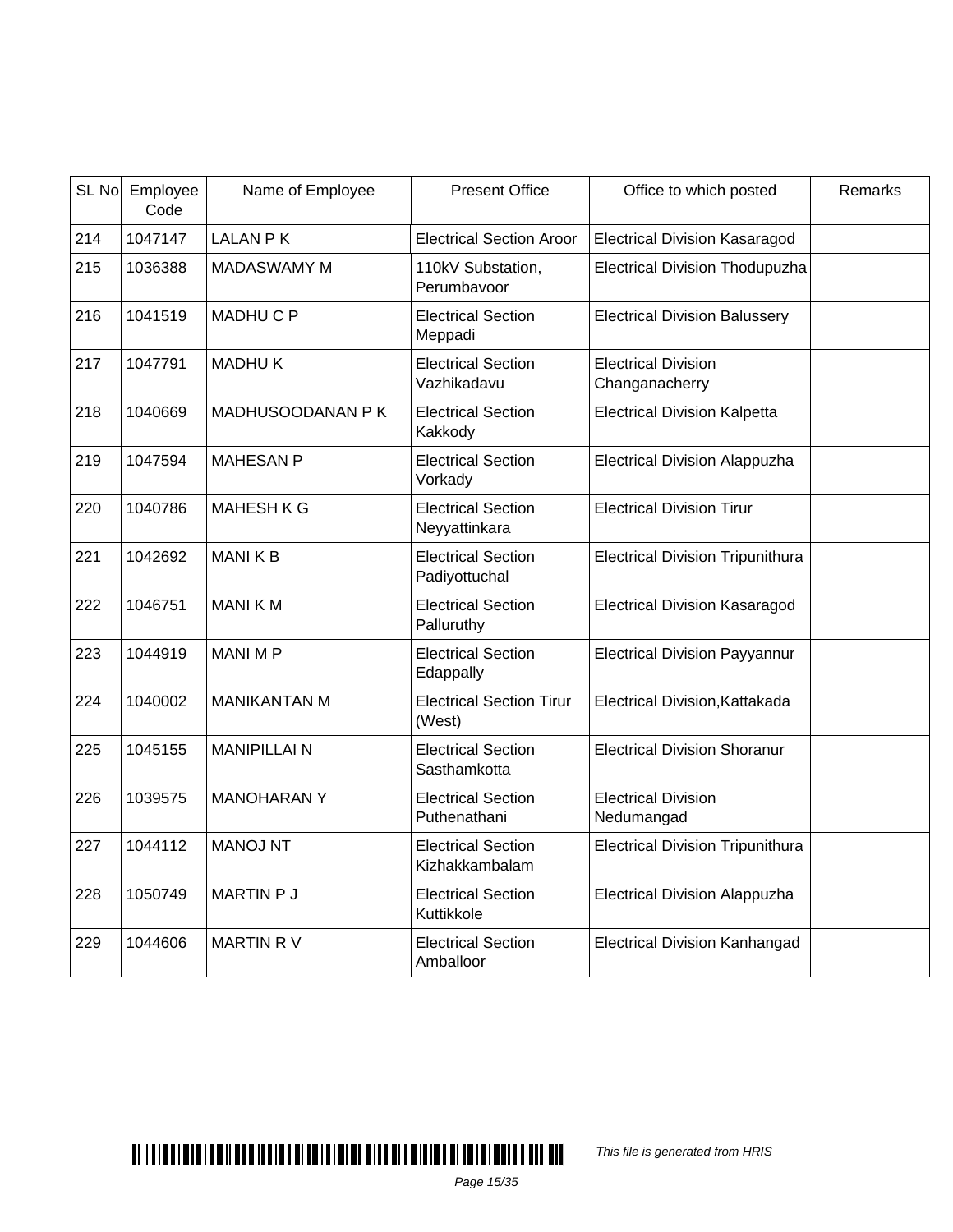| SL No | Employee<br>Code | Name of Employee        | <b>Present Office</b>                                       | Office to which posted                                   | Remarks |
|-------|------------------|-------------------------|-------------------------------------------------------------|----------------------------------------------------------|---------|
| 230   | 1041827          | <b>MATHAIVP</b>         | <b>Electrical Section</b><br>Pazhayangadi                   | <b>Electrical Division Tripunithura</b>                  |         |
| 231   | 1044151          | MOHAMMED SHARIEF M      | <b>Electrical Section</b><br>Puthenchantha                  | <b>Electrical Division Tirur</b>                         |         |
| 232   | 1052656          | MOHAMMED SUJA A         | <b>Electrical Section</b><br>Kadampuzha                     | <b>Electrical Division Attingal</b>                      |         |
| 233   | 1043614          | MOHAN MU                | 66kV GIS Marine Drive                                       | <b>Electrical Division Ernakulam</b>                     |         |
| 234   | 1043401          | <b>MOHANA KUMAR K</b>   | <b>Electrical Section Vithura Electrical Division Tirur</b> |                                                          |         |
| 235   | 1041487          | MOHANA KUMAR M          |                                                             | Electrical Section Purang Electrical Division, Kattakada |         |
| 236   | 1042680          | <b>MOHANAN N P</b>      | <b>Electrical Section</b><br>Payyanur                       | <b>Electrical Division Tripunithura</b>                  |         |
| 237   | 1047989          | <b>MOHANAN P</b>        | 110kV Sub Station,<br>Thykattussery                         | <b>Electrical Division Kasaragod</b>                     |         |
| 238   | 1050297          | <b>MOHANAN P</b>        | <b>Electrical Section</b><br>Paravoor                       | <b>Electrical Division</b><br>Karunagappally             |         |
| 239   | 1034834          | <b>MOHANAN P K</b>      | <b>Electrical Section</b><br>Koyilandy South                | <b>Electrical Division Tripunithura</b>                  |         |
| 240   | 1053970          | <b>MOHANAN P M</b>      | <b>Electrical Section</b><br>Marangattupilly                | <b>Electrical Division Cherthala</b>                     |         |
| 241   | 1043880          | <b>MOHANAN P M</b>      | 110KV Sub Station<br>Vyttila                                | <b>Electrical Division Ernakulam</b>                     |         |
| 242   | 1040793          | <b>MOHANAN P N</b>      | <b>Electrical Section</b><br>Paivalika                      | <b>Electrical Division Cherthala</b>                     |         |
| 243   | 1044908          | <b>MOHANAN PILLAI R</b> | Electrical Section,<br>Poothakulam                          | <b>Electrical Division</b><br>Karunagappally             |         |
| 244   | 1063836          | <b>MOHANAN R</b>        | <b>Electrical Section</b><br>Poojappura                     | <b>Electrical Division Tirur</b>                         |         |
| 245   | 1050794          | <b>MOHANAN T</b>        | <b>Electrical Section</b><br>Alathiyoor                     | <b>Electrical Division Alathur</b>                       |         |
| 246   | 1044941          | <b>MOHANAN T</b>        | <b>Electrical Section</b><br>Sooranadu                      | <b>Electrical Division Shoranur</b>                      |         |

# $\blacksquare$

This file is generated from HRIS

Page 16/35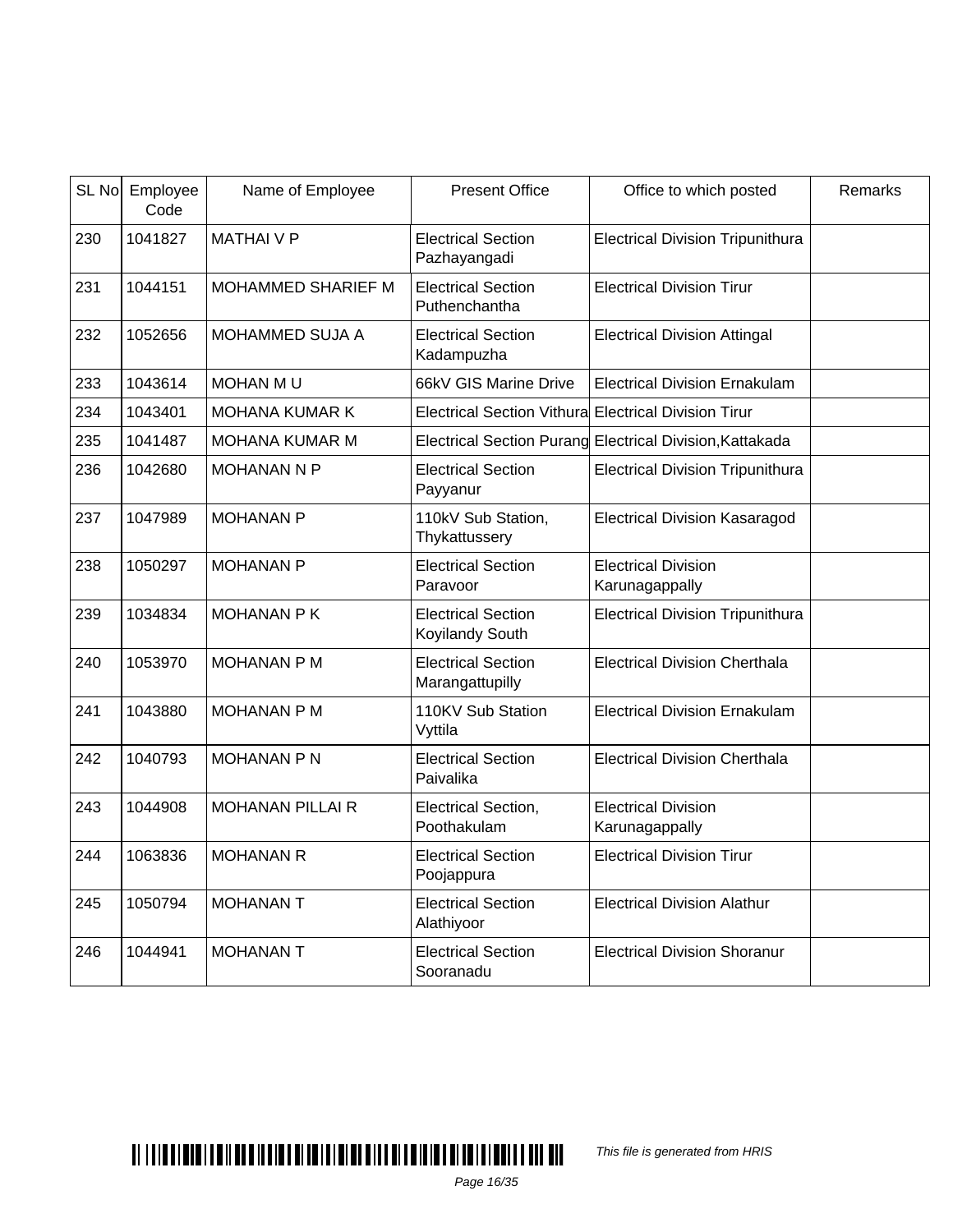| SL <sub>No</sub> | Employee<br>Code | Name of Employee                             | <b>Present Office</b>                        | Office to which posted                                     | Remarks |
|------------------|------------------|----------------------------------------------|----------------------------------------------|------------------------------------------------------------|---------|
| 247              | 1042263          | <b>MOHANAN V S</b>                           | <b>Electrical Section</b><br>Ongallur        | <b>Electrical Division Alathur</b>                         |         |
| 248              | 1036773          | MOHANAN.G                                    | <b>Electrical Section</b><br>Chalissery      | <b>Electrical Division Palakkad</b>                        |         |
| 249              | 1041875          | <b>MOHANARAJAN P</b>                         | <b>Electrical Section</b><br>Alanellur       | <b>Electrical Division Palakkad</b>                        |         |
| 250              | 1041986          | MOIDEEN KUNJU A                              | 66KV Sub Station<br>Kuttanad                 | <b>Electrical Division Kasaragod</b>                       |         |
| 251              | 1045422          | MURALEEDHARAN K P                            | <b>Electrical Section</b><br>Kuttipuram      | <b>Electrical Division Kollam</b>                          |         |
| 252              | 1041499          | MURALEEDHARAN C                              | 110 KV Sub Station<br>Kanhangad              | <b>Electrical Division Alappuzha</b>                       |         |
| 253              | 1041439          | MURALEEDHARAN NAIR O Electrical Section<br>S | Ayarkunnam                                   | <b>Electrical Division</b><br>Changanacherry               |         |
| 254              | 1041389          | MURALEEDHARAN P                              | <b>Electrical Section</b><br>Madavoor        | <b>Electrical Division</b><br>Thiruvananthapuram           |         |
| 255              | 1052823          | MURALIDHARAN P K                             | <b>Electrical Section Udma</b>               | <b>Electrical Division Kanhangad</b>                       |         |
| 256              | 1052316          | <b>MURUKAN C</b>                             | <b>Electrical Section</b><br>Parappupara     | <b>Electrical Division Attingal</b>                        |         |
| 257              | 1043124          | <b>MUSTHAFA V A</b>                          |                                              | Electrical Section Edayar Electrical Division Tripunithura |         |
| 258              | 1043990          | <b>NAGARAJAN K</b>                           | <b>Electrical Section</b><br>Pengattiri      | <b>Electrical Division Palakkad</b>                        |         |
| 259              | 1053028          | NANDAKUMAR A                                 | <b>Electrical Section</b><br>Perumanna       | <b>Electrical Division Kozhikode</b>                       |         |
| 260              | 1039945          | <b>NAZAR T A</b>                             | <b>Sub Station Sub Division</b><br>Ottapalam | Electrical Division Chathannoor                            |         |
| 261              | 1047502          | NAZARUDEEN KUTTY E                           | <b>Electrical Section</b><br>Mayyanad        | <b>Electrical Division Shoranur</b>                        |         |
| 262              | 1046473          | NAZEER K M                                   | <b>Electrical Section</b><br>Maradu          | <b>Electrical Division Payyannur</b>                       |         |

This file is generated from HRIS

Page 17/35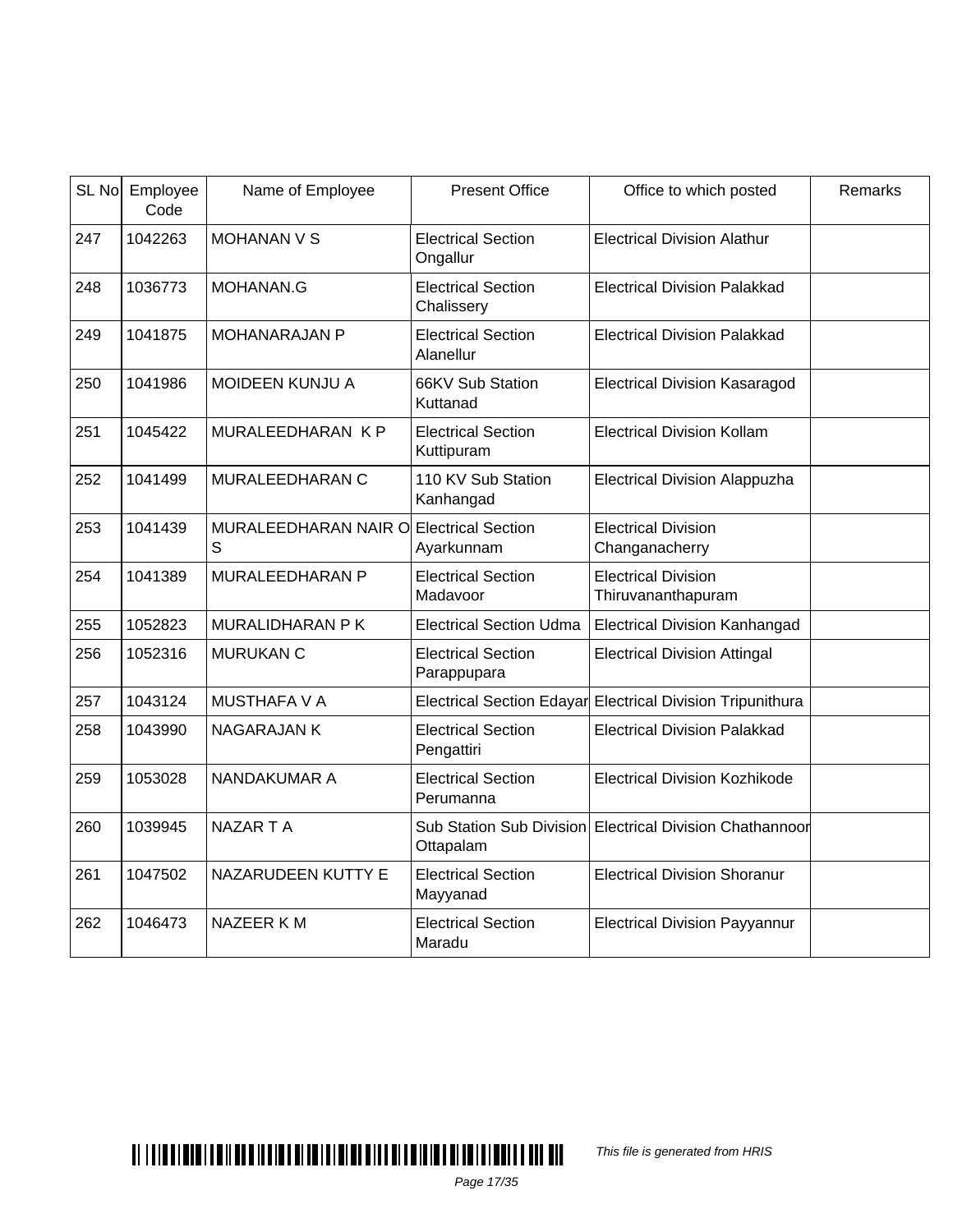| SL <sub>No</sub> | Employee<br>Code | Name of Employee     | <b>Present Office</b>                       | Office to which posted                       | Remarks |
|------------------|------------------|----------------------|---------------------------------------------|----------------------------------------------|---------|
| 263              | 1040178          | NAZEER PK            | <b>Electrical Section</b><br>Arookutty      | <b>Electrical Division Kasaragod</b>         |         |
| 264              | 1042407          | <b>NAZIR KH</b>      | 110 KV Sub Station<br>Edayar                | <b>Electrical Division Payyannur</b>         |         |
| 265              | 1050302          | <b>NISAMK</b>        | <b>Electrical Section</b><br>Changaramkulam | <b>Electrical Division Chathannoor</b>       |         |
| 266              | 1044940          | NIZAMUDEEN A         | Electrical Section,<br>Thanoor              | <b>Electrical Division Chathannoor</b>       |         |
| 267              | 1051475          | NIZAMUDEEN H         | <b>Electrical Section</b><br>Thottilpalam   | <b>Electrical Division Punalur</b>           |         |
| 268              | 1047187          | <b>NOWSHAD M</b>     | <b>Electrical Section</b><br>Thuvvakkad     | Electrical Division, Haripad                 |         |
| 269              | 1041433          | NUJUMUDEEN S         | L A Complex 66kV GIS<br>Section             | <b>Electrical Division Tirur</b>             |         |
| 270              | 1053376          | <b>OMANAKUTTAN S</b> | <b>Electrical Section</b><br>Vandenmedu     | <b>Electrical Division Attingal</b>          |         |
| 271              | 1051362          | <b>PADMA KUMAR S</b> | <b>Electrical Section</b><br>Pallimukku     | <b>Electrical Division</b><br>Karunagappally |         |
| 272              | 1045734          | PAUL P J             | <b>Electrical Section</b><br>Ambalappuzha   | <b>Electrical Division Kasaragod</b>         |         |
| 273              | 1044762          | PETER P A            | <b>Electrical Section</b><br>Thondiyil      | <b>Electrical Division Ernakulam</b>         |         |
| 274              | 1050439          | PRABHASH T           | <b>Erection Sub Division</b><br>Malampuzha  | <b>Electrical Division Attingal</b>          |         |
| 275              | 1058241          | <b>PRADEEPKS</b>     | <b>Electrical Section</b><br>Njarakkal      | <b>Electrical Division Kasaragod</b>         |         |
| 276              | 1044883          | PRADEEP RP           | <b>Electrical Section</b><br>Mattannur      | <b>Electrical Division</b><br>Mattancherry   |         |
| 277              | 1050190          | PRADEEPAN C          | <b>Electrical Section</b><br>Kodiyeri       | <b>Electrical Division Kannur</b>            |         |



This file is generated from HRIS

Page 18/35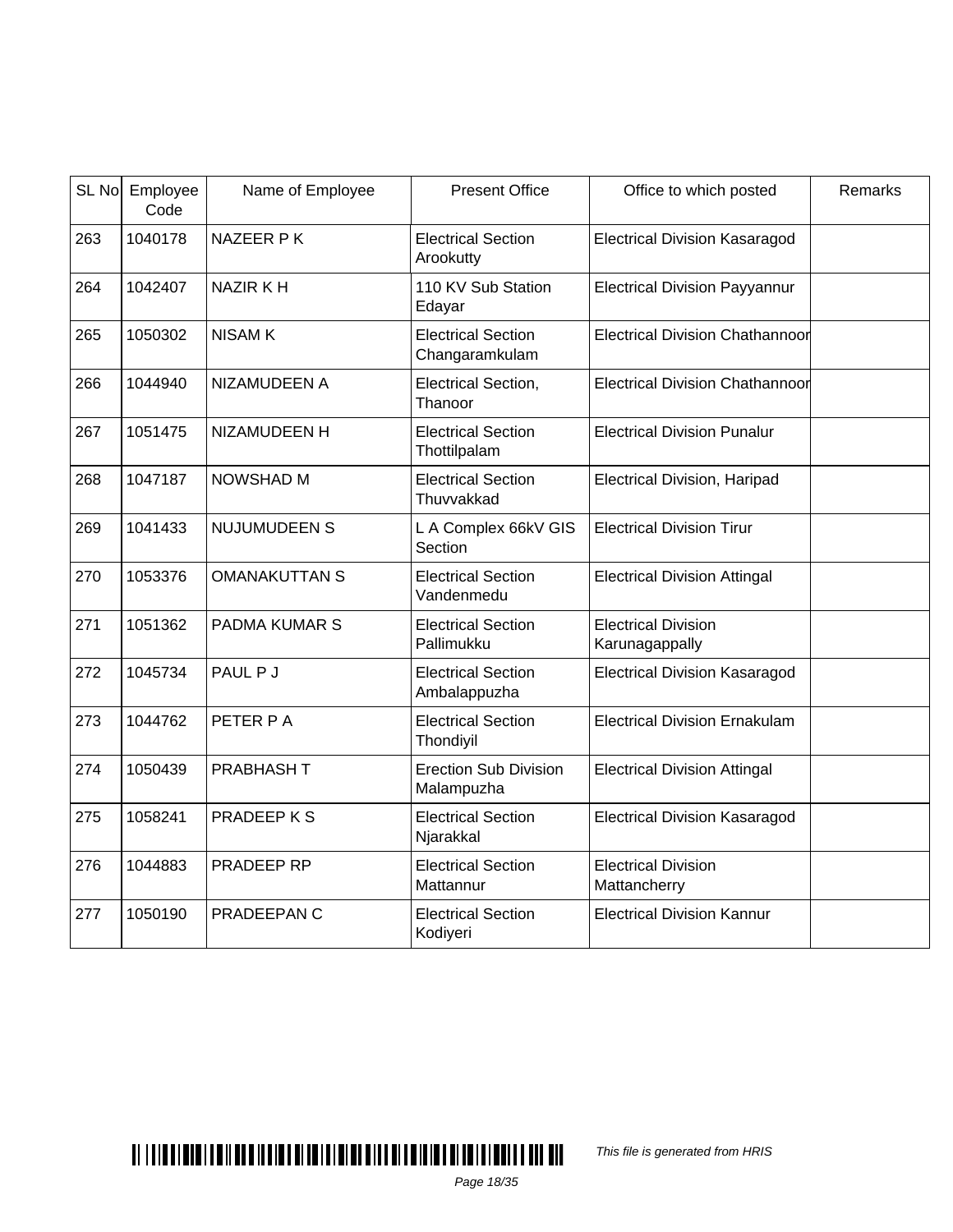|     | SL No Employee<br>Code | Name of Employee                         | <b>Present Office</b>                        | Office to which posted                           | Remarks |
|-----|------------------------|------------------------------------------|----------------------------------------------|--------------------------------------------------|---------|
| 278 | 1054075                | PRADEEPAN TK                             | <b>Electrical Section</b><br>Erattupetta     | <b>Electrical Division Tripunithura</b>          |         |
| 279 | 1043879                | PRADEEPAN V R                            | <b>Electrical Section</b><br>Payyavur        | <b>Electrical Division Tripunithura</b>          |         |
| 280 | 1052574                | PRAHALATHAN C A                          | <b>Electrical Section</b><br>Koonamoochy     | Electrical Division Irinjalakuda                 |         |
| 281 | 1042972                | PRAKASAN P S                             | <b>Electrical Section Athani</b>             | <b>Electrical Division NParur</b>                |         |
| 282 | 1053215                | PRASAD M                                 | <b>Electrical Section Pettah</b>             | <b>Electrical Division Ponnani</b>               |         |
| 283 | 1040025                | PRASANNA BABU                            | <b>Electrical Section</b><br>Mulleriya       | <b>Electrical Division Alappuzha</b>             |         |
| 284 | 1053596                | PRASANNA KUMAR P                         | <b>Electrical Section</b><br>Kanyakulangara  | <b>Electrical Division</b><br>Neyyattinkara      |         |
| 285 | 1041463                | <b>PRASANNAN K</b>                       | <b>Electrical Section Chokly</b>             | <b>Electrical Division Kollam</b>                |         |
| 286 | 1042308                | PRATHAPAN G                              | <b>Electrical Section</b><br>Alathiyoor      | <b>Electrical Division Attingal</b>              |         |
| 287 | 1045246                | PRATHAPAN N                              | <b>Electrical Section</b><br>Chirayinkeezhu  | <b>Electrical Division</b><br>Thiruvananthapuram |         |
| 288 | 1041306                | PREMACHANDRAN M K                        | <b>Electrical Section</b><br>Manajeshwaram   | <b>Electrical Division Alappuzha</b>             |         |
| 289 | 1044807                | PREMRAJ TC                               | <b>Electrical Section</b><br>Thirumala       | <b>Electrical Division Tirur</b>                 |         |
| 290 | 1036983                | RADHA KRISHNAN N                         | Sub Regional Store<br>Haripad                | <b>Electrical Division Alappuzha</b>             |         |
| 291 | 1044717                | <b>RADHAKRISHNA</b><br><b>PANICKER V</b> | <b>Electrical Section</b><br>Poochakkal      | <b>Electrical Division Kasaragod</b>             |         |
| 292 | 1039707                | RADHAKRISHNA PILLAI S                    | <b>Electrical Section</b><br>Chadayamangalam | Electrical Division Chathannoor                  |         |
| 293 | 1046923                | RADHAKRISHNAN K                          | <b>Electrical Section</b><br>Peroorkada      | <b>Electrical Division Kasaragod</b>             |         |
| 294 | 1045373                | RADHAKRISHNAN K                          | <b>Electrical Section</b><br>Mynagapally     | <b>Electrical Division Shoranur</b>              |         |

This file is generated from HRIS

Page 19/35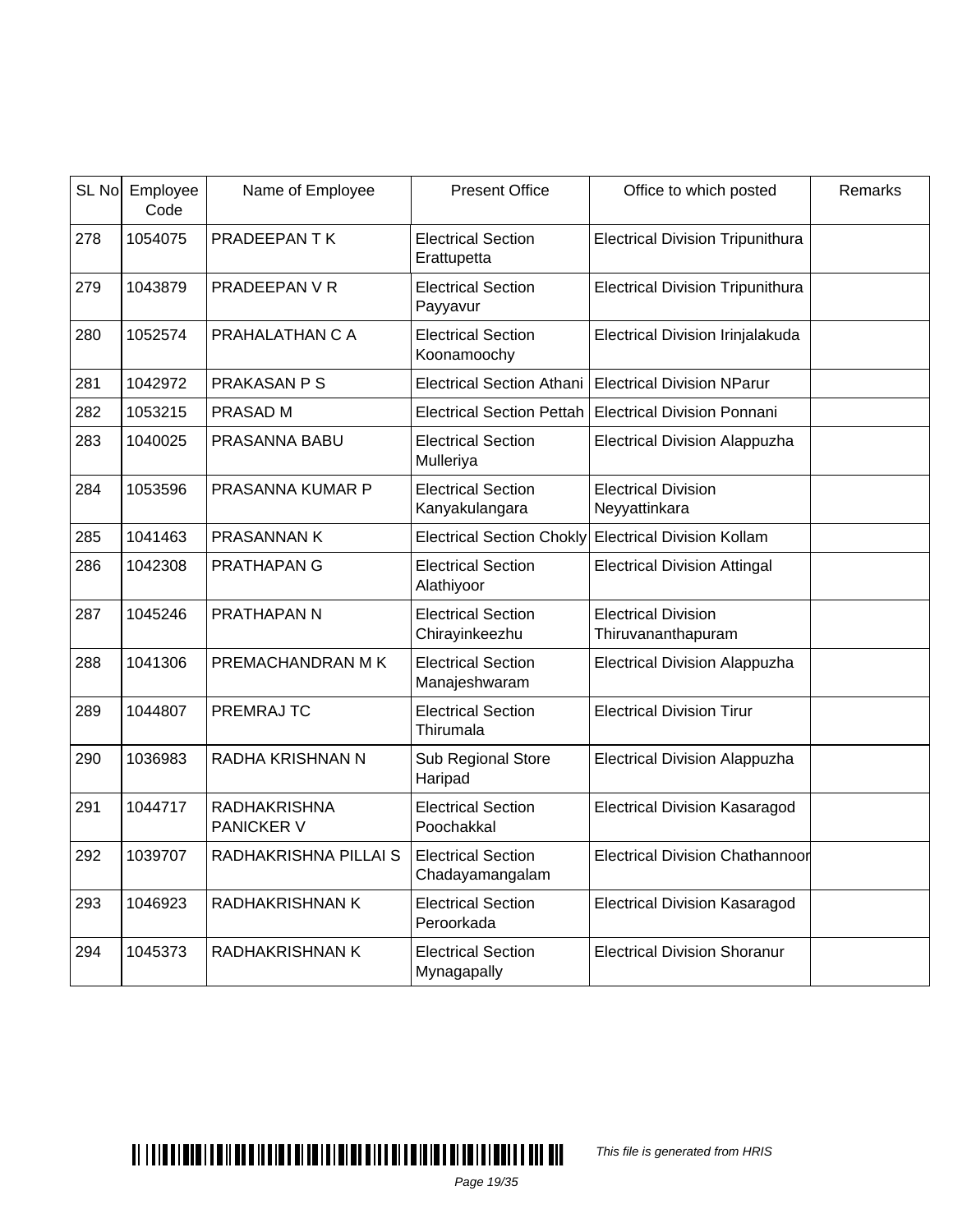| SL No | Employee<br>Code | Name of Employee     | <b>Present Office</b>                                                | Office to which posted                        | Remarks |
|-------|------------------|----------------------|----------------------------------------------------------------------|-----------------------------------------------|---------|
| 295   | 1052812          | RADHAKRISHNAN NAIR S | <b>Electrical Section</b><br>Kattakada                               | <b>Electrical Division</b><br>Neyyattinkara   |         |
| 296   | 1053624          | RADHAKRISHNAN P      | <b>Electrical Section</b><br>Parakkadavu                             | Electrical Division Chathannoor               |         |
| 297   | 1050989          | <b>RAGEEV P</b>      | <b>Electrical Section</b><br>Desamangalam                            | <b>Electrical Division Thrissur</b><br>(West) |         |
| 298   | 1050764          | <b>RAGHAVAN R</b>    | <b>Electrical Section</b><br>Nadapuram                               | <b>Electrical Division Punalur</b>            |         |
| 299   | 1048582          | RAHOOF U             | Electrical Section Palode Electrical Division Tirur                  |                                               |         |
| 300   | 1046996          | <b>RAJAGOPAL R</b>   | <b>Electrical Section</b><br>Paravoor                                | <b>Electrical Division</b><br>Karunagappally  |         |
| 301   | 1051050          | <b>RAJAN A</b>       | <b>Electrical Section</b><br>Ponmundam (P)<br>(Vylathur)             | <b>Electrical Division</b><br>Nedumangad      |         |
| 302   | 1046978          | RAJAN GEORGE P G     | <b>Electrical Section</b><br>Thondiyil                               | <b>Electrical Division Ernakulam</b>          |         |
| 303   | 1041393          | <b>RAJAPPANTK</b>    | Ernakulam HT Meter<br>Testing unit (out Door)                        | <b>Electrical Division Ernakulam</b>          |         |
| 304   | 1045670          | RAJEEV K B           | <b>Electrical Section</b><br>Paivalika                               | <b>Electrical Division Alappuzha</b>          |         |
| 305   | 1045873          | RAJEEV PL            | <b>Electrical Section</b><br>Meenangady                              | <b>Electrical Division</b><br>Moovattupuzha   |         |
| 306   | 1051864          | <b>RAJEEV VM</b>     | <b>Electrical Section</b><br><b>Medical College</b><br>(Perigandoor) | <b>Electrical Division Thrissur</b><br>(West) |         |
| 307   | 1052878          | <b>RAJENDRAN C S</b> | <b>Electrical Section</b><br>Punnayurkulam                           | <b>Electrical Division</b><br>Thrissur(East)  |         |
| 308   | 1046421          | <b>RAJENDRAN E R</b> | <b>Electrical Section</b><br>Thannermukkom                           | <b>Electrical Division Kasaragod</b>          |         |
| 309   | 1045177          | <b>RAJENDRANKS</b>   | T.C. Section HMT<br>Colony                                           | <b>Electrical Division Payyannur</b>          |         |

This file is generated from HRIS

Page 20/35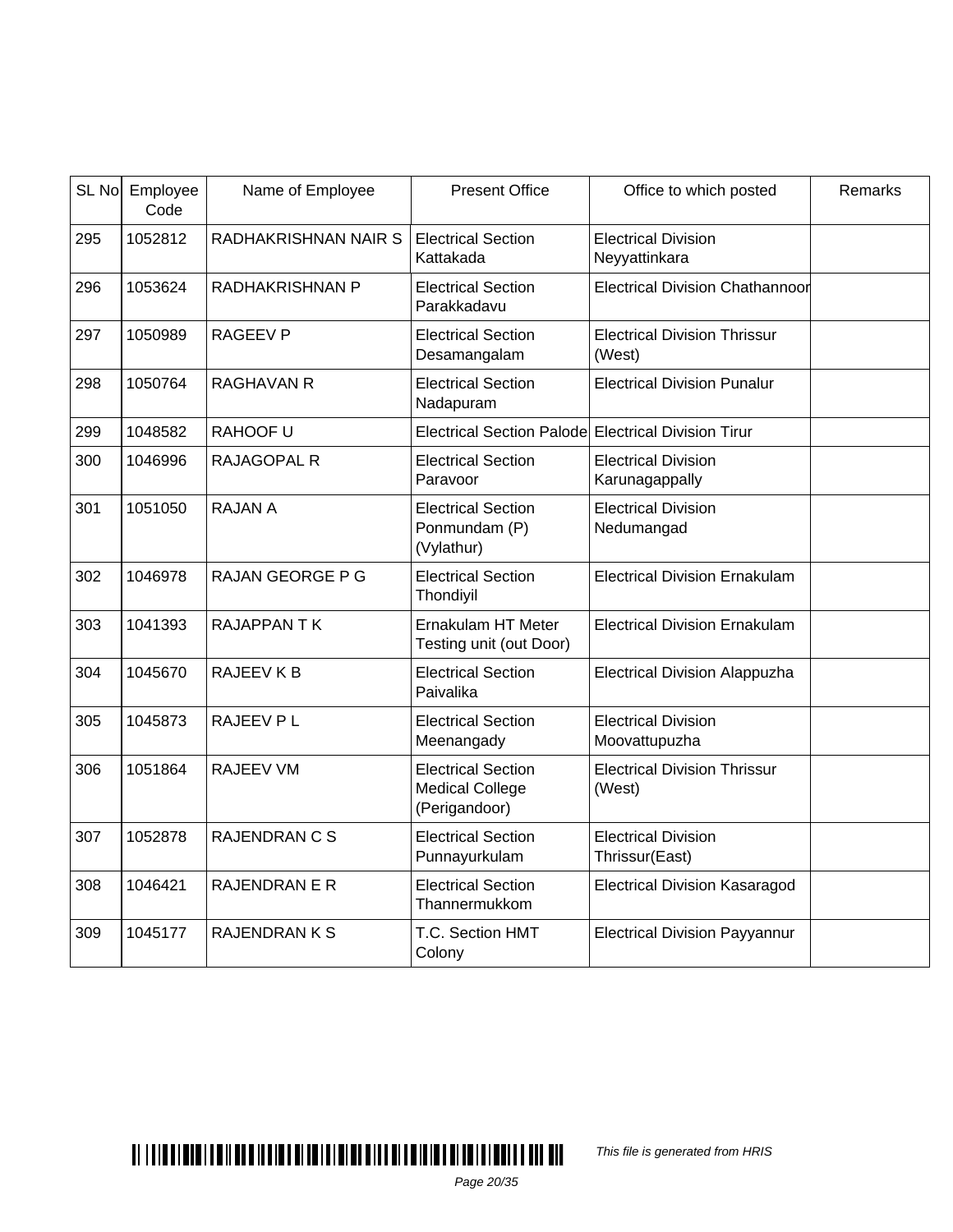| SL No | Employee<br>Code | Name of Employee        | <b>Present Office</b>                                    | Office to which posted                                  | Remarks |
|-------|------------------|-------------------------|----------------------------------------------------------|---------------------------------------------------------|---------|
| 310   | 1041841          | RAJENDRAN NAIR D        | <b>Electrical Section Tirur</b><br>(East)                | <b>Electrical Division</b><br>Kazhakkuttom              |         |
| 311   | 1051365          | <b>RAJUR</b>            | Electrical Section,<br>Poothakulam                       | <b>Electrical Division</b><br>Karunagappally            |         |
| 312   | 1050786          | RAMACHANDRAN P          |                                                          | Electrical Section Kakkur Electrical Division Kozhikode |         |
| 313   | 1042137          | RAMANARAYANAN V         | <b>Electrical Section</b><br>Ambalappara                 | <b>Electrical Division Chittur</b>                      |         |
| 314   | 1043363          | <b>RAMUKS</b>           | <b>Electrical Section</b><br>Chapparappadavu             | <b>Electrical Division</b><br>Mattancherry              |         |
| 315   | 1050483          | <b>RASALAM L K</b>      | <b>Electrical Section</b><br>Vamanapuram                 | <b>Electrical Division</b><br>Neyyattinkara             |         |
| 316   | 1045257          | <b>RATHEB D</b>         | <b>Electrical Section</b><br>Mayyanad                    | <b>Electrical Division Shoranur</b>                     |         |
| 317   | 1042992          | <b>RATHEESH KUMAR S</b> | <b>Electrical Section</b><br>Ponmundam (P)<br>(Vylathur) | <b>Electrical Division Kollam</b>                       |         |
| 318   | 1051660          | RAVEENDRAN A            | <b>Electrical Section</b><br>Mynagapally                 | <b>Electrical Division Shoranur</b>                     |         |
| 319   | 1035650          | RAZAK P P               | <b>Electrical Section Muttil</b>                         | <b>Electrical Division Kozhikode</b>                    |         |
| 320   | 1047006          | <b>REGHU A</b>          | <b>Electrical Section</b><br>Paravoor                    | <b>Electrical Division Kollam</b>                       |         |
| 321   | 1051292          | <b>REJI KUMAR R</b>     | <b>Electrical Section</b><br>Vadakara South              | <b>Electrical Division Punalur</b>                      |         |
| 322   | 1040581          | <b>RETHNANT</b>         | <b>Electrical Section</b><br>Kumbala                     | <b>Electrical Division Alappuzha</b>                    |         |
| 323   | 1045079          | <b>REVICHANDRA T M</b>  | 110 KVSub Station<br>Edappally                           | <b>Electrical Division Kanhangad</b>                    |         |
| 324   | 1040514          | <b>RISHIKESAN B</b>     | <b>Generation Division</b><br>Moozhiyar                  | <b>Electrical Division Kollam</b>                       |         |
| 325   | 1052796          | <b>RIYAS P J</b>        | Electrical Section Ayathil Electrical Division           | Karunagappally                                          |         |

#### $\blacksquare$

This file is generated from HRIS

Page 21/35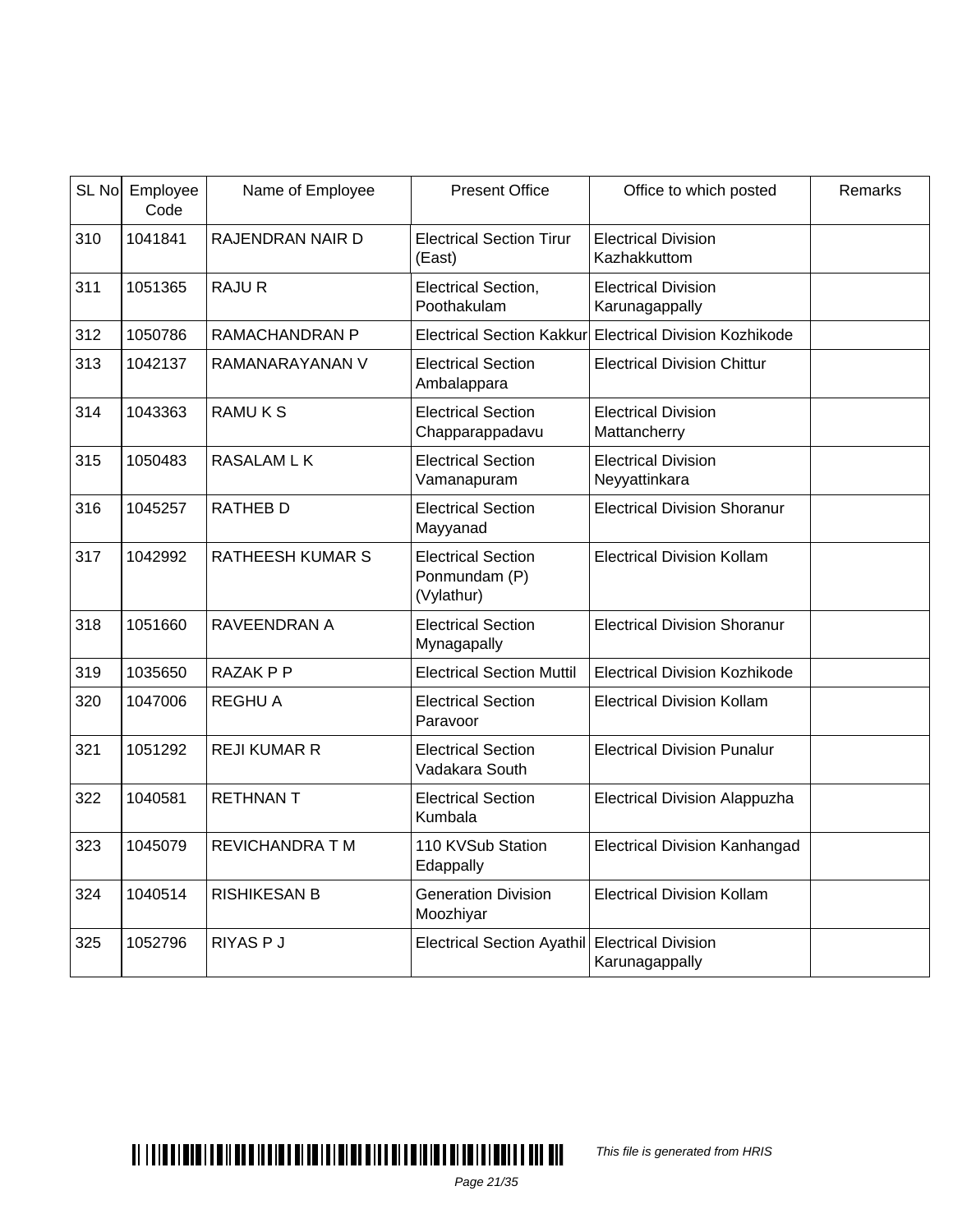|     | SL No Employee<br>Code | Name of Employee    | <b>Present Office</b>                                 | Office to which posted                                  | Remarks |
|-----|------------------------|---------------------|-------------------------------------------------------|---------------------------------------------------------|---------|
| 326 | 1043963                | <b>ROBINSON K</b>   | <b>Electrical Section</b><br>Kanyakulangara           | <b>Electrical Division</b><br>Neyyattinkara             |         |
| 327 | 1043316                | RUSSEL JOSE P J     | <b>Electrical Section</b><br>Thavannur                | <b>Electrical Division Attingal</b>                     |         |
| 328 | 1042049                | <b>SABU A</b>       | <b>Electrical Section</b><br>Chathannoor              | <b>Electrical Division Kollam</b>                       |         |
| 329 | 1046055                | SABU A A            | <b>Electrical Section Vyttila</b>                     | <b>Electrical Division Payyannur</b>                    |         |
| 330 | 1041210                | SABU ISSAC          | <b>Electrical Section</b><br>Thiruvaniyoor            | <b>Electrical Division Kasaragod</b>                    |         |
| 331 | 1042167                | <b>SABU MATHEW</b>  | 110kV Sub Station,<br>Edathua                         | <b>Electrical Division Kasaragod</b>                    |         |
| 332 | 1041931                | SABUPP              | <b>Electrical Section</b><br>Kasaragod                | <b>Electrical Division Cherthala</b>                    |         |
| 333 | 1045327                | SABU <sub>S</sub>   |                                                       | Electrical Section Ayathil Electrical Division Shoranur |         |
| 334 | 1052813                | SADANANDAN T        | <b>Generation Sub Division</b><br>Poringalkuthu       | <b>Electrical Division</b><br>Thiruvananthapuram        |         |
| 335 | 1052233                | SAHEESH T P         | <b>Electrical Section Vythiri</b>                     | <b>Electrical Division Feroke</b>                       |         |
| 336 | 1046830                | SAJAN P J           | <b>Electrical Section</b><br>Kumbalangi               | <b>Electrical Division Payyannur</b>                    |         |
| 337 | 1041398                | <b>SAJATH A P</b>   | <b>Electrical Section</b><br><b>Badiadkka</b>         | <b>Electrical Division Cherthala</b>                    |         |
| 338 | 1047371                | SAJEEV P K          | <b>Electrical Section</b><br>Kidangara                | <b>Electrical Division Cherthala</b>                    |         |
| 339 | 1043612                | SAJEEVAN K V        | <b>Electrical Section</b><br><b>Ernakulam Central</b> | <b>Electrical Division Payyannur</b>                    |         |
| 340 | 1041962                | <b>SAJEEVAN S</b>   | <b>Electrical Section Tirur</b><br>(West)             | <b>Electrical Division</b><br>Nedumangad                |         |
| 341 | 1050948                | <b>SAJI KUMAR S</b> | <b>Electrical Section</b><br>Pallimukku               | <b>Electrical Division</b><br>Karunagappally            |         |
| 342 | 1052884                | <b>SAJI KUMAR S</b> | <b>Electrical Section</b><br>Valancherry              | <b>Electrical Division</b><br>Nedumangad                |         |

# $\blacksquare$

This file is generated from HRIS

Page 22/35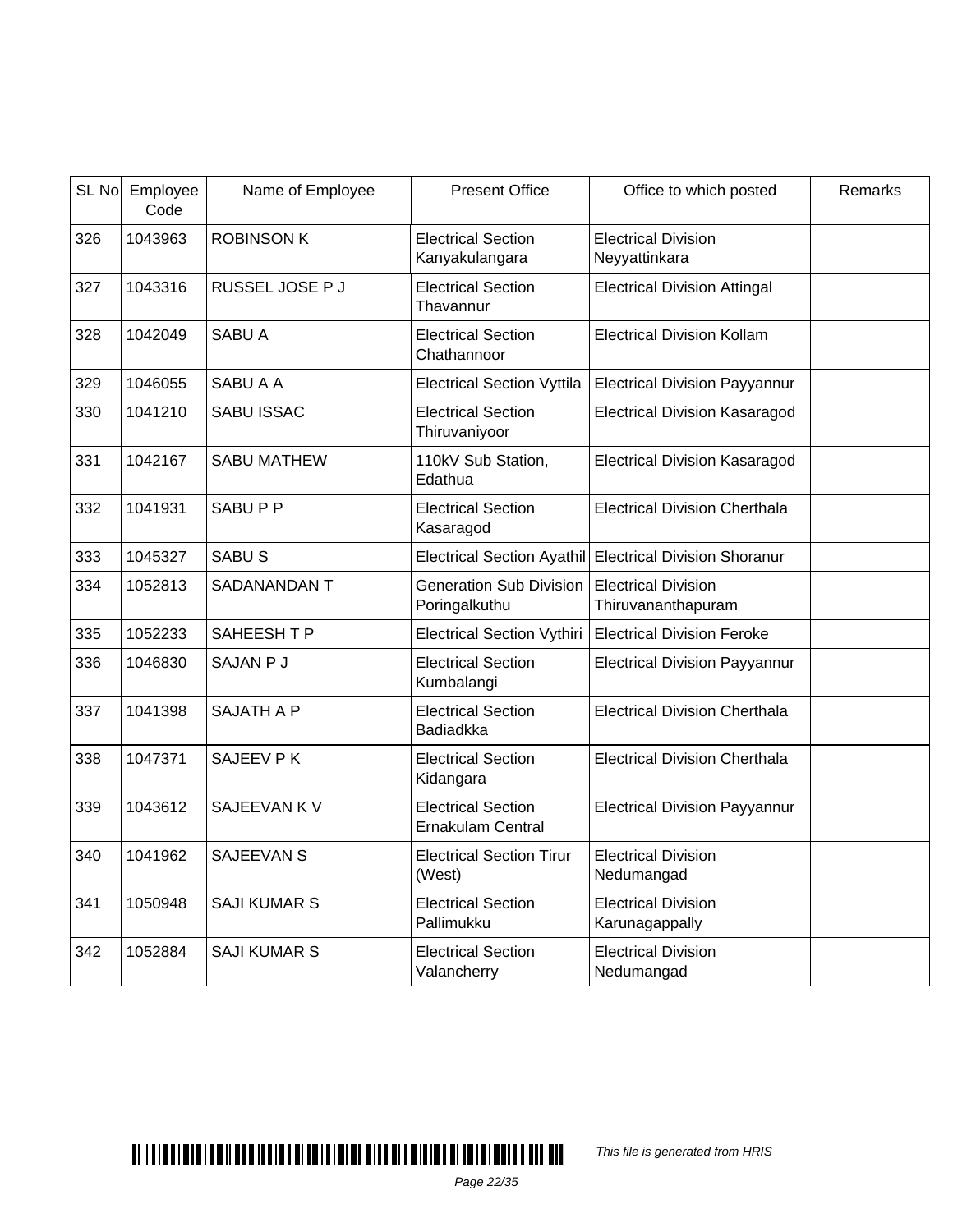|     | SL No Employee<br>Code | Name of Employee        | <b>Present Office</b>                       | Office to which posted                       | Remarks |
|-----|------------------------|-------------------------|---------------------------------------------|----------------------------------------------|---------|
| 343 | 1035518                | <b>SAJIPB</b>           | <b>Electrical Section</b><br>Mannar         | <b>Electrical Division</b><br>Pathanamthitta |         |
| 344 | 1043475                | <b>SAJI T MATHEW</b>    | <b>Electrical Section</b><br>Puthencruz     | <b>Electrical Division Kanhangad</b>         |         |
| 345 | 1043611                | SAJUKJ                  | <b>Electrical Section</b><br>Palarivattom   | <b>Electrical Division Payyannur</b>         |         |
| 346 | 1033587                | SAJU <sub>S</sub>       | <b>Electrical Section</b><br>Edappal        | <b>Electrical Division Punalur</b>           |         |
| 347 | 1043802                | SAJU V OOMMEN           | <b>Electrical Section Tirur</b><br>(East)   | <b>Electrical Division Kollam</b>            |         |
| 348 | 1046413                | SALEEM A A              | <b>Electrical Section</b><br>Kandasankadavu | <b>Electrical Division Kodungallur</b>       |         |
| 349 | 1048549                | <b>SALIMT</b>           | <b>Electrical Section Olai</b>              | <b>Electrical Division Shoranur</b>          |         |
| 350 | 1040313                | <b>SALUKBS</b>          | <b>Electrical Section</b><br>Tirurangadi    | <b>Electrical Division</b><br>Nedumangad     |         |
| 351 | 1044240                | <b>SANIL KUMAR S</b>    | 66 KV Sub Station<br>Palode                 | <b>Electrical Division Ponnani</b>           |         |
| 352 | 1046556                | SANJAI J                | <b>Electrical Section</b><br>Edarikode      | <b>Electrical Division</b><br>Kazhakkuttom   |         |
| 353 | 1050427                | <b>SANTHOSH A</b>       | 66KV Sub Station<br>Pathirappally           | <b>Electrical Division Kasaragod</b>         |         |
| 354 | 1043589                | <b>SANTHOSH BABU R</b>  | <b>Electrical Section Fort</b>              | <b>Electrical Division Ponnani</b>           |         |
| 355 | 1042176                | SANTHOSH KUMAR A C      | <b>Electrical Section</b><br>Poojappura     | <b>Electrical Division Ponnani</b>           |         |
| 356 | 1051290                | <b>SANTHOSH KUMAR R</b> | <b>Electrical Section</b><br>Chathannoor    | <b>Electrical Division Kollam</b>            |         |
| 357 | 1054361                | <b>SANTHOSH KUMAR S</b> | <b>Electrical Section</b><br>Kottakkal      | <b>Electrical Division</b><br>Nedumangad     |         |
| 358 | 1046611                | SANTHOSH KUMAR V P      | <b>Electrical Section</b><br>Cherkala       | <b>Electrical Division Alappuzha</b>         |         |

This file is generated from HRIS

Page 23/35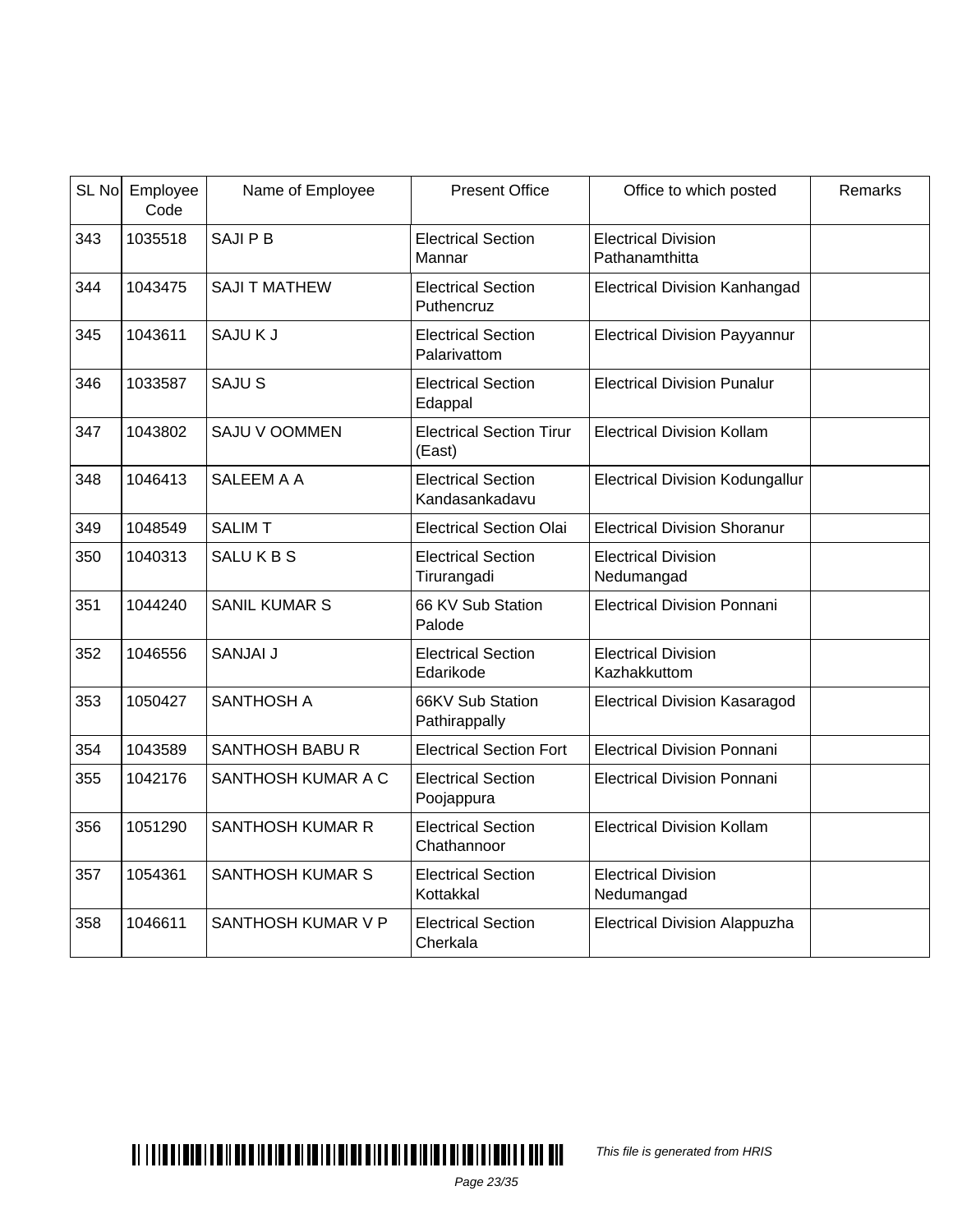| SL No | Employee<br>Code | Name of Employee                      | <b>Present Office</b>                        | Office to which posted                               | Remarks |
|-------|------------------|---------------------------------------|----------------------------------------------|------------------------------------------------------|---------|
| 359   | 1047374          | <b>SASANKAN P</b>                     | <b>Electrical Section</b><br>Kidangara       | <b>Electrical Division Kasaragod</b>                 |         |
| 360   | 1053802          | <b>SASI KUMAR B</b>                   | <b>Electrical Section Tirur</b><br>(East)    | <b>Electrical Division</b><br>Kazhakkuttom           |         |
| 361   | 1051852          | <b>SASI KUMAR B</b>                   | <b>Electrical Section</b><br>Venjarammoodu   | Electrical Division, Kattakada                       |         |
| 362   | 1032538          | <b>SASINP</b>                         | <b>Electrical Section</b><br>Vakathanam      | <b>Electrical Division Payyannur</b>                 |         |
| 363   | 1050982          | <b>SASIS</b>                          | Electrical Section,<br>Thanoor               | <b>Electrical Division</b><br>Nedumangad             |         |
| 364   | 1064788          | SASIKUMAR C                           | <b>Electrical Section</b><br>Kottukal        | <b>Electrical Division Tirur</b>                     |         |
| 365   | 1042260          | SASIKUMAR P D                         | <b>Electrical Section</b><br>Ambalappara     | <b>Electrical Division Palakkad</b>                  |         |
| 366   | 1050986          | SATHEESA CHANDRAN S                   | <b>Electrical Section</b><br>Kadungathukundu | Electrical Division, Kattakada                       |         |
| 367   | 1040970          | SATHEESAN D                           | <b>Electrical Section</b><br>Mulleriya       | <b>Electrical Division Alappuzha</b>                 |         |
| 368   | 1054117          | SATHEESAN K K                         | <b>Electrical Section</b><br>Kuriachira      | <b>Electrical Division Chalakudy</b>                 |         |
| 369   | 1050371          | SATHEESAN MANIKKARA<br>PUTHIYA VEETIL |                                              | Electrical Section Madayi Electrical Division Kannur |         |
| 370   | 1037684          | <b>SATHEESAN S</b>                    | <b>Electrical Section</b><br>Edappal         | <b>Electrical Division Attingal</b>                  |         |
| 371   | 1050591          | SATHEESH J                            | <b>Electrical Section Tanur</b><br>East      | Electrical Division, Kattakada                       |         |
| 372   | 1040337          | SATHEESH KUMAR B                      | <b>Electrical Section</b><br>Kuttikkole      | Electrical Division Alappuzha                        |         |
| 373   | 1053934          | SATHEESH KUMAR V                      | <b>Electrical Section</b><br>Kudappanakunnu  | <b>Electrical Division Ponnani</b>                   |         |

This file is generated from HRIS

Page 24/35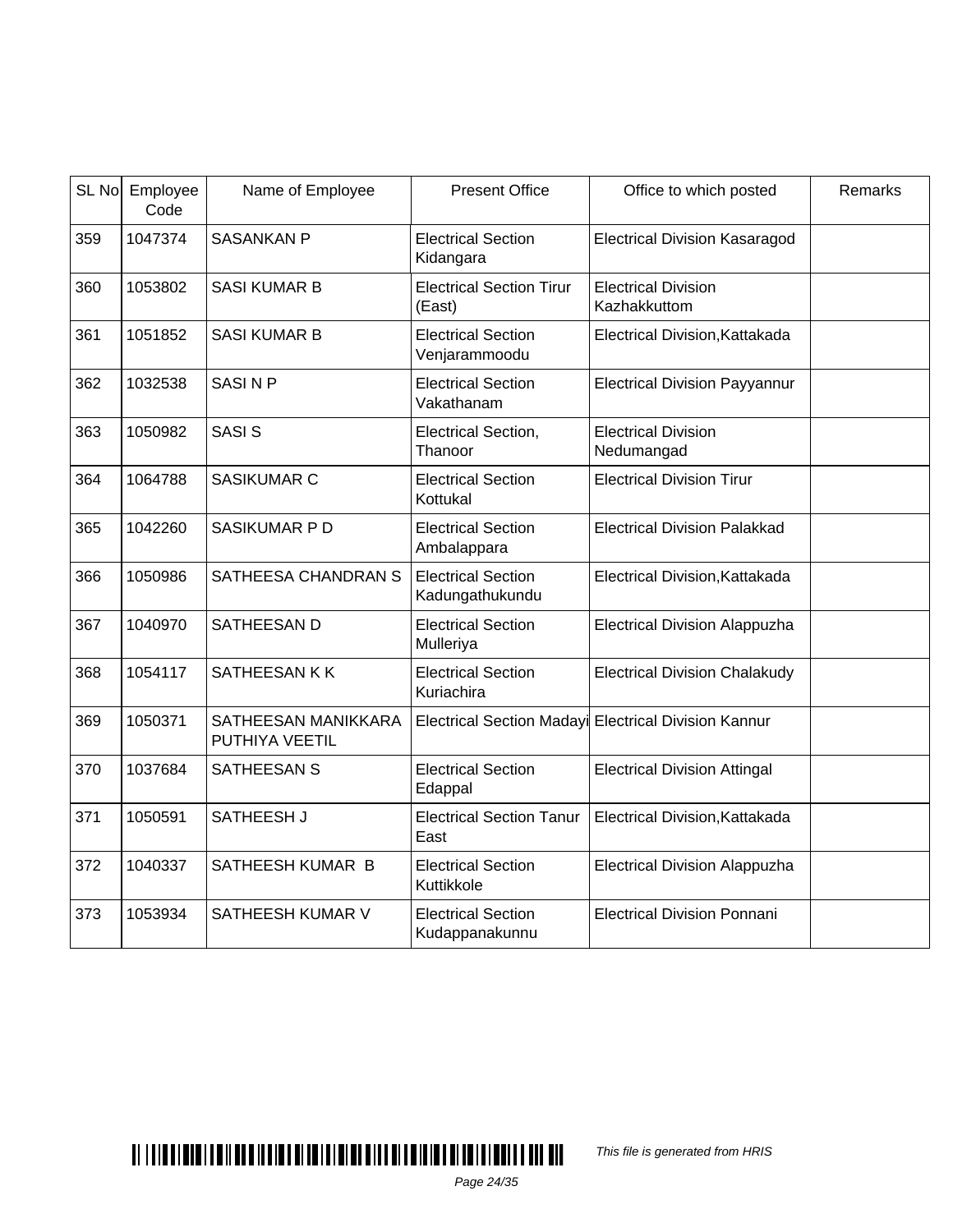| SL No | Employee<br>Code | Name of Employee       | <b>Present Office</b>                         | Office to which posted                                 | Remarks |
|-------|------------------|------------------------|-----------------------------------------------|--------------------------------------------------------|---------|
| 374   | 1037951          | <b>SATHIT</b>          | <b>Electrical Section</b><br>Kazhakkuttam     | <b>Electrical Division Ponnani</b>                     |         |
| 375   | 1038568          | <b>SATHYAN M</b>       | <b>Electrical Section</b><br>Madavoor         | <b>Electrical Division</b><br>Thiruvananthapuram       |         |
| 376   | 1046995          | SATHYAN V V            | <b>Electrical Section</b><br>Perambra (South) | <b>Electrical Division Balussery</b>                   |         |
| 377   | 1043490          | SATHYARAJ KUMAR T S    | <b>Electrical Section</b><br>kilimanoor       | <b>Electrical Division Tirur</b>                       |         |
| 378   | 1044780          | <b>SATHYASEELAN G</b>  |                                               | Electrical Section Thayyil Electrical Division Punalur |         |
| 379   | 1055585          | SEBASTIAN PAUL SV      | <b>Electrical Section</b><br>Vattiyoorkavu    | <b>Electrical Division Ponnani</b>                     |         |
| 380   | 1045351          | <b>SEBASTIAN V G</b>   | <b>Electrical Section Kaloor</b>              | <b>Electrical Division Kasaragod</b>                   |         |
| 381   | 1036710          | <b>SELVARAJ T</b>      | <b>Electrical Section</b><br>Kandanakam       | Electrical Division, Kattakada                         |         |
| 382   | 1036582          | <b>SETHUMON P</b>      | <b>Electrical Section</b><br>Manajeshwaram    | <b>Electrical Division Cherthala</b>                   |         |
| 383   | 1047577          | SHAFEEK A              | <b>Electrical Section</b><br>Mayyanad         | <b>Electrical Division Shoranur</b>                    |         |
| 384   | 1043251          | <b>SHAHUL HAMEED K</b> | <b>Electrical Section</b><br>Kesavadasapuram  | Electrical Division Tirurangadi                        |         |
| 385   | 1044253          | <b>SHAJAHAN M</b>      | Chief Engineer HRM -<br>Records Room          | <b>Electrical Division</b><br>Kazhakkuttom             |         |
| 386   | 1051400          | <b>SHAJAHAN M</b>      | <b>Electrical Section</b><br>Vaniyambalam     | <b>Electrical Division</b><br>Nedumangad               |         |
| 387   | 1044130          | <b>SHAJI ANTONY</b>    | Electrical Section,<br>Chattenchal            | <b>Electrical Division Alappuzha</b>                   |         |
| 388   | 1050363          | <b>SHAJI JOSEPH</b>    | <b>Electrical Section</b><br>Thachampara      | <b>Electrical Division Adimaly</b>                     |         |
| 389   | 1039859          | <b>SHAJIK</b>          | <b>Electrical Section</b><br>Paravoor         | <b>Electrical Division Kollam</b>                      |         |

This file is generated from HRIS

Page 25/35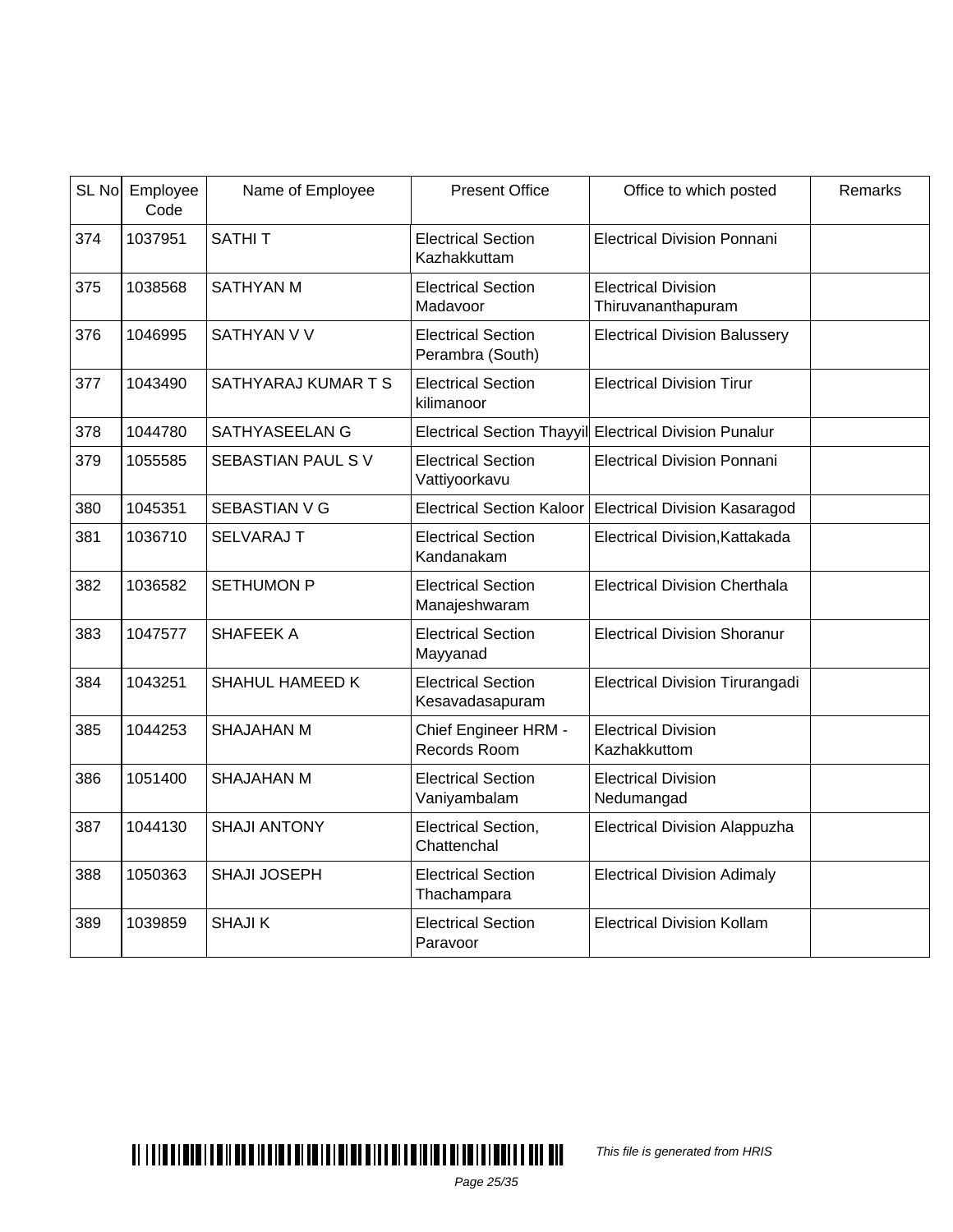| SL No | Employee<br>Code | Name of Employee      | <b>Present Office</b>                          | Office to which posted                      | Remarks |
|-------|------------------|-----------------------|------------------------------------------------|---------------------------------------------|---------|
| 390   | 1041894          | <b>SHAJI KA</b>       | <b>Electrical Section Eroor</b>                | <b>Electrical Division Kasaragod</b>        |         |
| 391   | 1053557          | <b>SHAJIKS</b>        | <b>Electrical Section</b><br>Vadanappilly      | <b>Electrical Division Kodungallur</b>      |         |
| 392   | 1052221          | <b>SHAJI RAMK</b>     | <b>Electrical Section</b><br>Tirurangadi       | Electrical Division, Kattakada              |         |
| 393   | 1041595          | <b>SHAJI SK</b>       | Varkala 110kV<br>Substation                    | <b>Electrical Division Tirur</b>            |         |
| 394   | 1040722          | <b>SHAJI V</b>        | <b>Electrical Section</b><br>Kuttipuram        | Electrical Division, Kattakada              |         |
| 395   | 1046100          | <b>SHAJI V S</b>      | Electrical Section,<br>Chattenchal             | <b>Electrical Division Cherthala</b>        |         |
| 396   | 1052029          | <b>SHAJI V V</b>      | <b>Electrical Section</b><br>Alappuzha (Town)  | <b>Electrical Division Kasaragod</b>        |         |
| 397   | 1046342          | <b>SHAJI XAVIER</b>   | <b>Electrical Section</b><br>Cherpu            | <b>Electrical Division Chalakudy</b>        |         |
| 398   | 1042981          | <b>SHAJIKUMAR M</b>   | <b>Electrical Section</b><br>Kunnamangalam     | <b>Electrical Division Kalpetta</b>         |         |
| 399   | 1039848          | <b>SHAJIMON C G</b>   | <b>Electrical Section</b><br>Cherthala         | <b>Electrical Division Kasaragod</b>        |         |
| 400   | 1045131          | <b>SHAMS M</b>        | <b>Electrical Section</b><br>Karunagappally(S) | <b>Electrical Division Shoranur</b>         |         |
| 401   | 1053923          | SHAMSUDIN KA          | <b>Electrical Section</b><br>Desamangalam      | <b>Electrical Division Chalakudy</b>        |         |
| 402   | 1041885          | <b>SHANMUGHAN B</b>   | <b>Electrical Section</b><br>Karamana          | <b>Electrical Division Kasaragod</b>        |         |
| 403   | 1052207          | SHARSHAD A            | <b>Electrical Section</b><br>Kandanakam        | <b>Electrical Division Attingal</b>         |         |
| 404   | 1051580          | <b>SHERIS V SUNNY</b> | <b>Electrical Section</b><br>Ongallur          | <b>Electrical Division</b><br>Moovattupuzha |         |
| 405   | 1046111          | <b>SHIBU P</b>        | <b>Electrical Section</b><br>Karunagappally(N) | <b>Electrical Division Shoranur</b>         |         |

This file is generated from HRIS

Page 26/35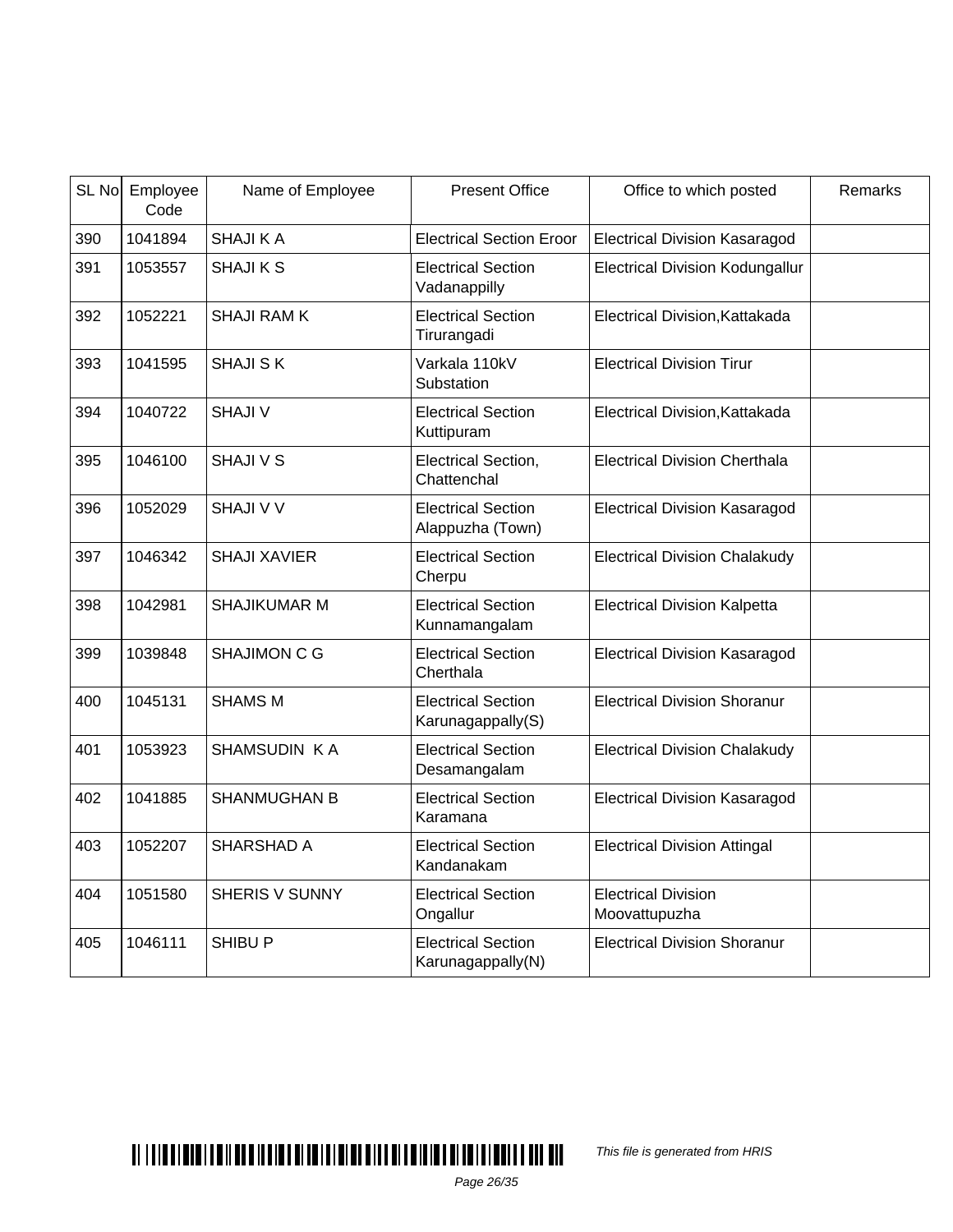| SL No | Employee<br>Code | Name of Employee     | <b>Present Office</b>                                 | Office to which posted                   | Remarks |
|-------|------------------|----------------------|-------------------------------------------------------|------------------------------------------|---------|
| 406   | 1044244          | SHIBU PK             | <b>Electrical Section</b><br>Thrikkakara              | <b>Electrical Division Kannur</b>        |         |
| 407   | 1040715          | <b>SHIBU R</b>       | <b>Electrical Section Beach</b><br>Trivandrum         | <b>Electrical Division Ponnani</b>       |         |
| 408   | 1042737          | SHIN VELJOSE J       | 110 KV Sub Station<br>Parassala                       | <b>Electrical Division Tirur</b>         |         |
| 409   | 1042461          | <b>SHINOD B P</b>    | <b>Electrical Section</b><br>Perumanna                | <b>Electrical Division Kalpetta</b>      |         |
| 410   | 1041304          | SIDHARDHAN K P       | <b>Electrical Section</b><br>Kasaragod                | <b>Electrical Division Cherthala</b>     |         |
| 411   | 1051195          | <b>SIVADASAN G</b>   | <b>Electrical Section</b><br>Kulathupuzha             | <b>Electrical Division Chathannoor</b>   |         |
| 412   | 1045394          | SIVADASAN M C        | <b>Electrical Section</b><br>Thrikkakara              | <b>Electrical Division Payyannur</b>     |         |
| 413   | 1045732          | SIVADASAN NAIR.B.    | <b>Electrical Section</b><br>Arthinkal                | <b>Electrical Division Kasaragod</b>     |         |
| 414   | 1039246          | SIVAPRASAD C         | <b>Electrical Section</b><br>Cherkala                 | <b>Electrical Division Alappuzha</b>     |         |
| 415   | 1043740          | <b>SOBHITHARAJ R</b> | <b>Electrical Section Pettah</b>                      | <b>Electrical Division Tirur</b>         |         |
| 416   | 1036392          | <b>SOMAN P P</b>     | <b>Electrical Section</b><br>Alakode                  | <b>Electrical Division Ernakulam</b>     |         |
| 417   | 1044116          | <b>SOMAN R</b>       | <b>Electrical Section</b><br><b>SLPuram</b>           | <b>Electrical Division Kasaragod</b>     |         |
| 418   | 1041192          | SONEY TD             | <b>Electrical Section</b><br><b>Ernakulam Central</b> | <b>Electrical Division Kasaragod</b>     |         |
| 419   | 1053159          | SOORIA CHANDRAN K    | <b>Electrical Section</b><br>Kadungathukundu          | <b>Electrical Division</b><br>Nedumangad |         |
| 420   | 1053194          | <b>SREEDHARAN K</b>  | KUNNAMKULAM 110KV<br><b>SUBSTATION</b>                | <b>Electrical Division</b><br>Nedumangad |         |
| 421   | 1042135          | <b>SREEDHARAN V</b>  | <b>Electrical Section</b><br>Elappully                | <b>Electrical Division Chittur</b>       |         |

#### $\blacksquare$

This file is generated from HRIS

Page 27/35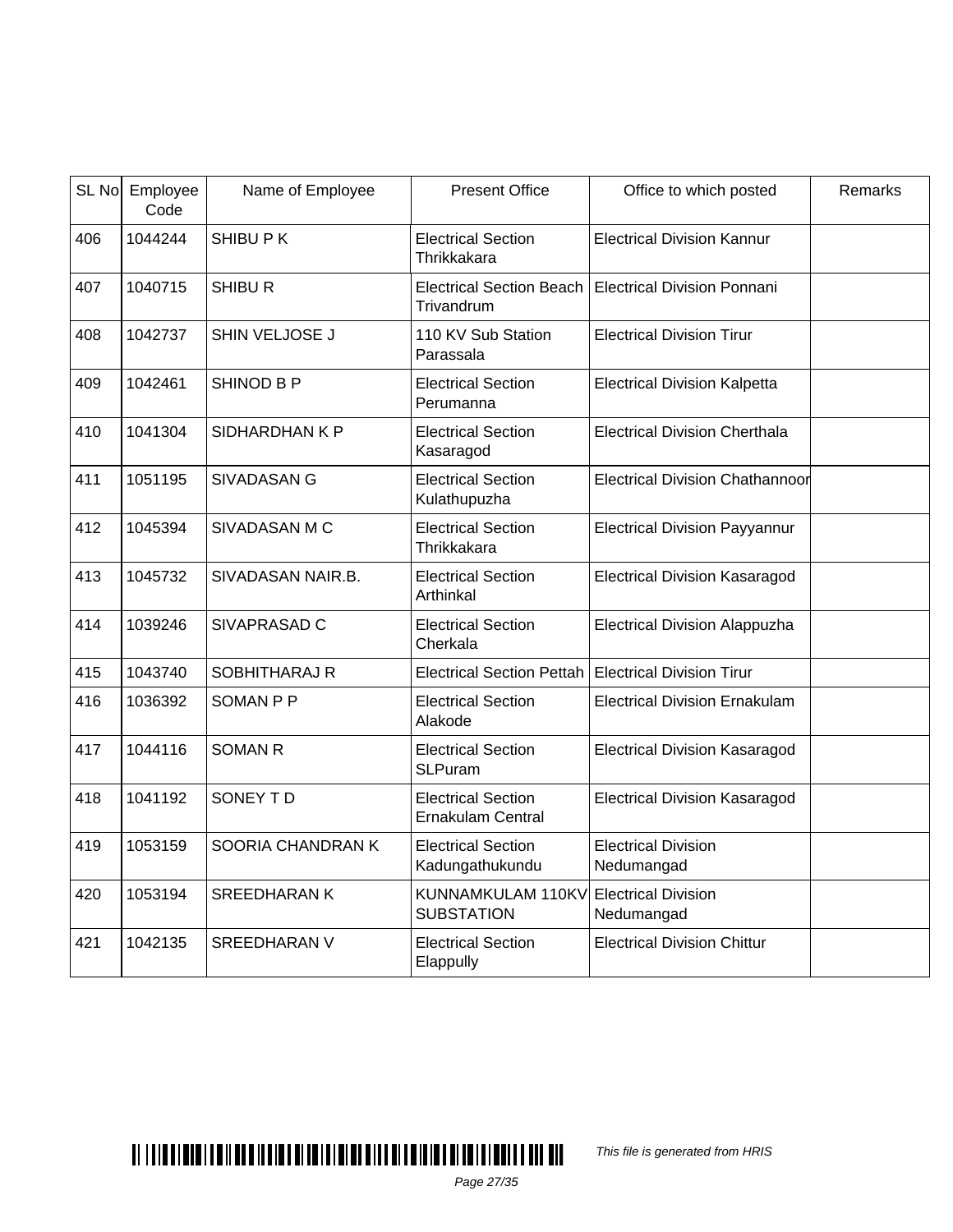| SL No | Employee<br>Code | Name of Employee        | <b>Present Office</b>                               | Office to which posted                      | Remarks |
|-------|------------------|-------------------------|-----------------------------------------------------|---------------------------------------------|---------|
| 422   | 1051480          | <b>SREEKUMARD</b>       | <b>Electrical Section</b><br>Pathanamthitta         | <b>Electrical Division Chathannoor</b>      |         |
| 423   | 1052942          | <b>SREEKUMAR M</b>      | <b>Electrical Section</b><br>Poovachal              | <b>Electrical Division</b><br>Neyyattinkara |         |
| 424   | 1044342          | <b>SREEKUMAR R S</b>    | 220 KV SS Maintenance<br>I, Pothencode              | <b>Electrical Division Tirur</b>            |         |
| 425   | 1051500          | <b>SREENIVASAN V</b>    | <b>Electrical Section</b><br>Vaniyamkulam           | <b>Electrical Division Chittur</b>          |         |
| 426   | 1041733          | <b>STEPHEN M P</b>      | Electrical Section Poovar Electrical Division Tirur |                                             |         |
| 427   | 1043464          | <b>SUBASH M R</b>       | <b>Electrical Section</b><br>Alakode                | <b>Electrical Division Tripunithura</b>     |         |
| 428   | 1058141          | <b>SUBHASH G</b>        | <b>Electrical Section</b><br>Peroorkada             | <b>Electrical Division Kasaragod</b>        |         |
| 429   | 1039871          | <b>SUCHEENDRA BABUS</b> | 110 KV Sub Station<br>Kattakkada                    | <b>Electrical Division Tirur</b>            |         |
| 430   | 1038905          | <b>SUDARSAN B</b>       | <b>Electrical Section</b><br>Ramanattukara          | Electrical Division, Kattakada              |         |
| 431   | 1046180          | <b>SUDEVAN V</b>        | Electrical Section Palode Electrical Division Tirur |                                             |         |
| 432   | 1050799          | SUDHAKARAN K K          | <b>Electrical Section</b><br>Punnapra               | <b>Electrical Division Kasaragod</b>        |         |
| 433   | 1044063          | SUDHAKARAN K K          | <b>Electrical Section</b><br>Chapparappadavu        | <b>Electrical Division</b><br>Mattancherry  |         |
| 434   | 1042322          | SUDHAKARAN K K          | Electrical Section Madayi                           | <b>Electrical Division Tripunithura</b>     |         |
| 435   | 1041787          | SUDHARSANAN N V         | <b>Electrical Section</b><br>Meppadi                | <b>Electrical Division Feroke</b>           |         |
| 436   | 1046718          | <b>SUDHEER V</b>        | <b>Electrical Section Olai</b>                      | <b>Electrical Division Shoranur</b>         |         |
| 437   | 1042449          | SUHERD RAJ.E.           | <b>Electrical Section</b><br>Meppadi                | <b>Electrical Division Kozhikode</b>        |         |
| 438   | 1040568          | <b>SUKUMARAN A</b>      | <b>Electrical Section</b><br>Kunnissery             | <b>Electrical Division Chittur</b>          |         |

This file is generated from HRIS

Page 28/35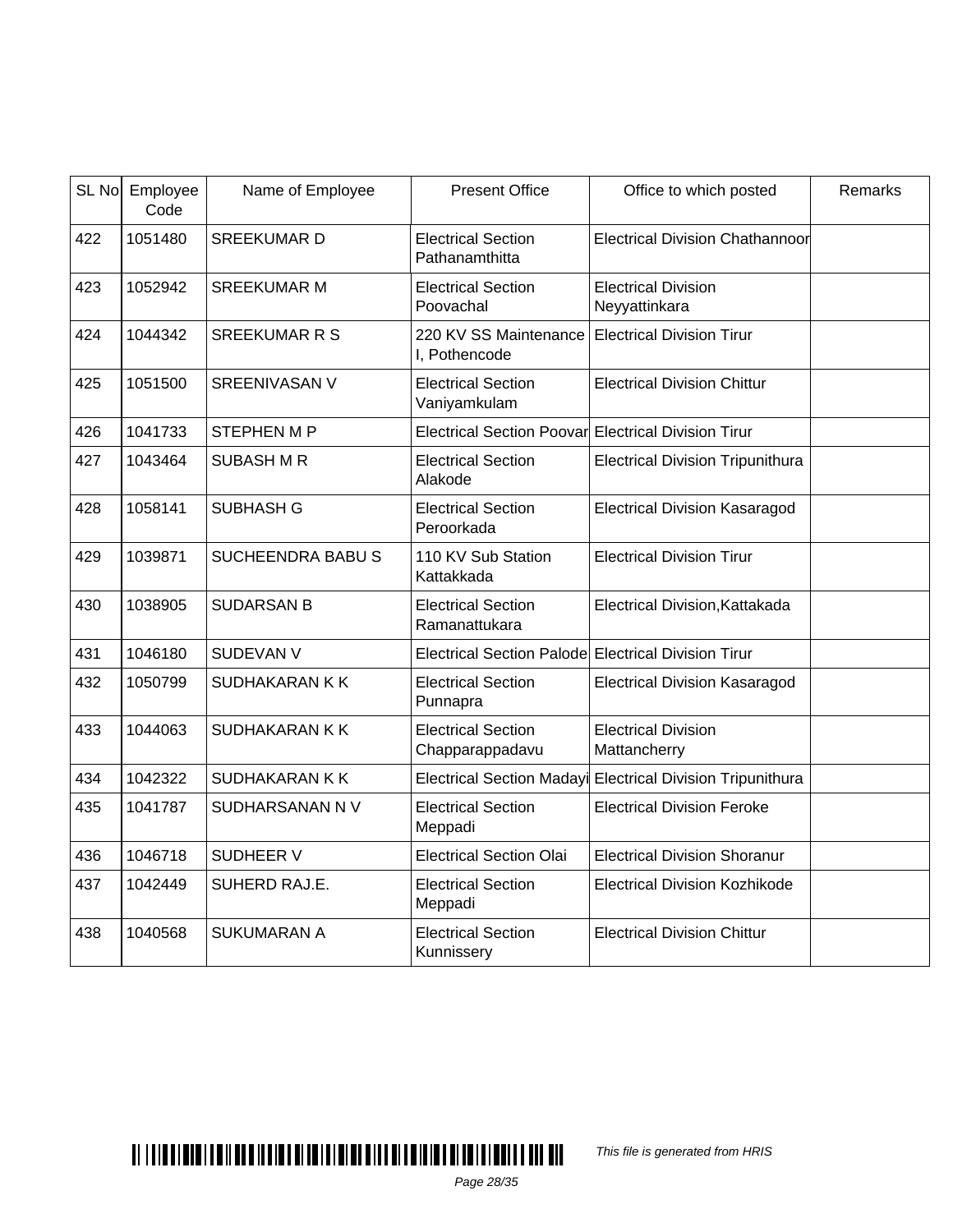|     | SL No Employee<br>Code | Name of Employee       | <b>Present Office</b>                       | Office to which posted                                 | Remarks |
|-----|------------------------|------------------------|---------------------------------------------|--------------------------------------------------------|---------|
| 439 | 1042803                | <b>SUKUMARAN N P</b>   | <b>Electrical Section</b><br>Chemperi       | <b>Electrical Division Ernakulam</b>                   |         |
| 440 | 1039929                | <b>SUKUMARANT</b>      | <b>Electrical Section</b><br>Balaramapuram  | <b>Electrical Division Tirur</b>                       |         |
| 441 | 1058072                | <b>SULAIMAN A</b>      | <b>Electrical Section</b><br>Ezhuvathiruthy | <b>Electrical Division</b><br>Nedumangad               |         |
| 442 | 1044338                | <b>SUNDARA RAJ K</b>   | <b>Electrical Section</b><br>Koottupatha    | <b>Electrical Division</b><br>Nedumangad               |         |
| 443 | 1042735                | <b>SUNDARAN ASARIK</b> | 110KV Sub Station,<br>Kazhakkuttom          | <b>Electrical Division Tirur</b>                       |         |
| 444 | 1051385                | <b>SUNIL KUMAR K</b>   | <b>Electrical Section</b><br>Neyyattinkara  | <b>Electrical Division Tirur</b>                       |         |
| 445 | 1042589                | <b>SUNIL KUMAR A</b>   | <b>Electrical Section</b><br>Udayamperoor   | <b>Electrical Division Kasaragod</b>                   |         |
| 446 | 1040093                | <b>SUNIL KUMAR A</b>   | <b>Electrical Section</b><br>Kottakkal      | <b>Electrical Division</b><br>Kazhakkuttom             |         |
| 447 | 1043297                | <b>SUNIL KUMAR E G</b> | <b>Electrical Section</b><br>Kattangal      | <b>Electrical Division Kalpetta</b>                    |         |
| 448 | 1052200                | <b>SUNIL KUMAR G S</b> | <b>Electrical Section</b><br>Edavannappara  | <b>Electrical Division Attingal</b>                    |         |
| 449 | 1042685                | <b>SUNIL KUMAR I P</b> | <b>Electrical Section</b><br>Cheranalloor   | <b>Electrical Division Kasaragod</b>                   |         |
| 450 | 1045452                | <b>SUNIL KUMAR L</b>   | <b>Electrical Section</b><br>Thangasseri    | <b>Electrical Division Shoranur</b>                    |         |
| 451 | 1041896                | <b>SUNIL KUMAR M K</b> | <b>BDPP Brahmapuram</b>                     | <b>Electrical Division Kasaragod</b>                   |         |
| 452 | 1053338                | <b>SUNIL KUMAR P</b>   | <b>Electrical Section</b><br>Thiruvali      | <b>Electrical Division Attingal</b>                    |         |
| 453 | 1041294                | <b>SUNIL KUMAR T</b>   | <b>Electrical Section</b><br>Beypore        | <b>Electrical Division Kalpetta</b>                    |         |
| 454 | 1036204                | <b>SUNIL KUMAR T R</b> |                                             | Electrical Section Edayur Electrical Division Attingal |         |

This file is generated from HRIS

Page 29/35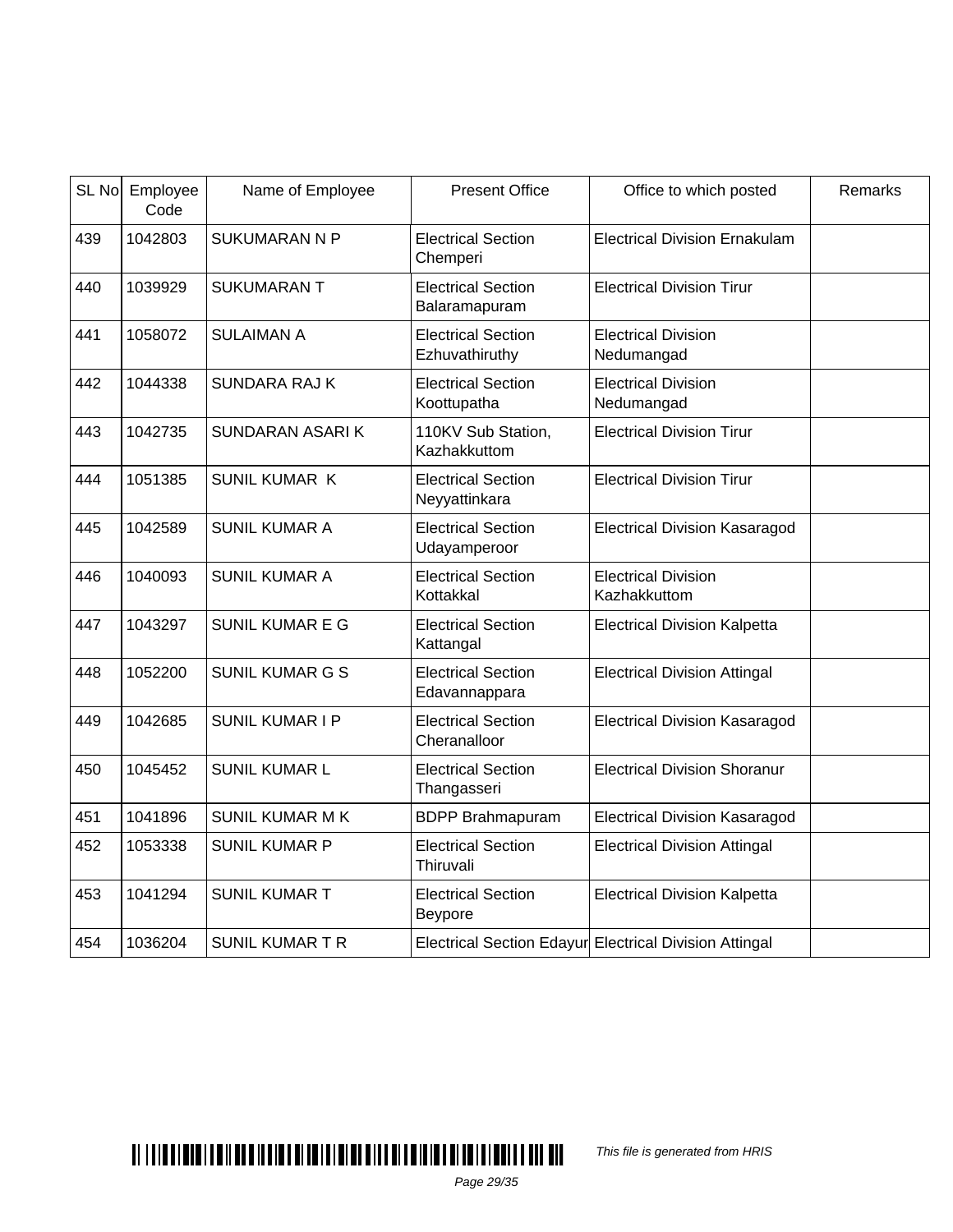|     | SL No Employee<br>Code | Name of Employee      | <b>Present Office</b>                      | Office to which posted                       | Remarks |
|-----|------------------------|-----------------------|--------------------------------------------|----------------------------------------------|---------|
| 455 | 1053961                | <b>SUNITH J B</b>     | <b>Electrical Section</b><br>Thazhecode    | <b>Electrical Division Attingal</b>          |         |
| 456 | 1053278                | <b>SUNNY PD</b>       | <b>Electrical Section Muttil</b>           | <b>Electrical Division Balussery</b>         |         |
| 457 | 1045253                | <b>SURENDRAN A R</b>  | <b>Electrical Section</b><br>Alakode       | <b>Electrical Division Tripunithura</b>      |         |
| 458 | 1043290                | <b>SURENDRANK</b>     | 110kv Substation<br>Agasthiamoozhy         | <b>Electrical Division Kalpetta</b>          |         |
| 459 | 1051112                | <b>SURENDRANK</b>     | <b>Electrical Section</b><br>Sooranadu     | <b>Electrical Circle Shoranur</b>            |         |
| 460 | 1052676                | <b>SURENDRANKK</b>    | <b>Electrical Section</b><br>Thiruvegapura | <b>Electrical Division</b><br>Changanacherry |         |
| 461 | 1050833                | SURENDRAN PU          | <b>Electrical Section</b><br>Vadanappilly  | <b>Electrical Division</b><br>Thrissur(East) |         |
| 462 | 1042225                | <b>SURENDRAN S</b>    | <b>Electrical Section</b><br>Kallambalam   | <b>Electrical Division Tirur</b>             |         |
| 463 | 1054195                | <b>SURENDRAN V</b>    | <b>Electrical Section</b><br>Nadapuram     | <b>Electrical Division Attingal</b>          |         |
| 464 | 1052224                | <b>SURESH A</b>       | <b>Electrical Section</b><br>Mallappally   | <b>Electrical Division Attingal</b>          |         |
| 465 | 1044704                | <b>SURESH B</b>       | 66KV Sub Station<br>Pathirappally          | <b>Electrical Division Cherthala</b>         |         |
| 466 | 1052643                | SURESH C S            | <b>Electrical Section</b><br>Bharananganam | <b>Electrical Division</b><br>Changanacherry |         |
| 467 | 1045685                | <b>SURESHK</b>        | <b>Electrical Section</b><br>kainakary     | <b>Electrical Division Kasaragod</b>         |         |
| 468 | 1043867                | <b>SURESH KA</b>      | <b>Electrical Section</b><br>Payyavur      | <b>Electrical Division Tripunithura</b>      |         |
| 469 | 1050816                | <b>SURESH KN</b>      | <b>Electrical Section</b><br>Kutiady       | <b>Electrical Division Vadakara</b>          |         |
| 470 | 1035897                | <b>SURESH KUMAR K</b> | <b>Electrical Section</b><br>Thiruvallam   | <b>Electrical Division Tirur</b>             |         |

This file is generated from HRIS

Page 30/35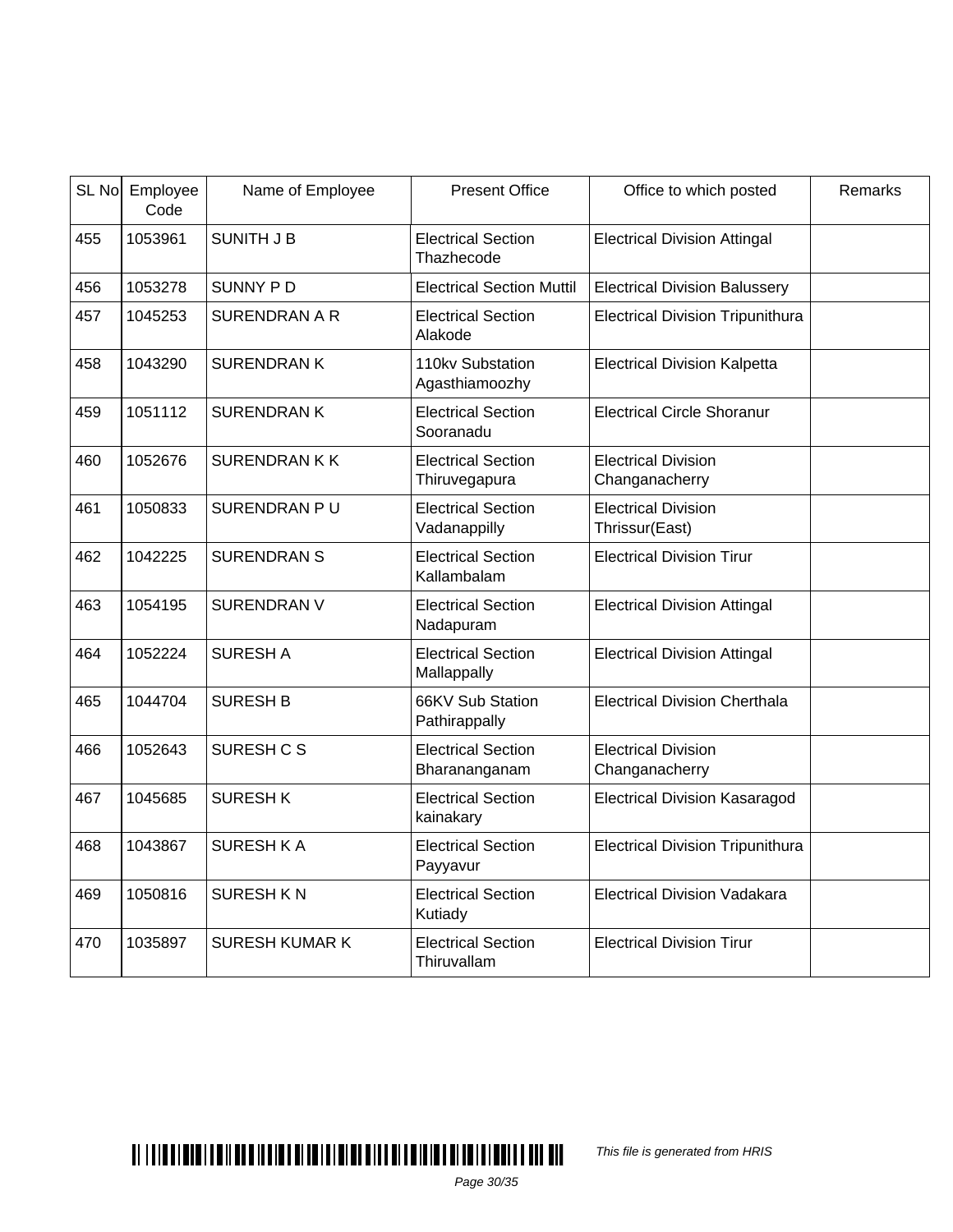|     | SL No Employee<br>Code | Name of Employee                        | <b>Present Office</b>                         | Office to which posted                                  | Remarks |
|-----|------------------------|-----------------------------------------|-----------------------------------------------|---------------------------------------------------------|---------|
| 471 | 1045733                | <b>SURESH KUMAR R</b>                   | <b>Electrical Section</b><br>Paivalika        | <b>Electrical Division Cherthala</b>                    |         |
| 472 | 1046099                | <b>SURESH KUMAR R</b>                   | <b>Electrical Section</b><br>Arthinkal        | <b>Electrical Division Kasaragod</b>                    |         |
| 473 | 1038275                | <b>SURESH KUMAR S</b>                   | <b>Electrical Section</b><br>Kattakada        | <b>Electrical Division Ponnani</b>                      |         |
| 474 | 1044596                | <b>SURESH KUMAR S</b>                   | <b>Electrical Section</b><br>Cantonment       | <b>Electrical Division Tirur</b>                        |         |
| 475 | 1040979                | <b>SURESH KUMAR S</b>                   | <b>Electrical Section</b><br>Malayinkeezh     | <b>Electrical Division Tirur</b>                        |         |
| 476 | 1042714                | <b>SURESH KUMAR V</b>                   | <b>Electrical Section</b><br>Thiruvegapura    | <b>Electrical Division</b><br>Changanacherry            |         |
| 477 | 1042079                | <b>SURESH S</b>                         | Electrical Section Poovar                     | <b>Electrical Division Tirur</b>                        |         |
| 478 | 1045171                | <b>SURESHTK</b>                         | <b>Electrical Section Eroor</b>               | <b>Electrical Division Kanhangad</b>                    |         |
| 479 | 1046535                | SURESH TN                               | <b>Electrical Section</b><br>Kottayam (E)     | <b>Electrical Division</b><br>Changanacherry            |         |
| 480 | 1041638                | <b>SURESHBABUKP</b>                     | <b>Electrical Section</b><br>Edavannappara    | <b>Electrical Division Balussery</b>                    |         |
| 481 | 1046805                | <b>SURESHBABU S</b>                     | <b>Electrical Section</b><br>Nagaroor         | <b>Electrical Division Tirur</b>                        |         |
| 482 | 1045029                | <b>SURESHLAL V</b>                      | <b>Electrical Section Vettom</b>              | Electrical Division Chathannoor                         |         |
| 483 | 1051020                | <b>SUSEELANY</b>                        | <b>Electrical Section Beach</b><br>Trivandrum | <b>Electrical Division</b><br>Nedumangad                |         |
| 484 | 1047123                | <b>SYMENSON PATRIC</b><br><b>BIVERA</b> | <b>Electrical Section</b><br>Vaduthala        | <b>Electrical Division Kanhangad</b>                    |         |
| 485 | 1045920                | <b>SYRUS PW</b>                         |                                               | Electrical Section Uppala Electrical Division Alappuzha |         |
| 486 | 1046515                | TERENCE THOMAS V G                      | <b>Electrical Section</b><br>Thevakkal        | <b>Electrical Division Tripunithura</b>                 |         |
| 487 | 1046539                | THANKACHAN P X                          | <b>Electrical Section</b><br>Kannamali        | <b>Electrical Division Payyannur</b>                    |         |

This file is generated from HRIS

Page 31/35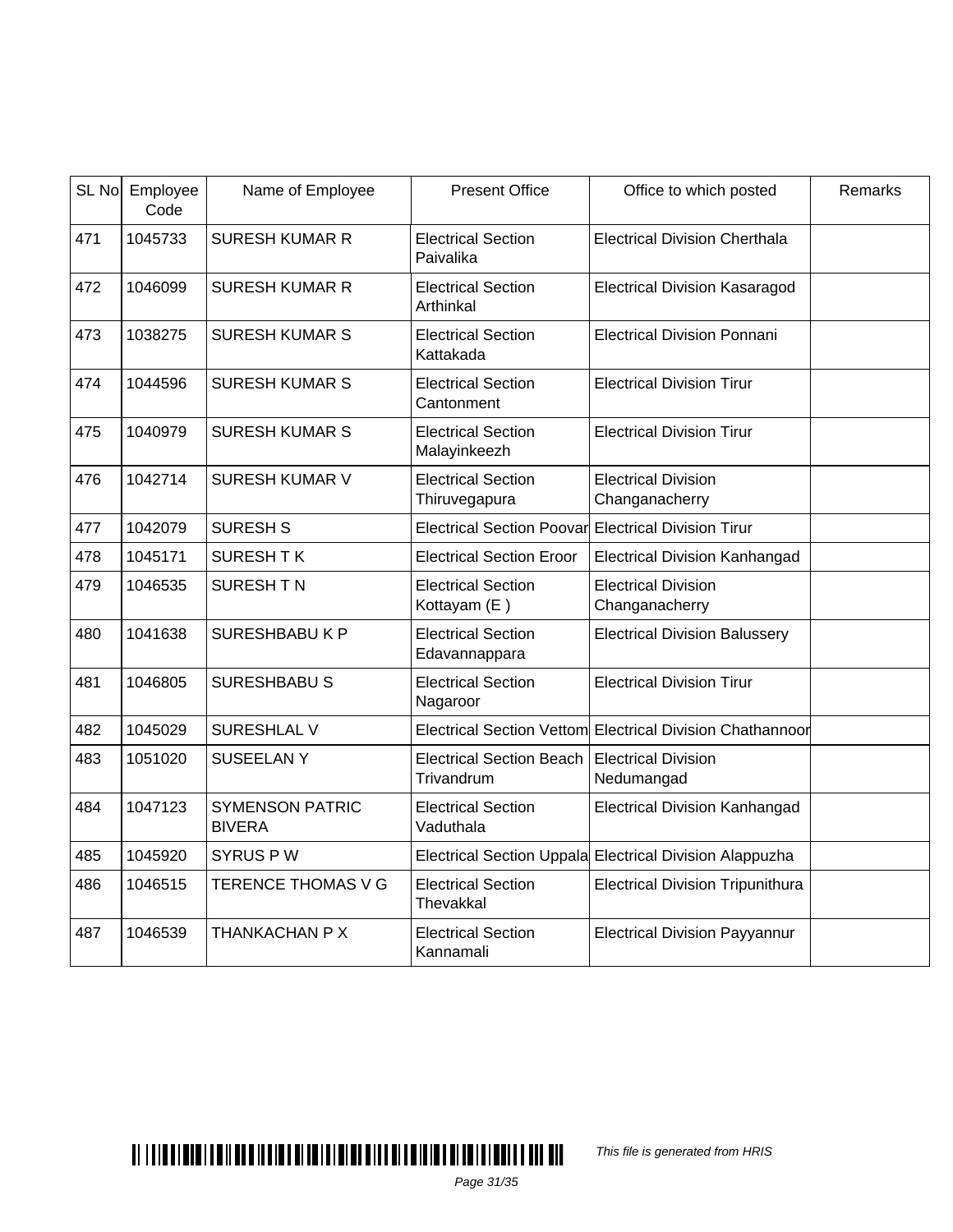| SL No | Employee<br>Code | Name of Employee        | <b>Present Office</b>                            | Office to which posted                                    | Remarks |
|-------|------------------|-------------------------|--------------------------------------------------|-----------------------------------------------------------|---------|
| 488   | 1043140          | THANKACHAN T J          | <b>TCSection Iritty</b>                          | <b>Electrical Division Iritty</b>                         |         |
| 489   | 1044967          | THANKARAJAN D           | <b>Electrical Section</b><br>Ottasekharamangalam | <b>Electrical Division</b><br>Neyyattinkara               |         |
| 490   | 1041186          | THANKARAJAN L           | <b>Electrical Section</b><br>Neyyattinkara       | <b>Electrical Division Tirur</b>                          |         |
| 491   | 1042355          | THOMAS K C              | <b>KG Sub Division</b><br>Kakkayam               | <b>Electrical Division Kalpetta</b>                       |         |
| 492   | 1036804          | <b>UDAYA KUMAR.P.K</b>  | T.C.<br>Section, Perumbavoor                     | <b>Electrical Division Punalur</b>                        |         |
| 493   | 1042132          | UDAYAKUMAR R            | <b>Electrical Section</b><br>Vallapuzha          | <b>Electrical Division Palakkad</b>                       |         |
| 494   | 1041476          | <b>UDAYAN B</b>         | <b>Electrical Section Tirur</b><br>(West)        | <b>Electrical Division Kollam</b>                         |         |
| 495   | 1051293          | <b>UDAYAN PILLAI G</b>  | <b>Electrical Section</b><br>Ayanchery           | <b>Electrical Division Punalur</b>                        |         |
| 496   | 1051447          | <b>UNNIKS</b>           |                                                  | Electrical Section Vettom Electrical Division Chathannoor |         |
| 497   | 1033887          | UNNIKRISHNAN K B        | <b>Electrical Section</b><br>Vypeen              | <b>Electrical Division Kannur</b>                         |         |
| 498   | 1044881          | <b>UTHAMAN R K</b>      | <b>Electrical Section</b><br>Mattannur           | <b>Electrical Division</b><br>Mattancherry                |         |
| 499   | 1052903          | <b>VARGHEESE A</b>      | <b>Electrical Section</b><br>Meppayoor           | <b>Electrical Division Chathannoor</b>                    |         |
| 500   | 1043192          | <b>VARGHESE ABRAHAM</b> | <b>Electrical Section Oyoor</b>                  | <b>Electrical Division Chathannoor</b>                    |         |
| 501   | 1042862          | <b>VARGHESE V A</b>     | <b>Electrical Section</b><br>Adimali             | <b>Electrical Division Thodupuzha</b>                     |         |
| 502   | 1044984          | <b>VARGHESE V A</b>     | <b>Electrical Section</b><br>Thrikodithanam      | <b>Electrical Division Alappuzha</b>                      |         |
| 503   | 1043942          | <b>VARKEY P P</b>       | 220KV Sub Station,<br>Ambalamugal                | <b>Electrical Division Ernakulam</b>                      |         |
| 504   | 1045110          | <b>VELAYUDHAN A</b>     | <b>Electrical Section</b><br>Elappully           | <b>Electrical Division Chittur</b>                        |         |

# $\blacksquare$

This file is generated from HRIS

Page 32/35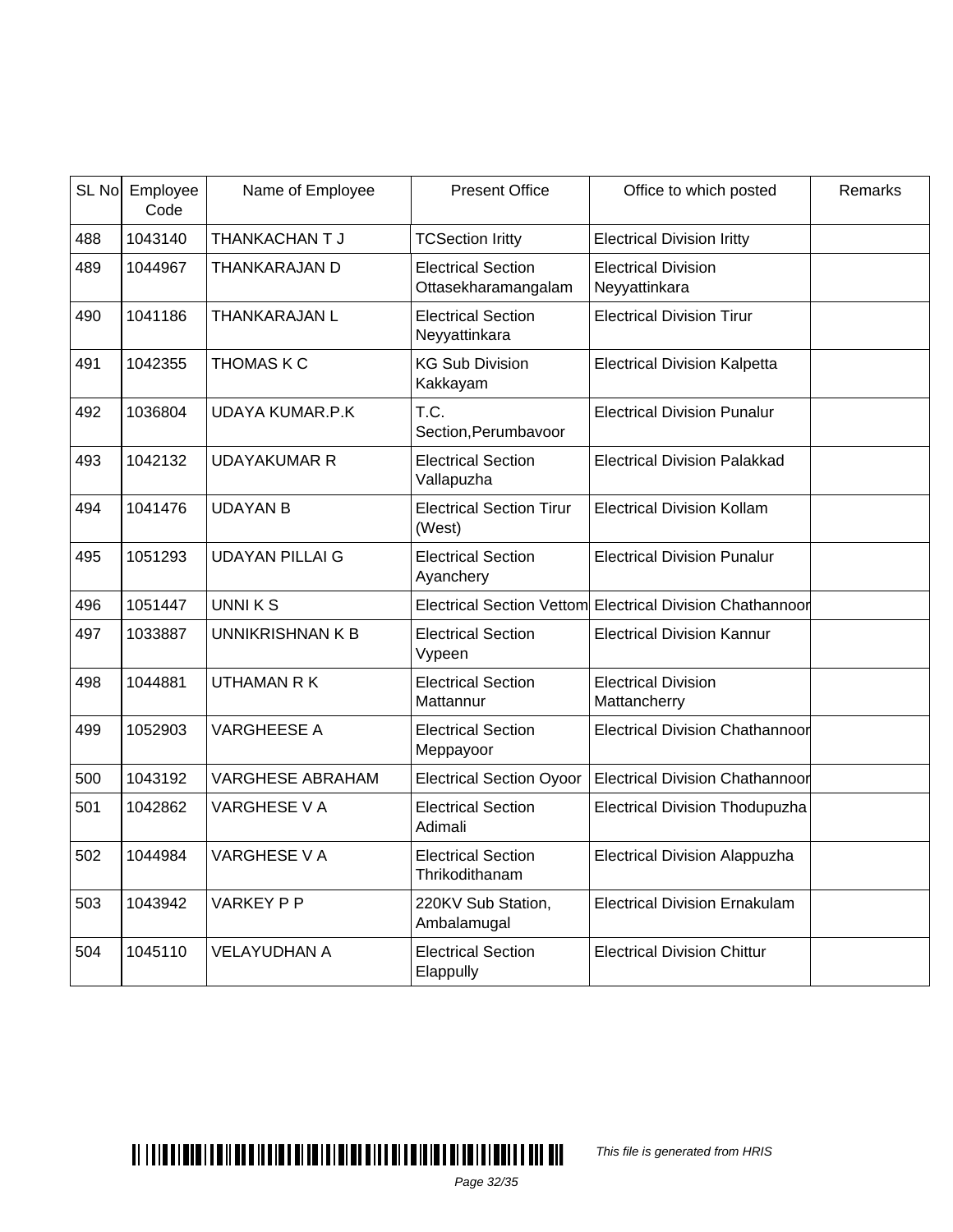| SL No | Employee<br>Code | Name of Employee           | <b>Present Office</b>                                | Office to which posted                     | Remarks |
|-------|------------------|----------------------------|------------------------------------------------------|--------------------------------------------|---------|
| 505   | 1044745          | <b>VELAYUDHAN NAIR A</b>   | <b>GURUVAYUR 110KV</b><br><b>SUBSTATION</b>          | <b>Electrical Division Attingal</b>        |         |
| 506   | 1043284          | <b>VELAYUDHAN P</b>        | Electrical Section,<br>Pannikode                     | <b>Electrical Division Kalpetta</b>        |         |
| 507   | 1044586          | <b>VENU PN</b>             | 110 KV Sub Station<br>Kurumassery                    | <b>Electrical Division Angamaly</b>        |         |
| 508   | 1052572          | <b>VENUGOPALAN K</b>       | <b>Electrical Section Beach</b><br>Chavakkad         | <b>Electrical Division Chalakudy</b>       |         |
| 509   | 1052737          | <b>VENUGOPALAN NAIR R</b>  | <b>Electrical Section Agali</b>                      | Electrical Division Chathannoor            |         |
| 510   | 1040479          | <b>VENUKUTTAN A N</b>      | <b>Electrical Section</b><br>Nellikunnu              | <b>Electrical Division Cherthala</b>       |         |
| 511   | 1040291          | <b>VENUKUTTAN PILLAI K</b> | <b>Electrical Section</b><br>Vazhikadavu             | <b>Electrical Division Kollam</b>          |         |
| 512   | 1046079          | <b>VIBIN CM</b>            | <b>Electrical Section</b><br>Tripunithura            | <b>Electrical Division Kasaragod</b>       |         |
| 513   | 1050267          | <b>VICTOR R</b>            | <b>Electrical Section</b><br>Peringamala             | Electrical Division, Kattakada             |         |
| 514   | 1044048          | <b>VIDYADHARAN A P</b>     | 110 KV Sub Station<br>Irinjalakuda                   | <b>Electrical Division</b><br>Kazhakkuttom |         |
| 515   | 1045153          | <b>VIJAYA KUMAR S</b>      | <b>Electrical Section</b><br>Kannanalloor            | <b>Electrical Division Shoranur</b>        |         |
| 516   | 1036507          | <b>VIJAYAKUMAR M</b>       | Attingal 110kV Sub<br><b>Station</b>                 | <b>Electrical Division Tirur</b>           |         |
| 517   | 1052381          | <b>VIJAYAN BT</b>          | Electrical Section Kallara Electrical Division Tirur |                                            |         |
| 518   | 1040583          | <b>VIJAYAN CHETTIAR K</b>  | <b>Electrical Section</b><br>Pallippad               | Electrical Division Alappuzha              |         |
| 519   | 1040210          | <b>VIJAYAN E</b>           | Vattiyoorkavu 66kV<br>Substation                     | <b>Electrical Division Tirur</b>           |         |
| 520   | 1052816          | <b>VIJAYANT</b>            | Electrical Section Palode Electrical Division        | Neyyattinkara                              |         |

This file is generated from HRIS

Page 33/35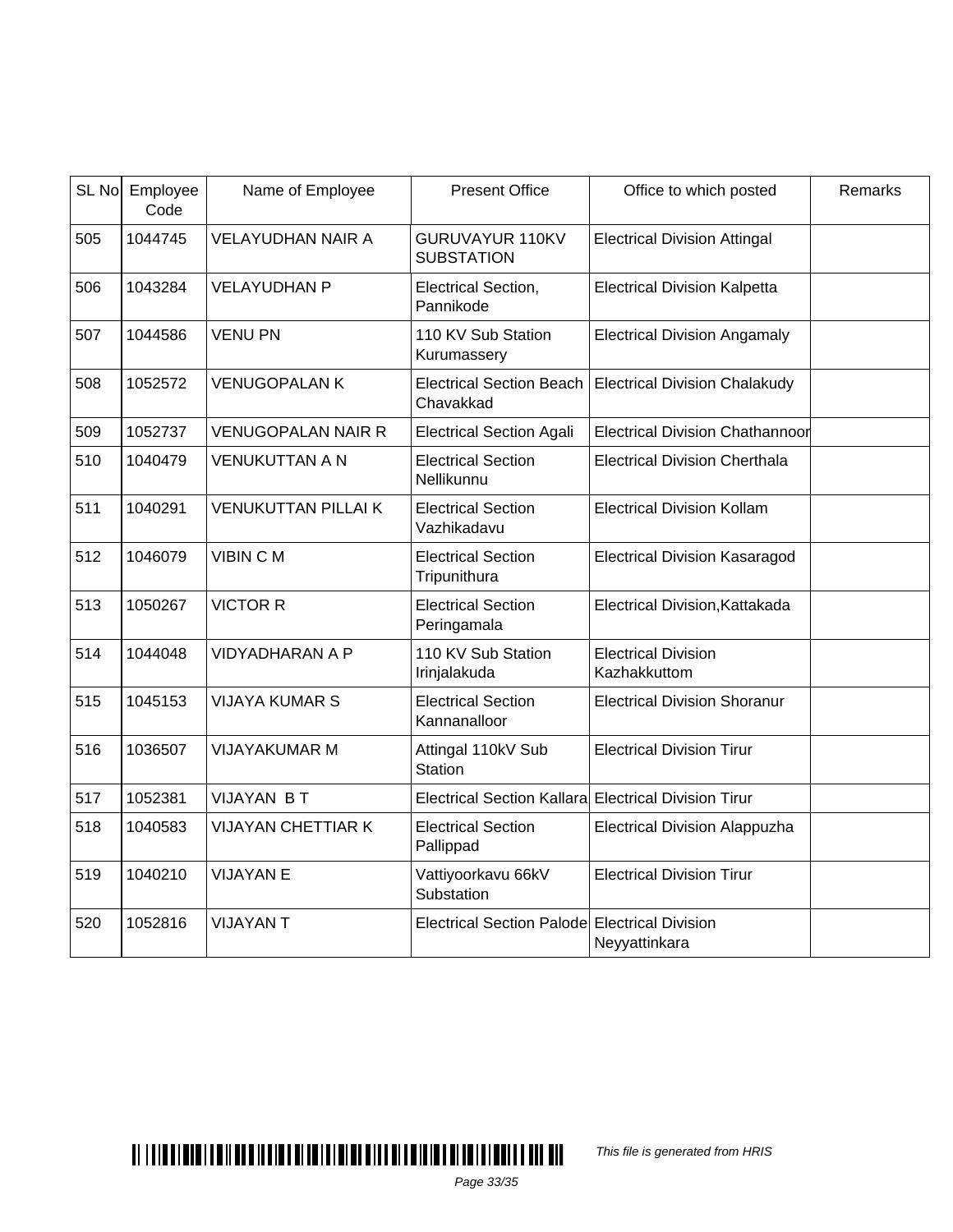| SL No | Employee<br>Code | Name of Employee         | <b>Present Office</b>                      | Office to which posted                           | Remarks |
|-------|------------------|--------------------------|--------------------------------------------|--------------------------------------------------|---------|
| 521   | 1042807          | VIJAYAN T A              | <b>Electrical Section</b><br>Sivapuram     | <b>Electrical Division Ernakulam</b>             |         |
| 522   | 1041766          | VIJAYAN UNNITHAN K       | 110 KV Sub Station<br>Sasthamcotta         | <b>Electrical Division Shoranur</b>              |         |
| 523   | 1036274          | <b>VIKRAMAN PILLAI S</b> | <b>Electrical Section</b><br>Perinad       | <b>Electrical Division Shoranur</b>              |         |
| 524   | 1042852          | <b>VINCENT R</b>         | <b>Electrical Section</b><br>Kottukal      | <b>Electrical Division Tirur</b>                 |         |
| 525   | 1045355          | <b>VINOD M P</b>         | <b>Electrical Section</b><br>Karthikapuram | <b>Electrical Division Tripunithura</b>          |         |
| 526   | 1053647          | <b>VINOD MONY R S</b>    | <b>Electrical Section,</b><br>Thanoor      | <b>Electrical Division</b><br>Kazhakkuttom       |         |
| 527   | 1042073          | <b>WILFRED A</b>         | <b>Electrical Section</b><br>Mayyanad      | <b>Electrical Division Kollam</b>                |         |
| 528   | 1050436          | <b>WILFRED RAJ F</b>     | <b>Electrical Section</b><br>Koppam        | <b>Electrical Division</b><br>Thiruvananthapuram |         |

**Note:-**

- (1) The above transfers and postings are ordered in the exigency of service and in public interest.
- (2) The transferees may be relieved forthwith.
- (3) The HRIS Package may be updated before issuing L.P.C

 $Q_{\text{eff}}$ 

**CHIEF ENGINEER (HRM)**



This file is generated from HRIS